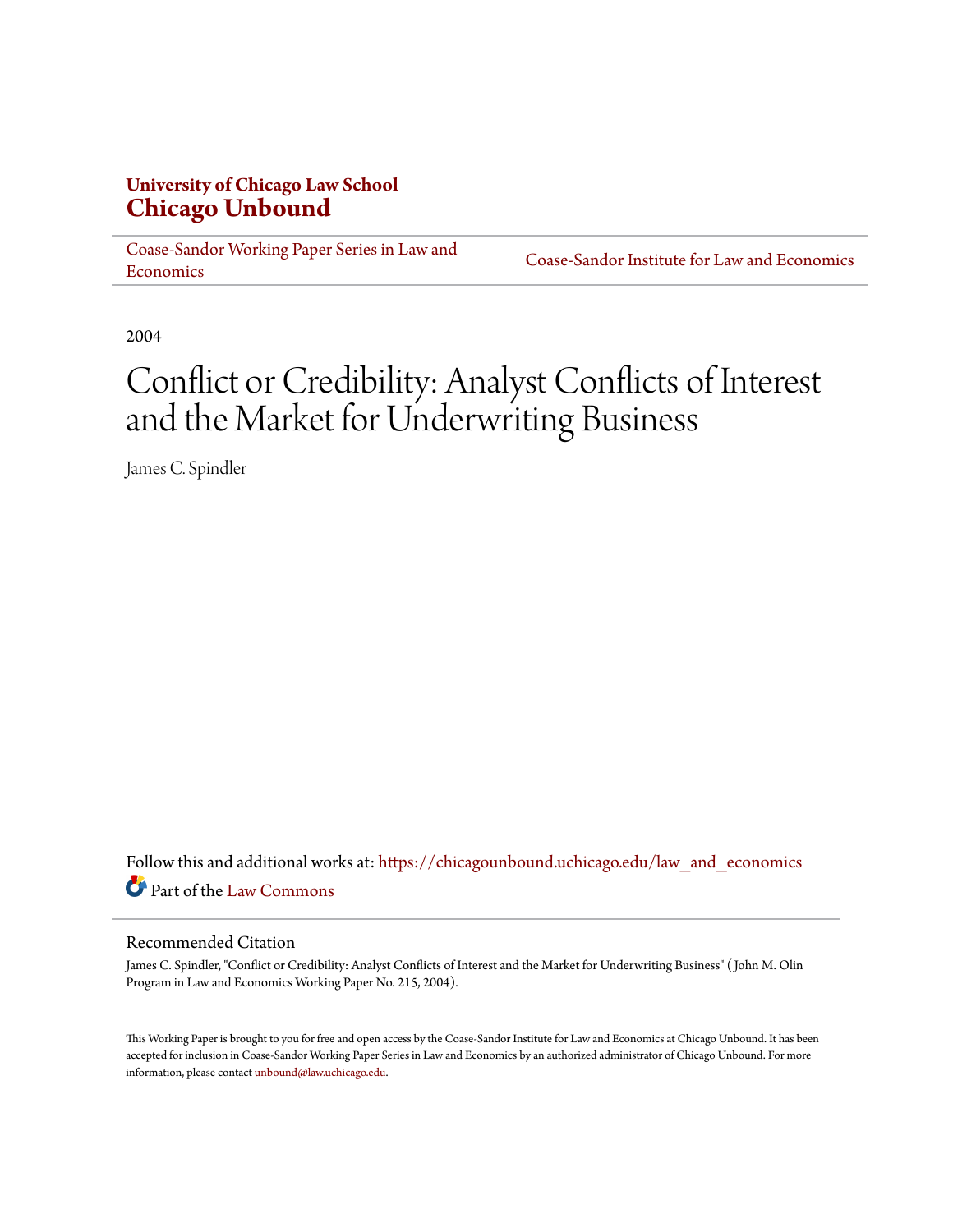

**JOHN M. OLIN LAW & ECONOMICS WORKING PAPER NO. 215 (2D SERIES)**



# Conflict or Credibility: Analyst Conflicts of Interest and the Market for Underwriting Business

*James C. Spindler*

### **THE LAW SCHOOL THE UNIVERSITY OF CHICAGO**

July 2004

This paper can be downloaded without charge at: The Chicago Working Paper Series Index: [http://www.law.uchicago.edu/Lawecon/index.html](http://www.law.uchicago.edu/Publications/Working/index.html) and at the Social Science Research Network Electronic Paper Collection: [http://ssrn.com/abstract\\_id=564381](http://papers.ssrn.com/sol3/search.taf)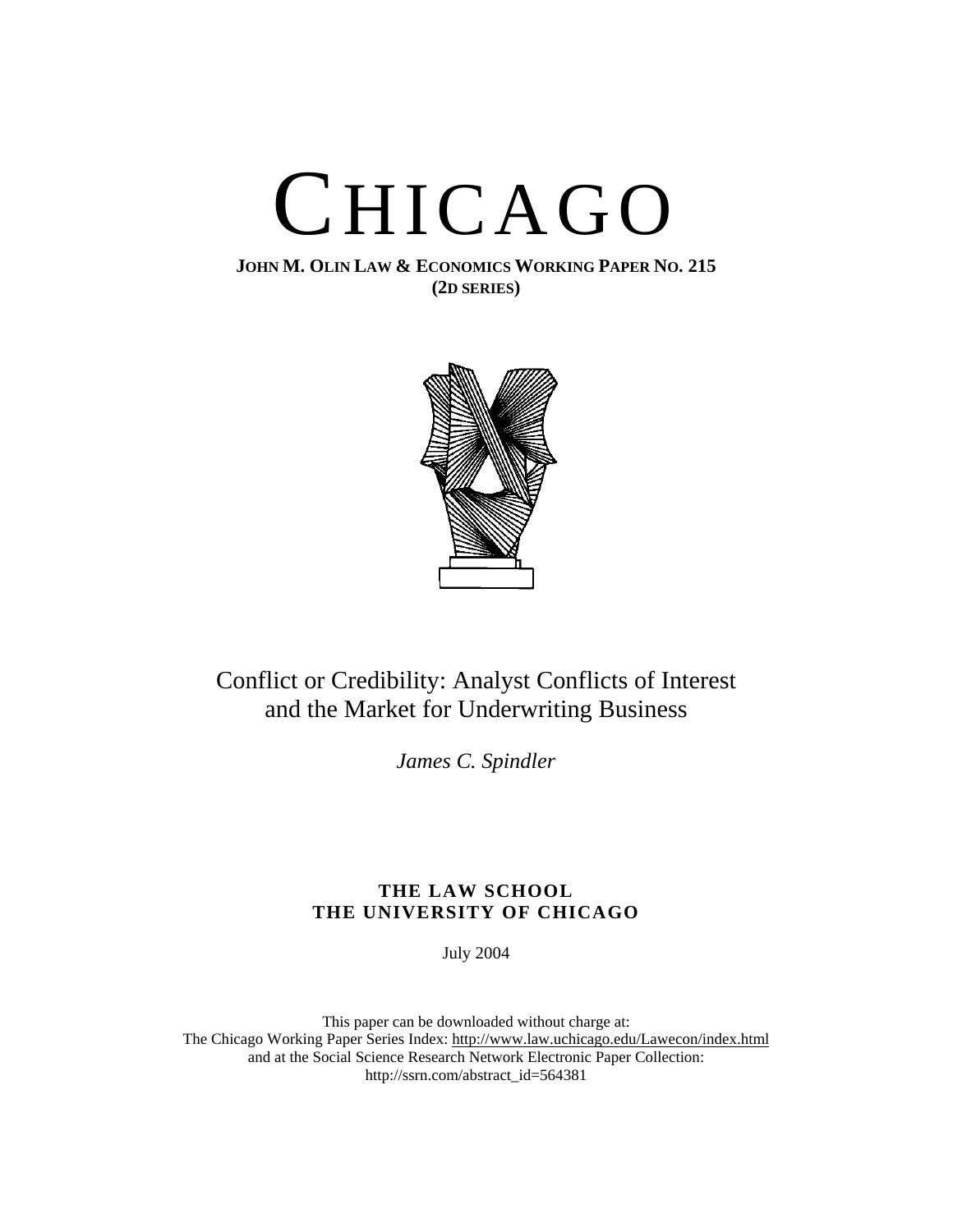# **Conflict or Credibility: Analyst Conflicts of Interest and the Market for Underwriting Business**

**James C. Spindle[r\\*](#page-2-0)**

 $\overline{a}$ 

<span id="page-2-0"></span><sup>\*</sup> John M. Olin Fellow in Law and Economics and Lecturer in Law, University of Chicago Law School. For helpful comments and suggestions, I would like to thank Douglas Baird, Barbara Ann Banoff, Lisa Bernstein, Richard Epstein, Allen Ferrell, Phillip Hamburger, Mina Kumar, Saul Levmore, Doug Lichtman, Paul Mahoney, Jeff Meli, Richard Painter, Randy Picker, Eric Posner, Jim Rossi, Mark Seidenfeld, George Triantis, and David Weisbach, as well as workshop participants at the law schools of the University of Chicago, DePaul University, Florida State University, Temple University, and the University of Virginia.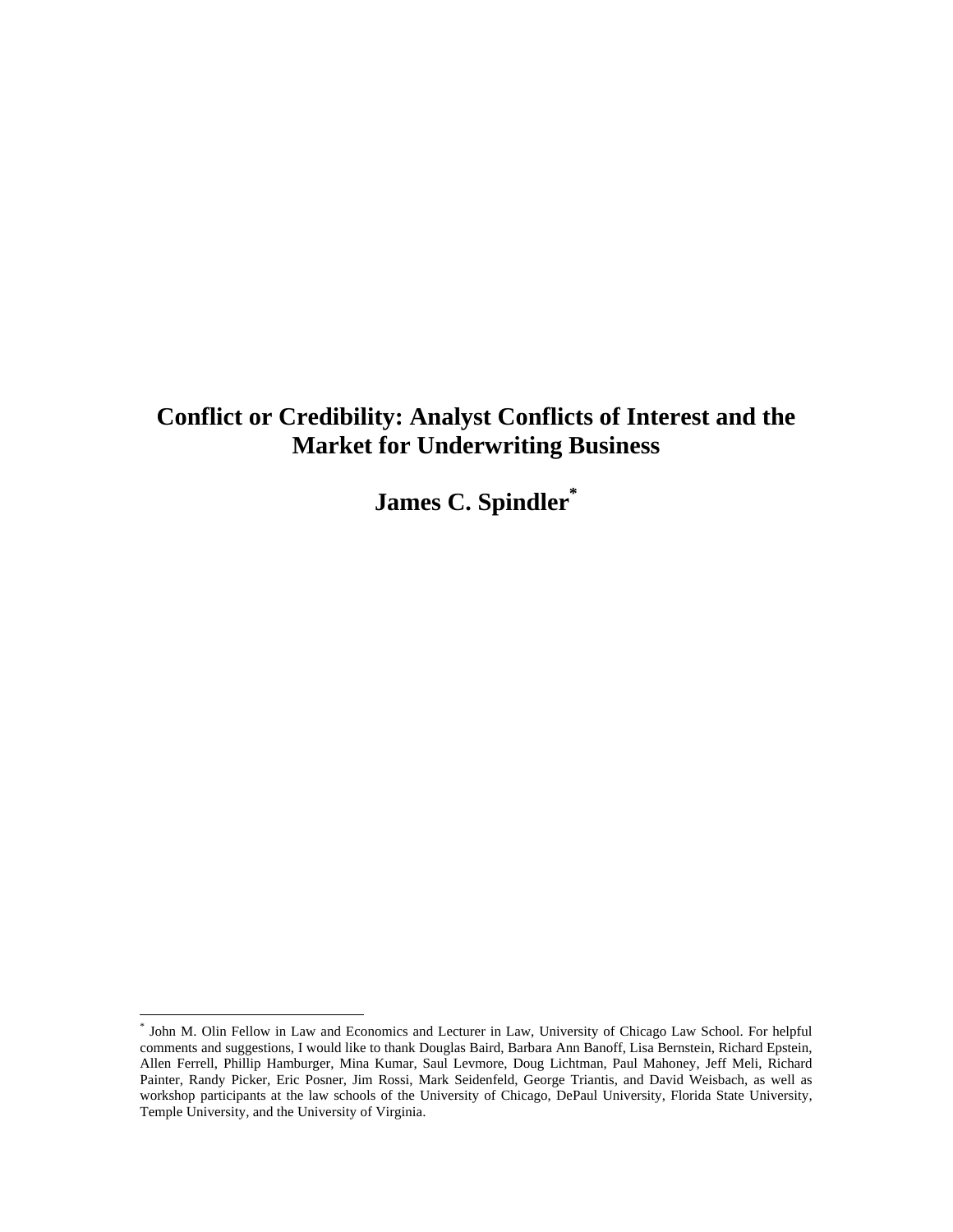# **Conflict or Credibility: Analyst Conflicts of Interest and the Market for Underwriting Business**

Abstract:

*This paper argues that, contrary to conventional wisdom, conflicts of interest among equities research analysts (i.e., where investment banks would offer positive analyst research in quid pro quos for underwriting business) were beneficial to the capital markets. First, conflicted analyst research credibly signaled positive inside information that is otherwise too costly to communicate under 1933 Act liability, correcting adverse-selection problems. Second, conflicted analyst research mitigated agency costs between issuer and underwriter by allowing the underwriter to credibly commit to seek a higher offering price than the underwriter would prefer. Third, analyst research quid pro quos took the form of a competitive bidding market among underwriters, and may have improved competition in the underwriting industry. In light of these conclusions, recent reforms prohibiting analyst conflicts of interest do more harm than good. Preferable modes of regulation include liberalizing1933 Act liability, increasing mandatory disclosure of conflicts, and increasing fraud penalties.*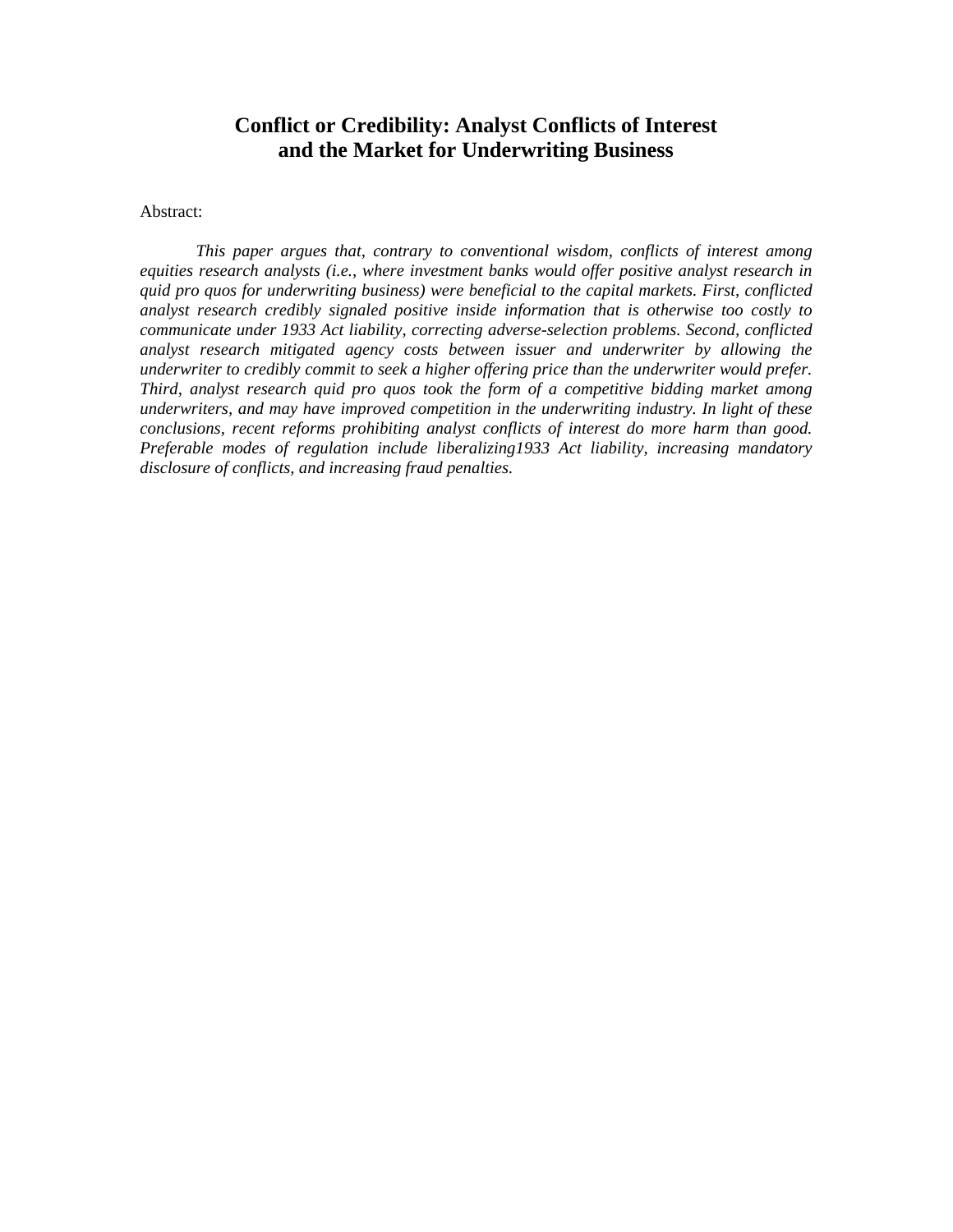<span id="page-4-5"></span>*"Well, we are against fraud, aren't we?"* 

**SEC Commissioner Sumner Pike<sup>[1](#page-4-0)</sup>** 

### **Part I. Introduction**

 $\overline{a}$ 

In the bull market of the 1990s, and perhaps even earlier, investment banks who sought lucrative underwriting business<sup>[2](#page-4-1)</sup> developed the practice of attracting issuers with favorable analyst research coverage, or the promise thereof.<sup>[3](#page-4-2)</sup> Issuers were responsive to such tactics, and positive analyst research became one of the principal factors on which issuers would choose an underwriter.<sup>[4](#page-4-3)</sup> Analyst research departments came under the sway of investment bankers, with analyst compensation often being determined by investment banking business generally, or even based upon specific deals.<sup>5</sup> Analysts became, essentially, part of the investment banking team—pitching deals to issuers, marketing offerings in roadshow presentations to investors, and producing post-offering research coverage with an eye toward attracting new investment banking clients.

 These analyst "conflicts of interest," and the *quid pro quos* that exchanged research for underwriting business, were public knowledge.<sup>[6](#page-4-5)</sup> Analyst conflicts of interest

<span id="page-4-0"></span><sup>&</sup>lt;sup>1</sup> Quoted by Milton Freeman, ABA Sec. Corp. Banking & Bus. Law, Conference on Codification of the Federal Securities Laws, 22 Bus. Law 793, 922 (1967).

<span id="page-4-1"></span><sup>&</sup>lt;sup>2</sup> The attached Figure A depicts graphically a typical underwriting relationship.  $\frac{3}{2}$  A polyst conflicts of interest data hack at least to the deregulation of treding

<span id="page-4-2"></span><sup>&</sup>lt;sup>3</sup> Analyst conflicts of interest date back at least to the deregulation of trading commissions in 1975. See, e.g., Hearings Before the Subcommittee on Capital Markets, Insurance, and Government Sponsored Enterprises of the Committee of Financial Services of the U.S. House of Representatives, "Analyzing the Analysts," June 14, July 31, 2001, (hereinafter "Congressional Hearings") at 4 ("After the deregulation of trading commissions in 1975, Wall Street firms began using investment banking as a means to compensate their research departments").

<span id="page-4-3"></span><sup>&</sup>lt;sup>4</sup> See Congressional Hearings, supra n. 3, at 9 (testimony of Matt Winkler, Editor in Chief, Bloomberg News); Krigman, Shaw, and Womack, Why do Firms Switch Underwriters?, Journal of Financial Economics, 60 (2001) 245-284 (finding that issuers switch underwriters in part to "buy additional and influential analyst coverage") at 245.

<span id="page-4-4"></span><sup>&</sup>lt;sup>5</sup> Congressional Hearings, supra n.3, written statement of Laura S. Unger, Acting Chairman of the SEC, at 231.

<sup>6</sup> See, e.g., *In re Merrill Lynch & Co. Inc. Research Reports Securities Litigation (In re Merrill Lynch & Co. Inc. Global Technology Fund Securities Litigation)*, S.D.N.Y., Master File No. 02 MDL 1484, Case No. 02-CV-7854 (MP), 7/2/03 (the "alleged conflict of interest between brokerage firms, investment bankers and research analysts… was a matter of public knowledge for years before the amazing boom of the market [that] initially rewarded those who disregarded such caveats.") (cited from Securities Regulation and Law Report, vol 35 no. 28, 7/14/03). Discussion of analyst conflicts of interest in the news and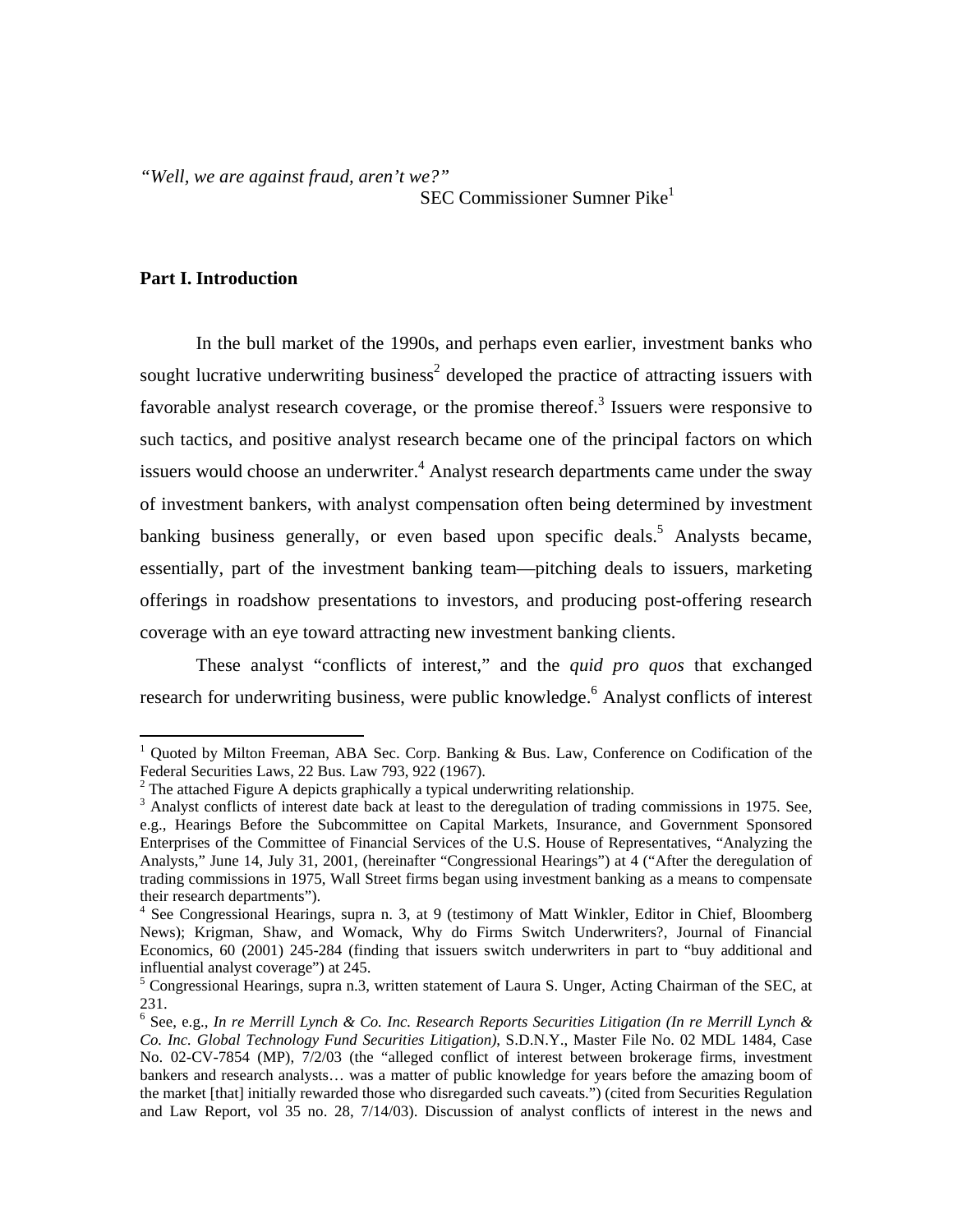were disclosed in the research reports themselves.<sup>[7](#page-5-0)</sup> As the market continued to climb, little concern was raised over these conflicts by securities regulators, though occasionally a news or academic journal article did address the issue. In any event, though the duty of honesty always attached to analyst research,<sup>8</sup> either no one thought the analyst conflicts led to endemic dishonesty, or else no one cared, as these practices continued without any significant regulation throughout the boom years.<sup>[9](#page-5-2)</sup>

However, as the strong bull market of the "new economy" turned into the dot.bomb decline of the new millennium, the media, regulators, and the legislature began directing attention toward analyst conflicts of interest and the market for analyst research. The story that they pieced together was that conflicted analyst research was used to promote companies substantially lacking in promise (not to mention, profits) at highly inflated prices. Under this officially-accepted story, underwriters and their analyst lackeys were culpable of what was, functionally, systemic fraud.<sup>10</sup> Perhaps in cases the issuers were complicit as well—though they appear to have been mostly ignored by the

1

academic journals dates back to at least the early 1990s. See, e.g., Donald Langevort, Investment Analysts and the Law of Insider Trading, 76 Va. L. Rev. 1023 (1990); Jonathan A. Shayne and Larry G. Soderquist, Inefficiencies in the Market for Initial Public Offerings, 48 Vanderbilt L. Rev. 965 (1995); Ellen E. Schultz, Wall Street Grows Treacherous for Analysts Who Speak Out, Wall St. J. C1 (April 5, 1990). (cited from Shayre and Soderquist, 1995, supra).<br><sup>7</sup> NASD Rule 2210 and NYSE Rule 472 required member firms to disclose certain conflicts of interest

<span id="page-5-0"></span>when a member firm's analyst recommends a security, including whether the firm was a manager or comanager of a public offering within three years before the date of the research report. See SEC release No. 34-45908, May 10, 2002. 8

<span id="page-5-1"></span><sup>&</sup>lt;sup>8</sup> See SEC Release Nos. 33-8193, 34-47384, at Section I.I. The SEC stated that Regulation AC "does not impose new liability on analysts or their firms," and instead "formalizes and adds rigor to analysts' responsibilities to express their views truthfully and without guile." 9

<span id="page-5-2"></span><sup>&</sup>lt;sup>9</sup> Regulation FD (Fair Disclosure) was partly an attempt to prevent issuers from currying favor with analysts through selective disclosure of nonpublic information. 17 C.F.R. § § 243.100-243.103 (2001). See Richard Painter, Standing up to Wall Street (and Congress), 101 Mich. L. Rev 1512, 1518.<br><sup>10</sup> See, e.g., Complaint of the SEC against Citigroup Global Markets (hereinafter "SEC Citigroup

<span id="page-5-3"></span>Complaint"), available at <http://www.sec.gov/litigation/complaints/comp18111.htm>. (one of several SEC complaints alleging the existence of illegal conflicts); Congressional Hearings, supra n. 3 at 31 (one congressman characterized analysts as "cheerleaders for the bubble"); Fortune Magazine, "Hear No Risk, See No Risk, Speak No Risk: How a bunch of Wall Street analysts hyped a company called Winstar—to death," vol. 143 no. 10, May 14, 2001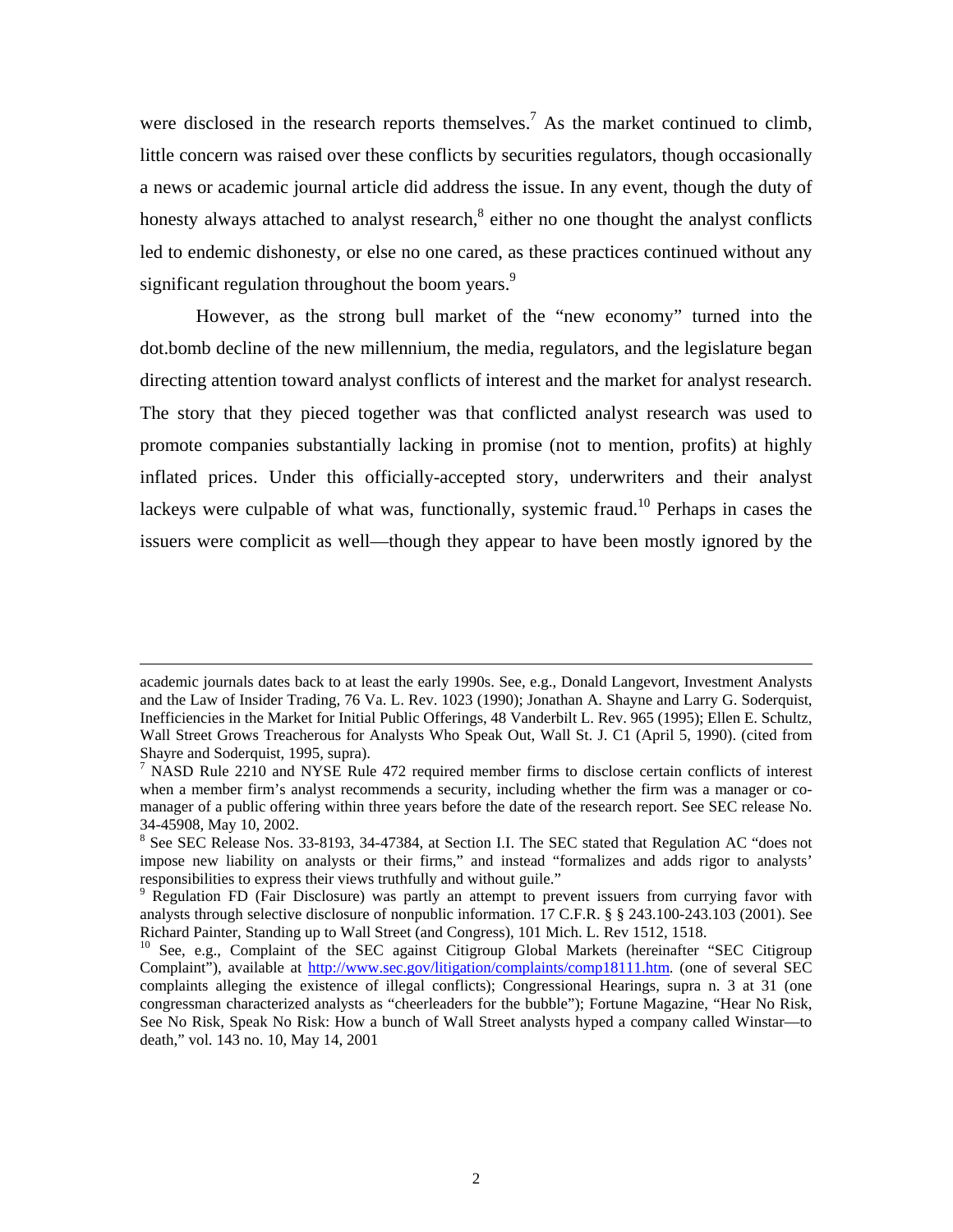<span id="page-6-5"></span>inquiries.<sup>11</sup> In any event, widespread losses among retail investors provided plenty of political fuel for the fires of reform. [12](#page-6-1) 

After two hearings of Congress on the subject, the Sarbanes-Oxley Act of 2002 contained provisions calling for regulation of analyst conflicts by the SEC and the selfregulatory organizations (namely, the NYSE and the NASD).<sup>13</sup> The rules they enacted now effectively outlaw the market for analyst research,<sup>14</sup> ostensibly based upon the assumption that conflicts of interest lead inexorably to bad information being forced upon the market. The legal commentary addressing analyst conflicts of interest in the postbubble world has almost universally been in line with this generally accepted version of events.<sup>15</sup>

Unfortunately, a few nagging doubts pop up about this simple tale of innocent investors and evil underwriter-analysts. For example, this pattern existed for a very long time: how is it that conflicted analyst research would be able consistently to fool investors over a period of at least a decade? Why wouldn't "independent" analysts, or the independent financial media, play a countervailing role? With analyst/underwriter conflicts being publicly known (and, arguably, discounted by the market<sup>16</sup>), why would

<span id="page-6-0"></span><sup>&</sup>lt;sup>11</sup> Congress, for example, seemed to place the blame squarely upon the underwriters and analysts, rather than upon the issuers. See, generally, Congressional Hearings, supra n.3. This may be due to the inability of market observers to decide whether issuers were being overpaid or underpaid for their public offerings. See n. 74, infra, discussing the overpricing/underpricing debate.

<span id="page-6-1"></span><sup>&</sup>lt;sup>12</sup> See, e.g., Megan Barnett, "Days of Reckoning," The Industry Standard, August 20, 2001 at 1, describing reform of Wall Street conflicts of interest as a "no-lose political issue."

<span id="page-6-3"></span><span id="page-6-2"></span>

<sup>&</sup>lt;sup>13</sup> Sarbanes-Oxley Act of 2002, Pub. L. 107-204 (2002), Section 501.<br><sup>14</sup> See NYSE Rule 472; NASD Rule 2711, described infra at nn.37-40 and accompanying text. The SEC's Regulation AC (Analyst Certification) implemented enhanced analyst disclosure, but did not prohibit conflicts outright. See SEC Release Nos. 33-8193, 34-47384, supra n. 10.

<span id="page-6-4"></span><sup>&</sup>lt;sup>15</sup> See, e.g., Jill Fisch and Hillary Sale, The Securities Analyst as Agent: Rethinking Regulation of Analysts, 88 Iowa L. Rev. 1035, 1035, 1039 (2003); Joel Seligman, No One Can Serve Two Masters: Corporate and Securities Law after Enron, 80 Wash. U. L.Q. 449, 451, 505. The widespread but mistaken assumption that analysts are agents of investors is probably due to the traditional pre-1975 (when trading commissions were regulated) role of analysts as agents of brokers, who were in turn agents of investors. <sup>16</sup> See Paul Gompers and Josh Lerner, Conflict of Interest in the Issuance of Public Securities: Evidence

from Venture Capital, 42 J.L. & Econ. 1, (1999) (finding that the markets are able to rationally discount underwriters' conflicts of interest resulting from venture capital stakes in an issuer's securities); John Morgan and Phillip C. Stocken, An Analysis of Stock Recommendations, Rand Journal of Economics, vol. 34, no. 1, 183, (2003) (developing a theoretical framework in which investors are aware of analyst conflicts and discount positive analyst research accordingly). While Roni Michaely and Kent L. Womack, Conflict of Interest and the Credibility of Underwriter Analyst Recommendations, 12 Review of Financial Studies 4, 653, 668 (1999), find some evidence of less-than-complete discounting by the market with regard to underwriters' research reports in the 1990-91 IPO market, I would note that their regression result (id. at 677) shows that underwriter-analyst recommendations have no significant effect on long term stock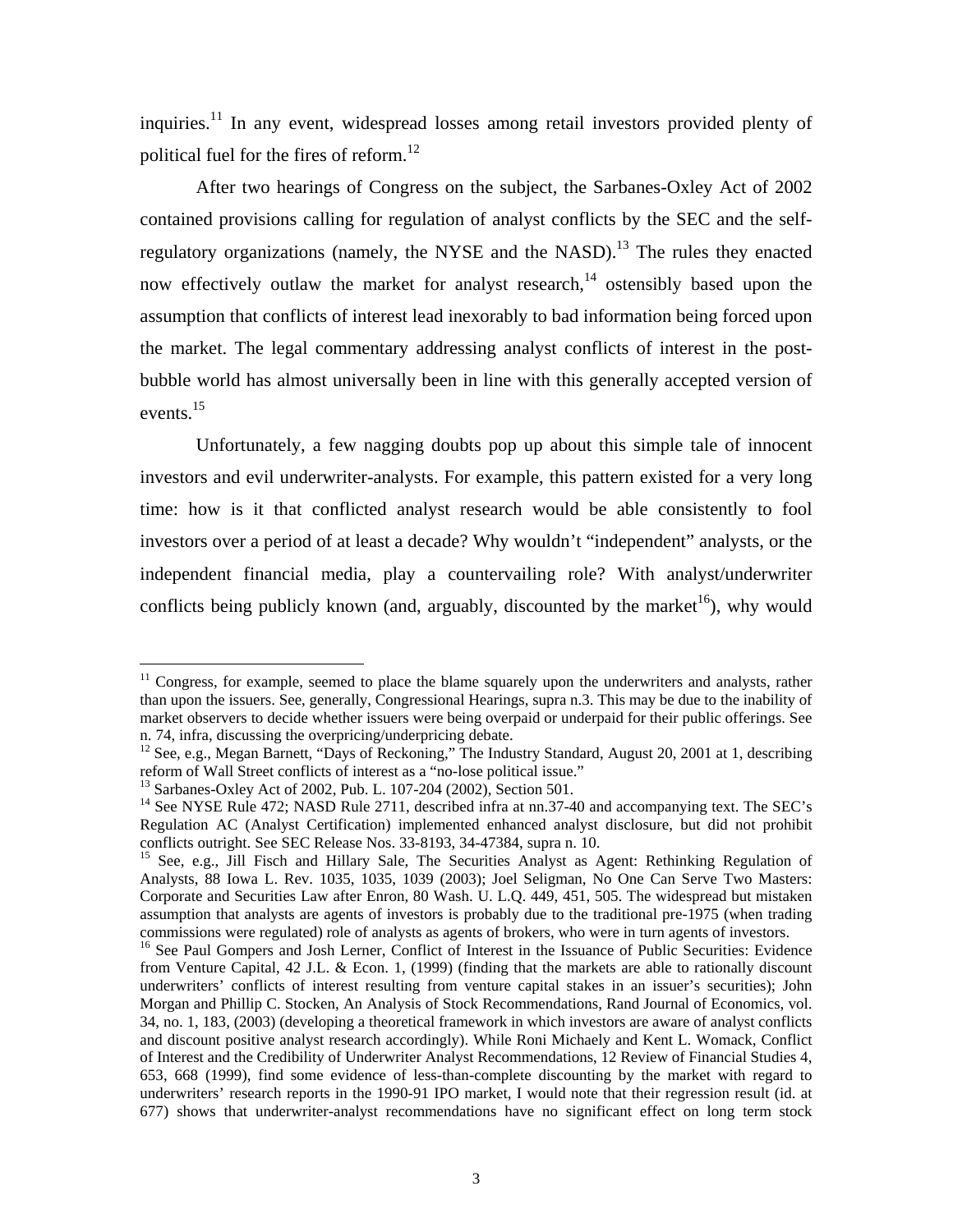issuers still demand underwriter-affiliated analysts, rather than just spending more on media events and advertising, or making more positive disclosure about themselves in the prospectus? And how is it that this market for analyst research, if it really was such a bad thing, was allowed to exist in public view all throughout the 1990s?

In answering those questions, I argue that analyst research *quid pro quos*, in fact, played a significant and positive role in the functioning of the capital markets. My specific findings are thus:

(1) The market correctly perceived optimistic analyst research (or the underwriter's commitment to subsequently publish positive analyst research) as a signal of positive, hitherto nonpublic information about the issuer. The willingness of an underwriter to sell the securities of an issuer about whom the underwriter's analyst had issued an optimistic research report allowed a rational inference that the underwriter had learned positive information about the issuer in the course of the due diligence process. Put another way, the underwriter was risking harsh legal and reputational liability by doing the deal if it subsequently turned out that the analyst research turned out to be falsely optimistic; conflicted analyst research therefore had significant credibility in the marketplace. This was especially valuable because the 1933 Act effectively prohibits disclosure of much positive information regarding the issuer, which otherwise prevents good quality issuers from selling their stock (an "adverse selection" problem).

(2) Positive analyst research, or the promise thereof, helped to overcome agency problems that exist between issuers and underwriters because of an inability to contract as to offering price and effort. Because of the way in which the proceeds and costs of an underwriting are divided up between an issuer and its underwriter (the issuer receives the great majority of the proceeds, while the costs of the selling effort lie largely on the underwriter), underwriters may prefer to sell the issuer's securities at a lower price. *Ex ante* contracting may be impossible because of uncertainties regarding market demand for the securities, and because of the issuer's inability to monitor the underwriter's efforts and expenditures. However, by committing to publish positive analyst research prior to the offering, the underwriter can bind itself to seeking a high offering price for the

 $\overline{a}$ 

performance, which is consistent with the signaling model developed in Part III.A.2 of this paper, where the commitment and signal occurs at the time of offering.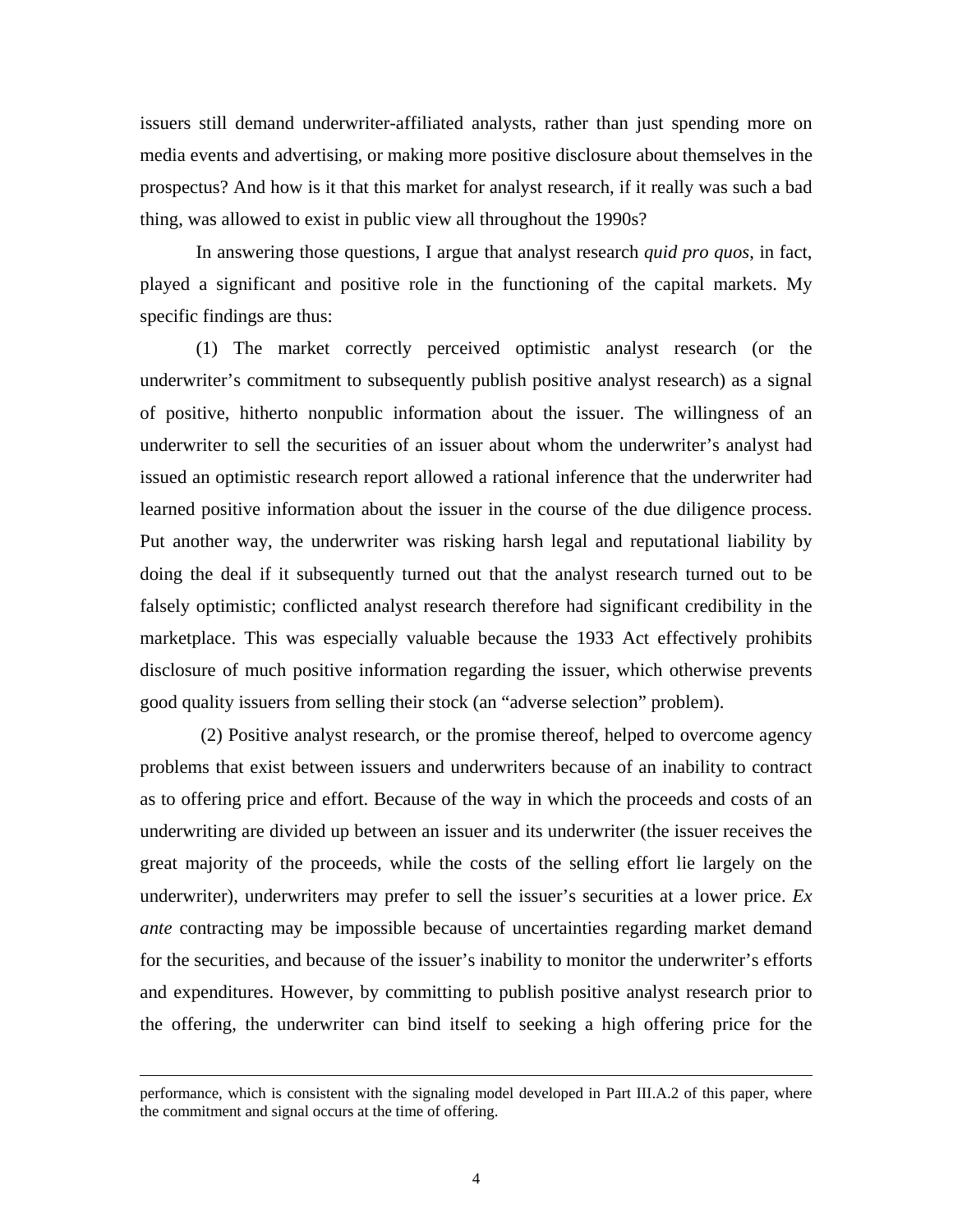issuer's shares. The underwriter also incurs, up front, a substantial cost on behalf of the issuer, which again mitigates agency costs.

(3) Analyst research *quid pro quos* took the form of a competitive bidding market among underwriters as they vied for issuer business by publishing or promising optimistic analyst research. This was a form of competition within the underwriting industry; banning such a practice may have the perverse effect of helping underwriters to collude on pricing, resulting in transfers of welfare from issuers to underwriters; it is not clear whether underwriters compete significantly on other grounds. This may be part of the reason why investment banking firms have readily acquiesced in banning conflicted analyst research. The NASD and NYSE rules that ban conflicted analyst research effectively mandate underwriter collusion, and the fact that investment banking firms are significant constituencies of both the NASD and the NYSE may help to explain their rulemaking.

In total, it appears that conflicted analyst research actually benefited investors, issuers, and the process of efficient capital formation generally, while it may have been detrimental to the interests of underwriters. Banning conflicted analyst research is therefore quite counterproductive. Certain reforms, such as increased disclosure or fraud penalties, may be desirable that they could strengthen the analyst research signal, and reduce the probability that unsavvy investors would incorrectly rely on conflicted analyst research. A more fundamental solution, however, would be to allow direct communication of positive and forward looking information to investors subject to a fraud liability rule, as opposed to the current regime of §11 strict liability.

This paper will proceed as follows: Part II describes in more detail the underwriting and analyst relationships that prevailed prior to their prohibition, the commonly-accepted story of analyst malfeasance and the regulatory response thereto, and some nagging doubts about the consensus view of analyst conflicts. Part III develops an informal model of issuer-underwriter-investor behavior, in which favorable analyst research serves as an observable commitment that mitigates adverse selection and principal-agent problems, as well as improving competition in the underwriting industry. Part IV considers the ramifications of prohibiting analyst conflicts, and then suggests a preferable mode of regulation, rather than prohibition. Part V briefly concludes.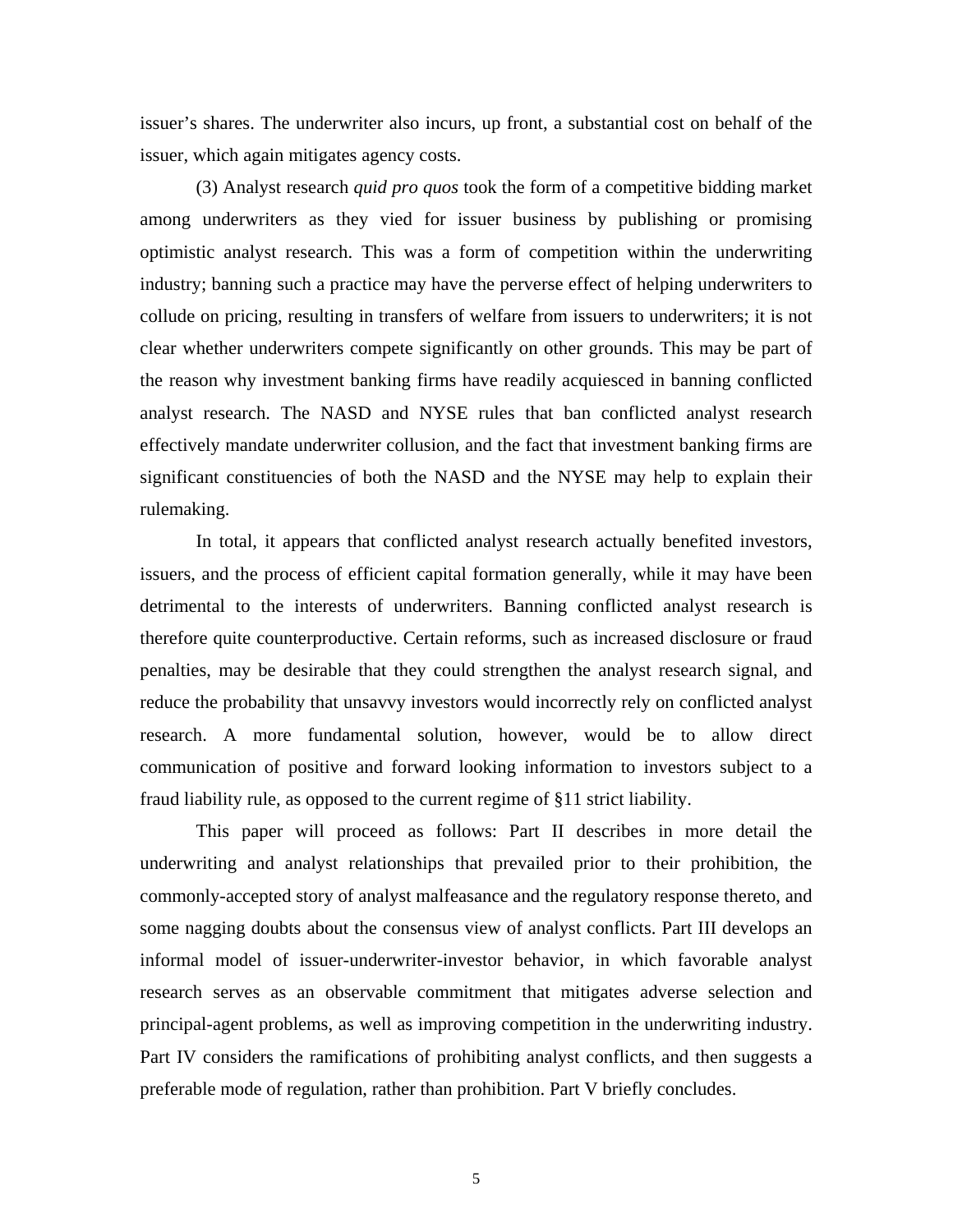# Part II. Analysts, conflicts of interest in the public offering process, and **regulation thereof**

#### **A. The role of the research analyst**

Most people who invest their money are familiar with the concept of an analyst report.<sup>17</sup> For widely-held securities, at least one analyst is likely to cover the issuer and publish research reports. In addition to publicly-available information about the issuer, analyst research reports often contain the subjective opinion of the analyst, often termed a "rating" or "recommendation," as to whether the securities ought to be bought or sold. While "buy/sell/hold" categories are the most common format of analyst recommendations, analysts may also issue "price target" ratings, which are, much as they sound, meant to be an evaluation of the likely price peak that the issuer's stock will achieve.

Analysts, for purposes of this paper, come in two varieties: "conflicted," and "independent." Independent analysts are exactly that: they have no affiliation that would lead them to give biased advice. The independent analyst business model involves soliciting investors to pay for subscriptions to the analyst's research report newsletters. Unfortunately, investors generally appear unwilling to do this, with very few investors purchasing independent research.<sup>18</sup> This lack of demand for independent research is perhaps best explained by the efficient market hypothesis: since analysts no more than sort through and collate publicly available information,<sup>19</sup> one would expect that there is

<span id="page-9-0"></span> $17$  Analysts, and their role in public offerings, have been extensively discussed in the recent legal literature, and so the description here is brief. See Hill and Sale, supra n. 18, at 1041-1056, for a very good description of the analyst's role in a securities firm and the possible sources of conflicts. Robert Sieland, supra n. 18, provides a useful perspective on how analysts became agents of the investment banks and issuers subsequent to the 1975 deregulation of brokerage commissions. For an overview of analyst practices, see also SEC Investor Alert, Analyzing Analyst Recommendations, available at [http://www.sec.gov/investor/pubs/analysts.htm.](http://www.sec.gov/investor/pubs/analysts.htm)<br><sup>[18](http://www.sec.gov/investor/pubs/analysts.htm)</sup> See Congressional Hearings, supra n. 3, testimony of Scott C. Cleland at 49. Conflicted research analysts

<span id="page-9-1"></span><sup>&</sup>quot;have well over 90% of the market for research commissions."

<span id="page-9-2"></span><sup>&</sup>lt;sup>19</sup> Regulation FD, enacted in 2000, expressly forbids issuers from communicating nonpublic information to analysts or to persons likely to trade on the information without making contemporaneous public disclosure of the information. See Regulation FD supra n. 11. Prior to Regulation FD, analyst reports could contain new information provided privately by management.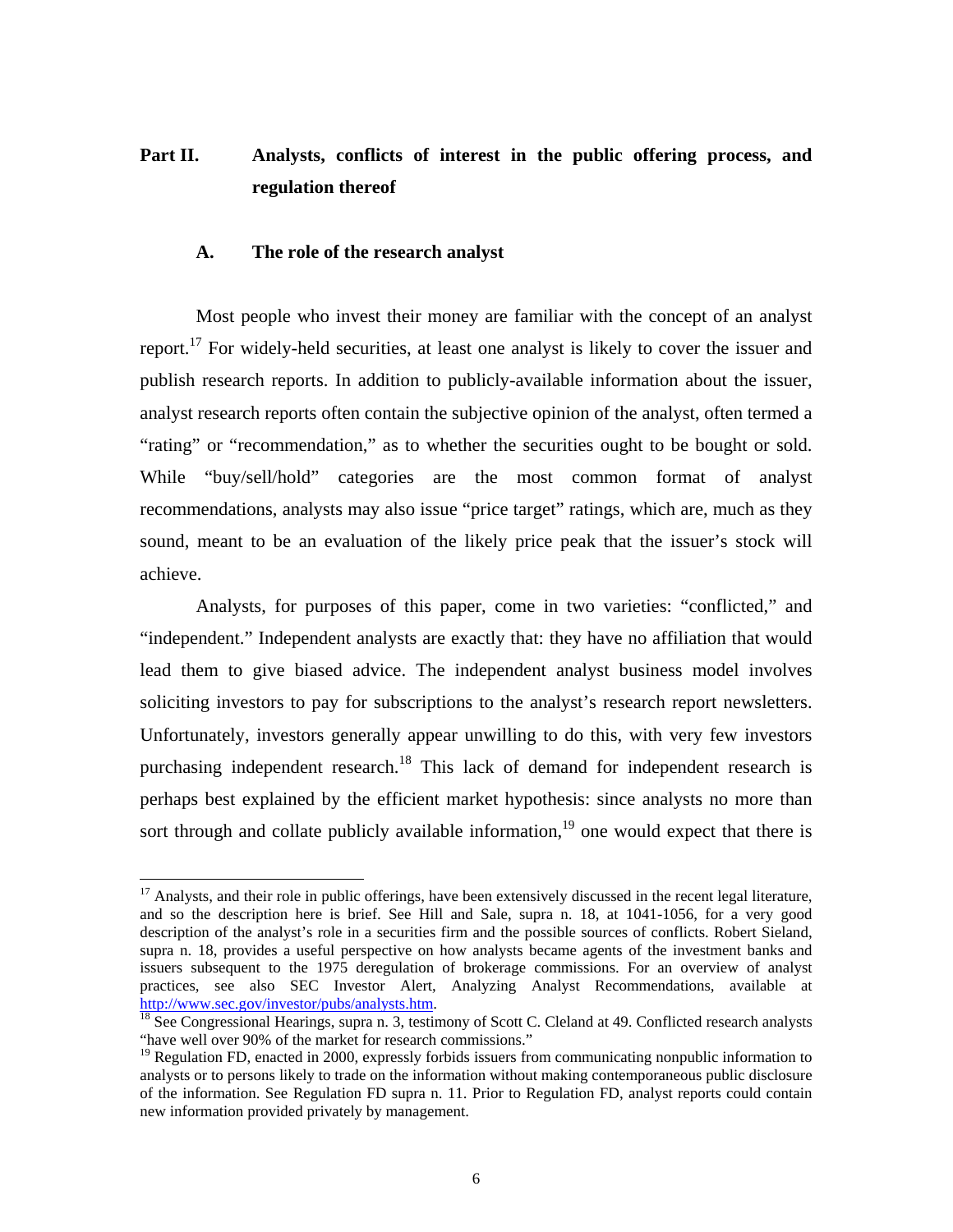little value that they can add to the marketplace. To the dubious extent that analysts do add value by performing fundamental analysis on public information they have collected, the market reaction to this information occurs quickly enough that any informational advantage disappears within literally minutes.<sup>20</sup> For the average investor, then, such reports are without value. This goes quite some way in explaining why independent analysts play only a small role in the market, and why investors generally choose not to purchase their research. $^{21}$  $^{21}$  $^{21}$ 

More often, analysts are employed by brokerages and underwriting firms. These are the "conflicted" analysts, since their ties to brokerage and underwriting have the potential to bias their research in conflict with the interests of investors. Brokerages offer research to investors in order to induce investors to maintain an account with them, though this has become less important as a source of funding analyst research since trading commissions were deregulated in  $1975$ <sup>22</sup> More relevant in recent times is that underwriters may offer analyst coverage to an issuer as an additional service in the investment banking relationship. The conflicted analyst is an agent of the underwriter, who is in turn an agent of the issuer. $^{23}$ 

So, for underwriter-analysts, the practice of publishing positive analyst research appears to have been largely an attempt to gain underwriting business from prospective issuers. The way it worked, taking the account of media and Congressional reports, is

<span id="page-10-0"></span> $20$  See Sok Tae Kim, Ji-Chai Lin, and Myron B. Slovin, Market Structure, Informed Trading, and Analysts' Recommendations, Journal of Financial and Quantitative Analysis, vol. 32, no. 4, 507 (1997) (finding that any information contained in analyst research is reflected in stock prices within five to fifteen minutes of the market open, and well before the research is released publicly). This study was done prior to the enactment of Regulation FD, and thus it is likely that the current effect of analyst research is even smaller than at the time of the study. See supra n. 22.

<span id="page-10-1"></span> $21$  Another way of looking at this issue is to consider what the analyst would do if she did, in fact, have valuable information. She would almost certainly not publish it, and would choose, rather, to trade on that information herself (or for her firm). One can imagine that only the least valuable analyst research is made public. And, in reality, investment banks often employ large teams of people who do exactly that, producing proprietary research for their or their customers' trading desks.<br><sup>22</sup> For perspective, one should note that the problem of analyst conflicts predates the capture of analysts by

<span id="page-10-2"></span>underwriting firms. Prior to 1975, when trading commissions were deregulated (see supra n. 3), brokerages used analyst research to encourage greater amounts of trading and, hence, brokerage commissions. See *In re Merrill Lynch, Pierce, Fenner & Smith, Inc., SEC Act Release No 14149 (November 9, 1977).*<br><sup>23</sup> This shift in the agency relationship of the analyst from the pre- to post-1975 world no doubt accounts

<span id="page-10-3"></span>for some of the confusion among academics and regulators, who still try to shoehorn analysts into a traditional agency relationship with investors that simply no longer fits. See Richard Painter, Standing Up to Wall Street and Congress, 101 Mich. L. Rev. 1512, 1517-1518; Robert P. Sieland, Caveat Emptor! After all the Regulatory Hoopla, Securities Analysts Remain Conflicted on Wall Street, 2003 U. Ill. L. Rev. 531, 534-42.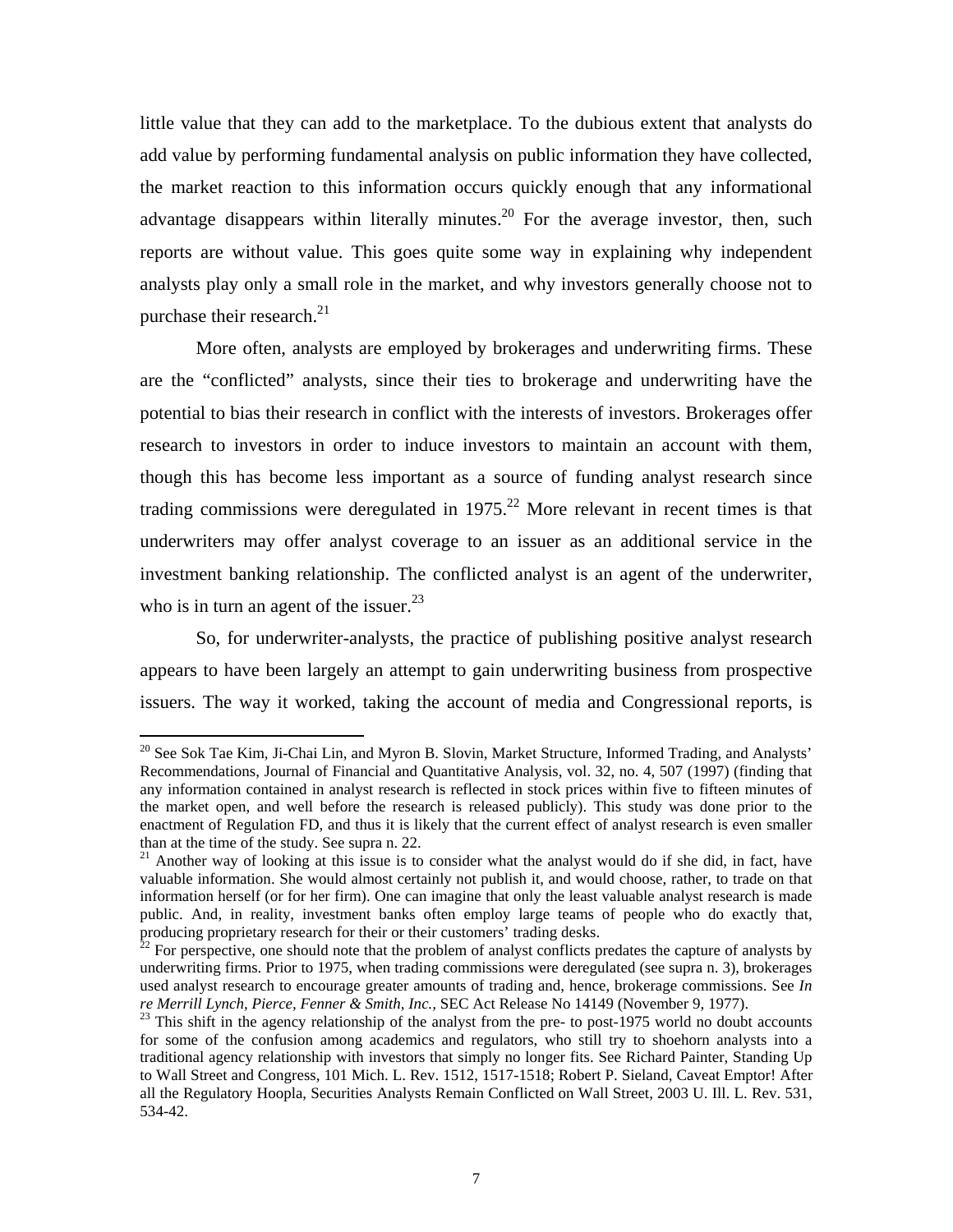<span id="page-11-4"></span>fairly straightforward. Underwriters know that an issuer is considering doing an offering, and will soon be shopping around for an underwriter. If the issuer is a public company (a "seasoned issuer") in the U.S. or abroad, the underwriter will offer positive research in return for underwriting business. If the issuer is a private company considering its initial public offering ("IPO"), the underwriter would attempt to attract the issuer on the basis of the positive research the underwriter had already published in the issuer's industry, promising to do the same for the issuer post-offering.<sup>24</sup> In either case, the issuer would find itself courted by a group of underwriters offering varying degrees of "optimism" in their research, and the issuer would, *ceteris paribus*, choose the underwriter offering the most optimism. [25](#page-11-1) 

After the issuer had selected its underwriter, the underwriter would involve the analyst in the actual offering process, which would include organizational meetings with management, due diligence, and roadshow marketing activities for potential investors.<sup>26</sup> Once the offering was completed and the statutory quiet period had elapsed, analysts resumed/initiated coverage of the issuer with, in the vast majority of cases, a "buy" rating.<sup>27</sup> Since analysts played such an integral role in the offering process, analyst compensation might be based on specific deals or the firm's general underwriting business.

None of this was necessarily illegal: so long as analyst reports were "honest," conflicts of interest did not automatically rise to an actionable level.<sup>28</sup> As the SEC has

<span id="page-11-0"></span><sup>&</sup>lt;sup>24</sup> For a concrete example of this phenomenon, see, e.g., Elkind, supra n<sub>\_</sub>. In the pre-IPO scenario, analysts also often scouted out candidates for going public. Phone conversation with equities research analyst, July, 2003.

<span id="page-11-1"></span><sup>&</sup>lt;sup>25</sup> See nn. 3 and 4, supra, for accounts of this process. See also Krigman, Shaw, and Womack, supra n.4. According to Jay Ritter, professor of finance at the University of Florida and a prominent expert on IPO trends and practices, "it was common for banks to tell customers in writing on what date they would publish a report giving the newly public company a positive investment rating …In health-care and hightech, many banks delivered the first draft of a research report on the public company when they pitched the IPO." Bloomberg.com, Morgan Stanley Unseats Goldman in Equity Fees as IPOs Surge, February 17, 2004 (available at http://quote.bloomberg.com/apps/news?pid=nifea&&sid=ar2iuxavGt2k)

<span id="page-11-2"></span> $^{26}$  SEC Investor Alert: Analyzing Analyst Recommendations, supra, at 2. The "roadshow" is a period of permitted marketing activities prior to effectiveness of the public offering where representatives of the issuer and the underwriter go "on the road" to promote the offering to groups of potential investors. See

<span id="page-11-3"></span> $^{27}$  An SEC study found that in 317 IPOs, the underwriting firm provided analyst coverage in 308 instances. Congressional Hearings, supra n.3, at 232. Such coverage was overwhelmingly positive. The ratio of buy to sell recommendations by brokerage analysts rose from 6:1 to 100:1 from the early 1990s to 2000. Id. At 5.

 $28$  As there was always a duty of honesty and accurate representation that attached to these research reports (see SEC Release No. 33-8193, supra), and since the SEC knew about these conflicts of interest, it does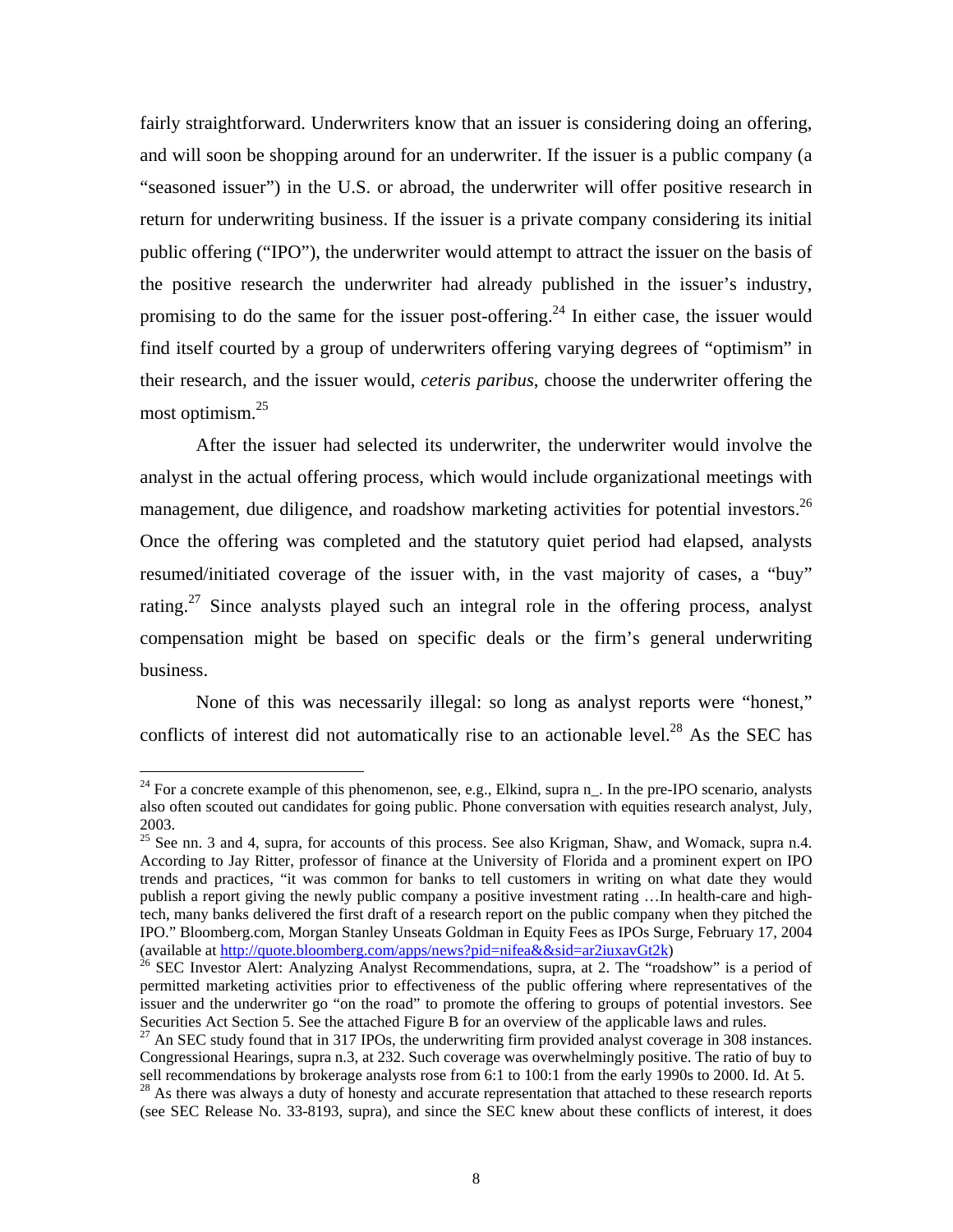recently pointed out, conflicts of interest are inherent to the financial services industry, which is part of the rationale for regulation in the first place.<sup>29</sup> Again, such a market for analyst research was known and commented upon throughout the 1990s, and the public offering participants who encouraged such analyst coverage were doubtless aware of the nature and extent of the conflicts. The fact that savvy purchasers of public offerings appeared to value conflicted analyst research (analysts did participate in roadshow activities, after all) implies that conflicted analysts were thought to add value in some fashion. In any event, as stock prices continued to climb through the past decade, little objection was raised to these practices.

### **B. Allegations of wrongdoing and the regulatory response**

Of course, stock prices, especially of newer issuers, began to collapse in April of 2000, and at this point the role of the analyst began to be called into question. Congress instituted hearings; the SEC began investigations into various allegations of misconduct. The general tide of sentiment turned quickly against underwriters and their analysts, as regulators and the public appeared to realize, as if for the first time, that the conflicts inherent in such analyst roles could lead to advantage-taking on the part of the analyst/underwriter. A few especially egregious, and widely-reported, instances of analyst-related misconduct played a large role in shaping public opinion.<sup>30</sup> The consensus view was now that the gains from publishing bogus reports had become too high, and the

 $\overline{a}$ 

follow logically that the regulators must have entertained the possibility that conflicts do not invalidate analyst research.

<span id="page-12-0"></span><sup>&</sup>lt;sup>29</sup> See Speech by SEC Staff: Remarks Before the SIA Research Conference by Annette L. Nazarethi, Director, Division of Market Regulation, Oct. 16, 2003, available at www.sec.gov/news/speech/spch101603sia.htm.

<span id="page-12-1"></span><sup>&</sup>lt;sup>[30](http://www.sec.gov/news/speech/spch101603sia.htm)</sup> The paradigm analyst fraud case is probably that of Jack Grubman, once Salomon Smith Barney's star telecommunications analyst. In 1999, Grubman allegedly awarded positive ratings to AT&T in return for the help of an AT&T director in getting Grubman's children admitted to an elite Manhattan preschool (the board of which the AT&T director also sat on), as well as for AT&T's mandate for Salomon to underwrite an equity offering. Grubman is also alleged to have privately told important institutional investors to do the opposite of what his publicly-disseminated research reports recommended. See SEC Litigation Release No. 18438, Federal Court Approves Global Research Analyst Settlement, October 31, 2003 available at <http://www.sec.gov/litigation/litreleases/lr18438.htm>. Grubman was heavily penalized by the SEC, as was his employer, and barred from further work in the securities industry. See Global Analyst Research Settlement, supra; Grubman Offer of Settlement to NASD, available at [http://www.nasd.com/pdf\\_text/awc\\_grubman\\_02.pdf](http://www.nasd.com/pdf_text/awc_grubman_02.pdf).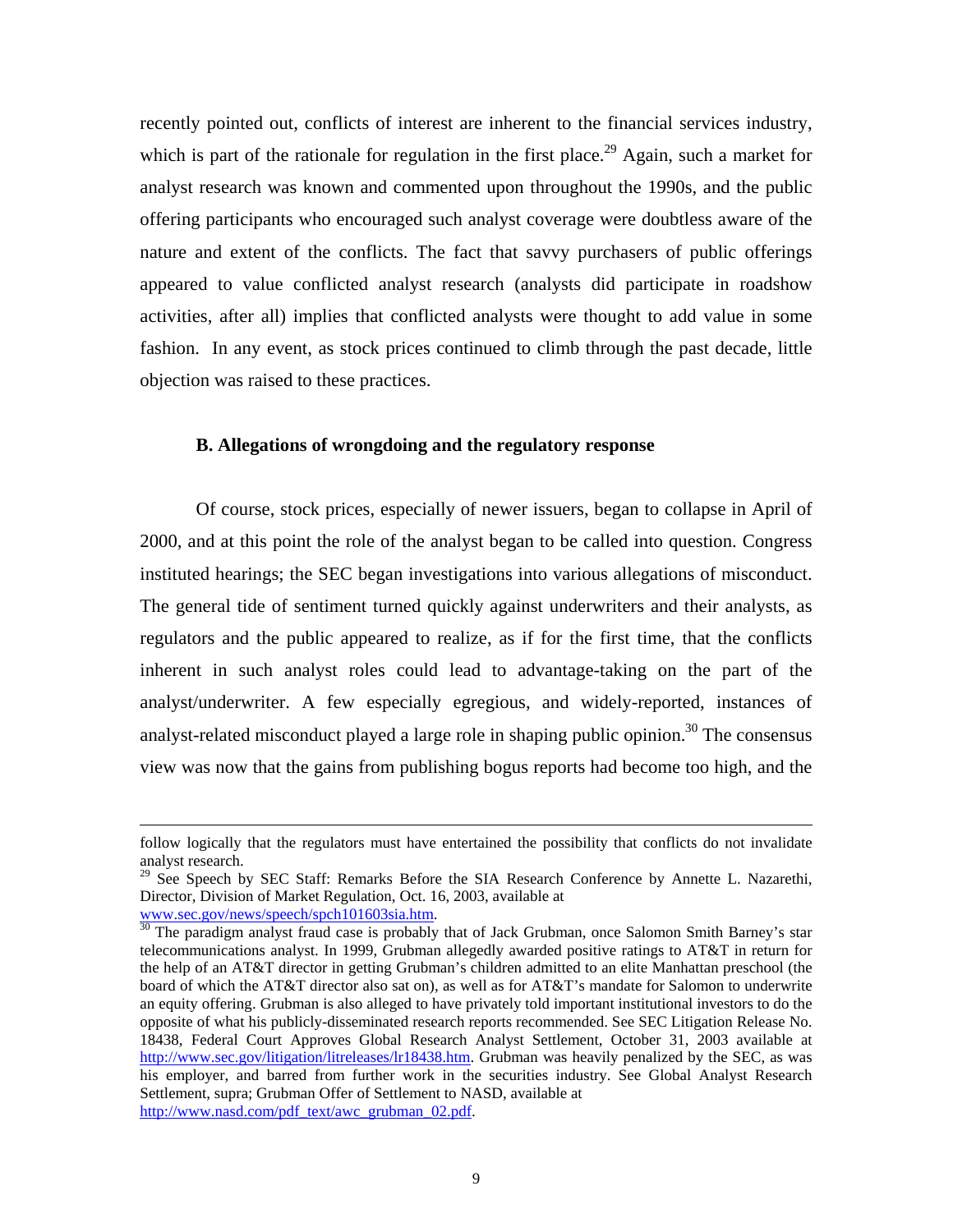<span id="page-13-2"></span>ethical standards within the industry were too low, to keep at bay investment bankers' appetite for lucrative deals.

However, Congress and the SEC appeared to be equally, if not more, concerned about the everyday incorporation of the research analyst into investment banking and the tendency toward bias, not intentional falsehood, that might result. Put another way, conflicts themselves were a *per se* problem. Systemically positive research bias, in their estimation, exacerbated (or even caused) the stock market bubble of the 1990s and its ensuing collapse.

Ultimately, the result of this Congressional fact-finding was Section 501 of the Sarbanes Oxley Act of 2002. Section 501 calls for rules to govern analyst conflicts of interest within investment banks, to be passed by the SEC and the self-regulatory organizations (i.e., NASD and the stock exchanges). While the SEC's rulemaking went no further than requiring that analysts and their investment bank employers disclose conflicts of interest or certify to the absence of any conflicts, $31$  the response of the NASD and the NYSE has been to actually prohibit analyst conflicts of interest in most instances. Under NYSE Rule 472 and NASD Rule 2711, the role that analysts can play in soliciting, pitching for, and marketing issues has been substantially curtailed. No longer may analysts offer (or withhold) positive research as a *quid pro quo* for investment banking business, nor can they share research reports with the subject companies prior to publication (except for fact-checking). No longer may investment bankers supervise analysts, or review their work prior to publication, nor can analyst compensation be tied to specific investment banking deals.<sup>32</sup> The rules also require that interaction between analysts and investment bankers is kept to a minimum, and interaction that is still allowed must take place in the presence of the investment banking firm's legal compliance department. Furthermore, for at least the ten securities firms involved in the Global Analyst Research Settlement, analysts are explicitly prohibited from participation in the marketing "road-show" meetings with investors.<sup>33</sup>

<span id="page-13-1"></span><span id="page-13-0"></span>

 $31$  See Regulation AC, supra n.17.<br> $32$  The NASD/NYSE rules do allow analyst research compensation to be tied to general investment banking business, so long as disclosure of this fact is made in the research reports. See NASD Rule 2711, NYSE Rule 472.<br><sup>33</sup> See Global Analyst Research Settlement, supra n.\_. It may well be, however, that all securities firms are

prohibited from using analysts in roadshows, if this is considered soliciting investment banking business,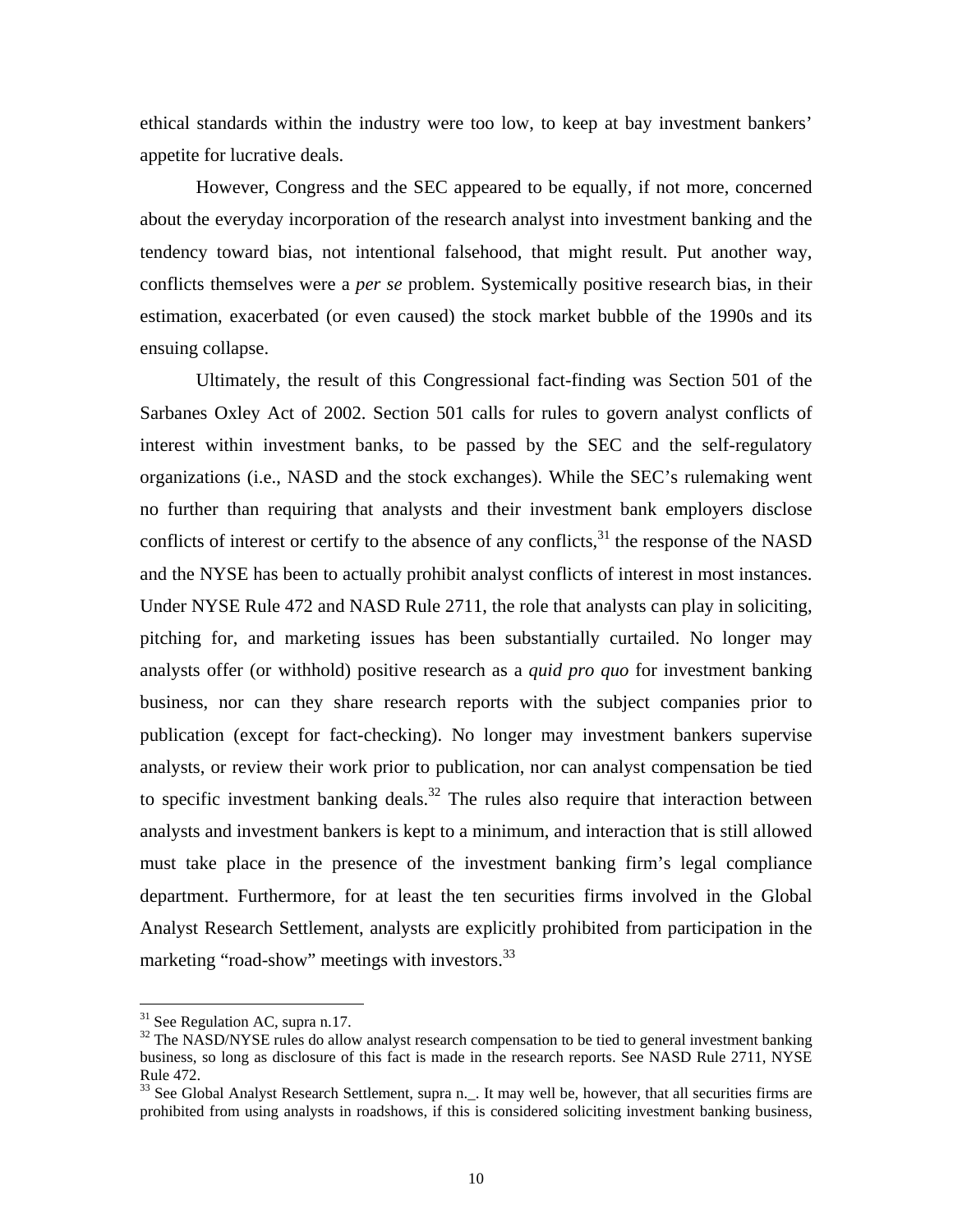In short, the legislative and regulatory response has been to outlaw analyst conflicts of interest in public offerings. Neither the NYSE nor the NASD has explained why prohibition is preferable to increased enforcement or penalties for violations of already-existing duties of honesty. Their reasoning appears to be that conflicts will inevitably lead to bias, and that such bias is bad for the market.

### **C. Some initial questions regarding analyst conflicts of interest**

There are already questions that this story of underwriter malfeasance leaves unanswered. For example, why would the market have believed the analysts in the first place? Analyst conflicts of interest were known and discussed even before the tech boom of the 1990s began.<sup>34</sup> As one court recently held, conflicts of interest in analyst research were common knowledge, especially since conflicts were disclosed in the research reports themselves.<sup>35</sup>

It seems dubious that the conflicted analyst would be an effective tool to perpetrate fraud. Even if underwriters put out blatantly inaccurate research reports, other research analysts or the financial media should have been able to counteract that inaccuracy. The underwriter's analyst research report does not exist in a vacuum, after all. Independent analysts should have been able to use their independent credentials to their advantage. Analysts of other underwriting firms that did not receive the issuer's mandate should have issued unbiased (or negatively biased) reports on the issuer.<sup>36</sup> If, for example, AT&T bribes one of several covering analysts with underwriting business, the other analysts covering AT&T would still issue unbiased reports. Credible sources of

 $\overline{a}$ 

which is impermissible under the rules (and other provisions may be prohibitive, as well). See Testimony by NASD Chairman and CEO Robert R. Glauber Before the United States Senate Committee on Banking, Housing and Urban Affairs, May 7, 2003, available at http://www.nasd.com/media/speeches/glauber\_2003\_03.asp.

<span id="page-14-0"></span><sup>&</sup>lt;sup>[34](http://www.nasd.com/media/speeches/glauber_2003_03.asp)</sup> See nn. 7 and 9, supra; see also n. 7, supra, for a discussion of the pre-Sarbanes-Oxley rules and analyst disclosure requirements.

<span id="page-14-2"></span><span id="page-14-1"></span>

<sup>&</sup>lt;sup>35</sup> See In Re Merrill Lynch & Co. Inc. Research Reports Securities Litigation, supra n.7. <sup>36</sup> One analyst, Ashok Kumar of Piper Jaffray, did exactly that, retaliating for the loss of an underwriting mandate with negative ratings on eMachines, apparently going from lavish praise to re-christening the company "sucker.com." Peter Burrows, Sudden Change of Heart at Piper, Business Week, December 6, 1999 at 6. Similarly, Henry Blodgett, an analyst at Merrill Lynch, downgraded GoTo.com subsequent to Merrill Lynch losing GoTo.com's underwriting mandate. See Congressional Hearings, supra n. 3, at 60.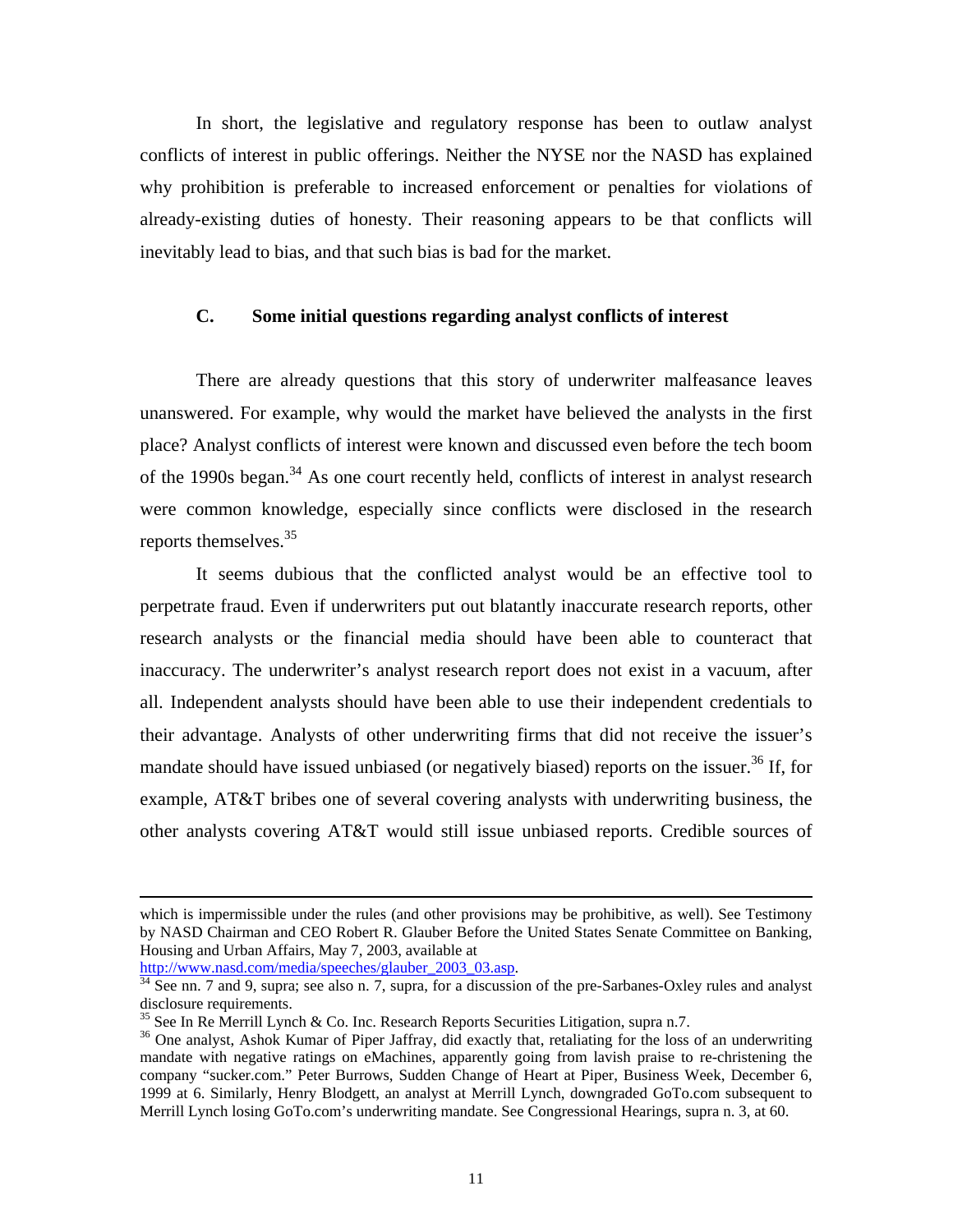information should have driven out the bad, especially since ratings for analyst performance are publicly available. $37$ 

But the relative obscurity of the independent analysts shows that they did not rise to prominence on their independent credentials. Furthermore, it is doubtful whether independent analyst reports prove any more valuable than conflicted ones, and in fact it is the case that independent analysts were similarly bullish (though perhaps to a somewhat lesser degree) throughout the  $1990s$ <sup>38</sup> We might indeed wonder why, if ever an analyst did have a good idea, the analyst would share it with the public? The analyst would be much better off trading on the idea herself and capturing the benefits of her research.<sup>39</sup>

Even if we might suppose a group of gullible investors does exist, and that some people would be fooled into buying based on a conflicted analyst's recommendation, it is still difficult to see how an issuer could expect to profit from this. In a well-functioning market, we would expect any incremental market movement in a security caused by such gullible investors to be immediately counteracted by sophisticated investors who are aware of the security's fundamental value. The existence of even relatively few sophisticated players should prevent analysts' cheap talk from influencing prices, so that even "gullible" investors who buy stocks based on optimistic analyst reports should still be buying them at approximately the correct fair market price.<sup>40</sup>

Finally, for context, one should note how the role of the analyst has changed over time. Historically, analysts served as conduits for information from the issuer to investors. However, several things have happened since the time the 1933 Act was written to diminish (and perhaps eliminate) analysts' importance in the marketplace.

<span id="page-15-1"></span>

<span id="page-15-0"></span> $37$  See Congressional Hearings, supra n. 3, at 13.<br> $38$  There was, it has been claimed, a positive bias among all analysts from a common desire not to "fight the tape" in a rising market. See Frontline, Crying Foul, supra, interview with Lisa Buyer, (available at <http://www.pbs.org/wgbh/pages/frontline/shows/dotcon/interviews/buyer.html>). A study has found that analysts tend to be more optimistic the greater the level of uncertainty. See Ackert, Lucy, and George Athanassakos, Prior Uncertainty, Analyst Bias, and Subsequent Abnormal Returns, Journal of Financial Research v20, n2 (Summer 1997): 263-73.

<span id="page-15-2"></span> $39$  This does, in fact, happen. See n. 25, supra. One might characterize this as a very significant adverse selection problem in the provision of research to the general public.<br> $40$  There is the possibility, however, that a sufficient volume of noise trading would make arbitrage

<span id="page-15-3"></span>strategies too risky or too capital-intensive to bring prices fully back into line. See Shleifer, Andrei and Robert W. Vishny, The Limits of Arbitrage, Journal of Finance, vol. 52 no. 1, (1997) 35-55. However, as of yet no convincing evidence has shown that the 90s bull market was noise-driven; to the contrary, savvy professional investors often held overweighted tech portfolios throughout the bubble. See B.G. Malkiel, "The Efficient Market Hypothesis and its critics," Journal of Economic Perspectives, vol.17 (1) Winter 2003: 59-82 (2003)).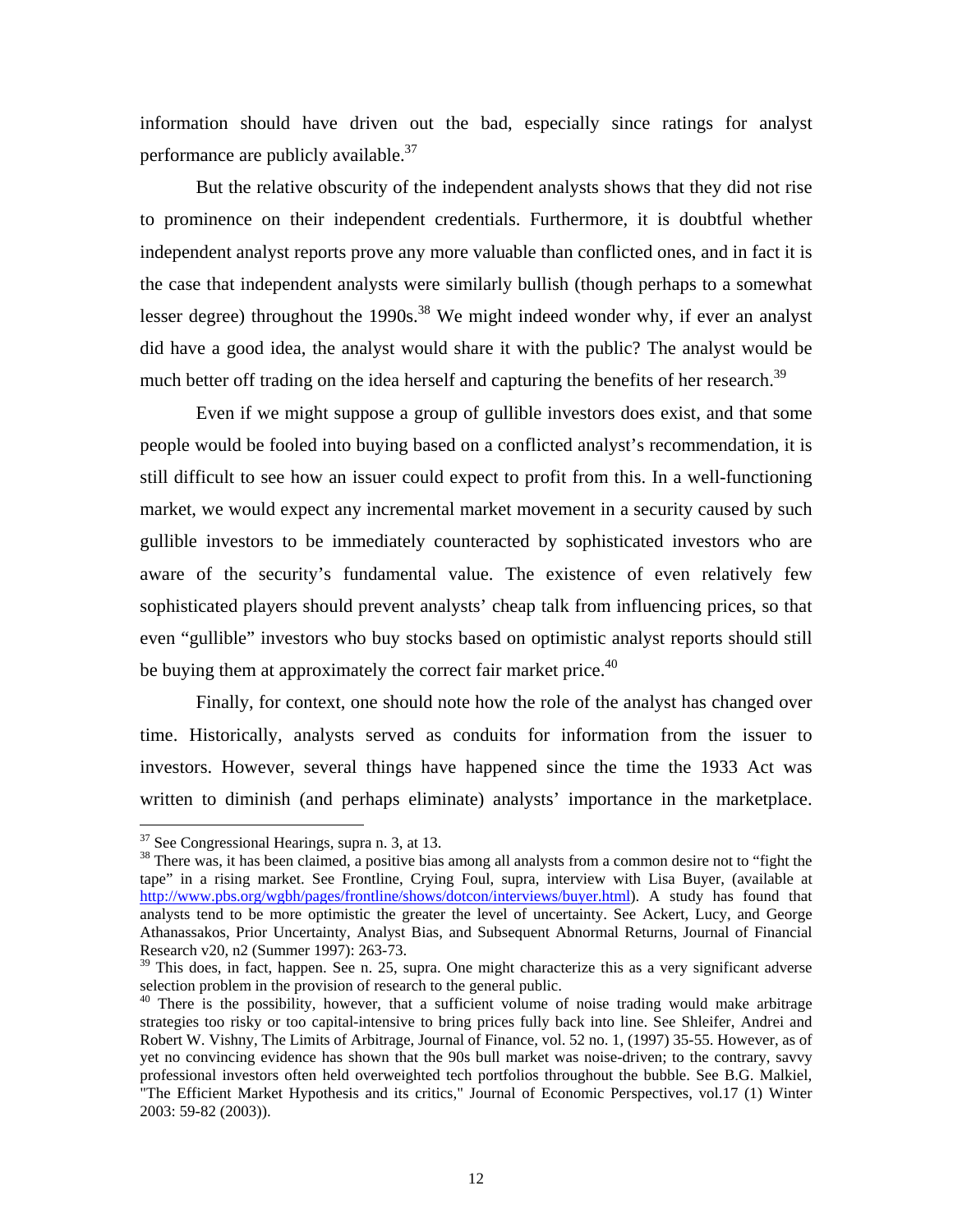First, improvements in communications and information technology have reduced the functional usefulness of disseminating and processing information through analyst intermediaries. Second, de-regulation of trading commissions in 1975 reduced the ability of analysts to directly capture from investors the benefits created by their analyses or communicational role.<sup>41</sup> As investors were no longer paying for analyst research, analysts went from being agents of brokers, who are agents of investors, to being agents of underwriting firms, who are agents of the issuer. Third, in 2000, Regulation FD essentially outlawed analysts from serving as an informational conduit from the issuer by prohibiting intentional disclosure of material nonpublic information to analysts.<sup>42</sup> Regulation FD largely eliminated any leverage analysts might have had in prying useful information out of an issuer. So, while, once upon a time, it may have been that analysts were fundamentally useful to the capital markets, that usefulness has, for some time, been in accelerating decline.

In total, these observations cast doubt on the potential efficacy of analyst fraud for reasons that boil down to the essential uselessness of public research analysts in the first place, whether for good or nefarious purposes. One must again ask: why did issuers and investors value analyst research in the first place? Why did analyst research play such a large role in underwriter competition?

That such questions are left unanswered by the conventional view of analyst conflicts implies that, perhaps, the role of the analyst has not been very well understood. This, in turn, raises doubts about the appropriateness of the Sarbanes-Oxley reforms that ban such conflicts. Indeed, I argue that the reforms overlook important functional roles that analyst research has played in the public offering process, which I will introduce in the next Part. Furthermore, as I will argue in Part IV, a better regulatory response would be to liberalize 1933 Act prospectus liability, or, alternatively, to increase analyst disclosure, enforcement, and possibly penalties in order to maintain control over an important conduit of information into the marketplace.

<span id="page-16-0"></span>41 See n.3 supra.

<span id="page-16-1"></span><sup>42</sup> Regulation FD, supra n. 11.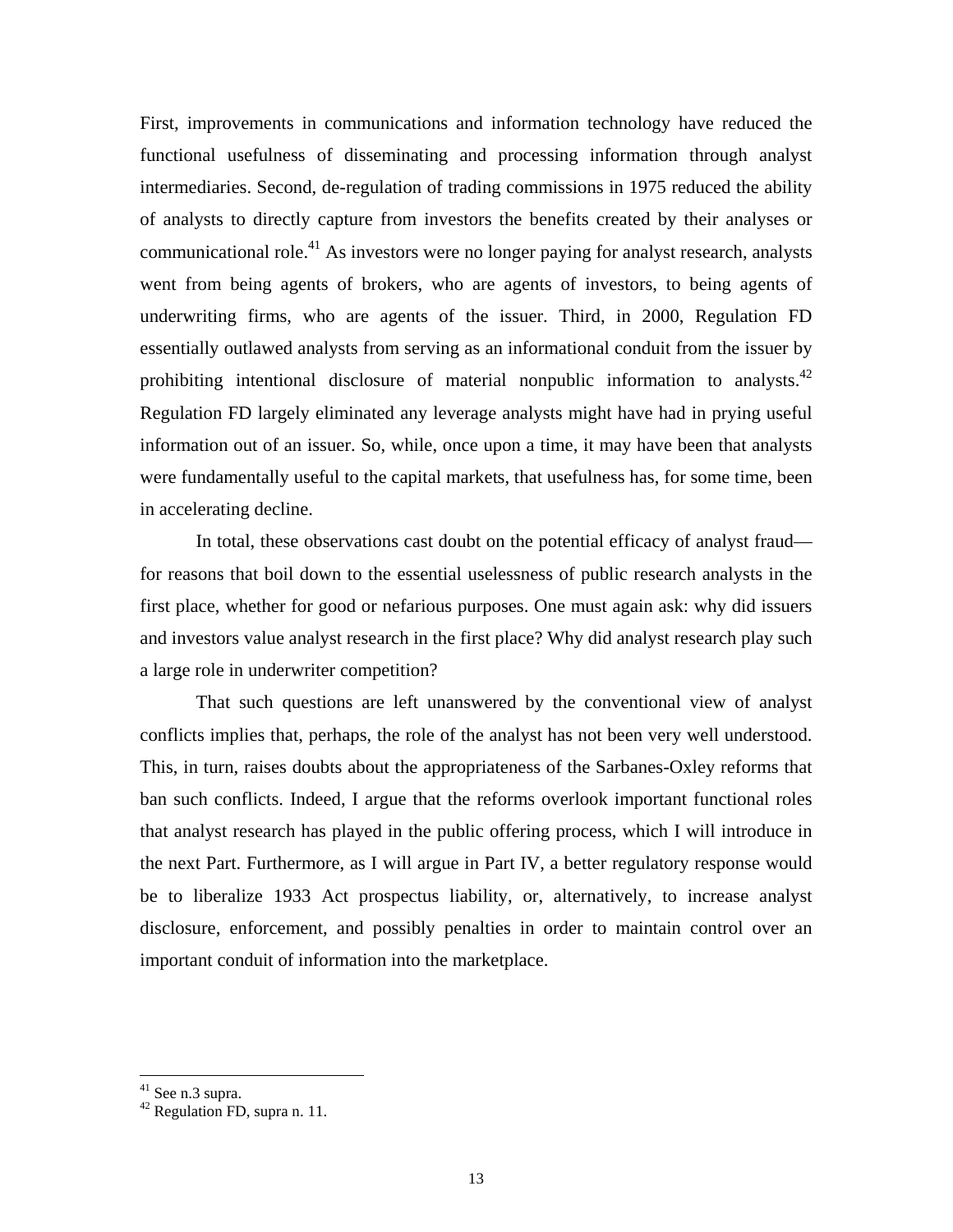# **Part III. The analyst's role in overcoming adverse-selection and principalagent problems, and in promoting competition among underwriters**

It is the thesis of this paper that allowing the issuer to bargain with the underwriter for positive analyst coverage has benefits to issuers and capital formation. First, favorable preoffering research and a commitment to produce favorable postoffering research credibly communicates to investors positive nonpublic information about the issuer, which mitigates adverse selection problems faced by underwriters and issuers. Second, the underwriter's up-front incurrence of costs through producing or committing to produce positive research overcomes principal-agent problems between the issuer and the underwriter, resulting in less money "left on the table" and greater proceeds to the issuer. Finally, bargaining over analyst research took on the form of a competitive bidding market among underwriters, and may have increased competition in the underwriting industry.

### **A. Adverse-selection and the "lemon" problem**

An adverse selection problem arises when an issuer and its underwriter are likely to possess material nonpublic information about the issuer. Even if the information is positive, absent a way to communicate this information to investors, investors will rationally assume that the information is negative due to adverse selection incentives on the part of the issuer and underwriter (also known as the "lemon" problem<sup>43</sup>). Because of the statutory bias towards negativity in the prospectus, I propose that a major way in which issuers and underwriters communicated positive information to investors was through the publication of conflicted analyst research. Analyst research does not incur so much liability as to make disclosure prohibitive, but does incur enough liability to make truthful disclosure credible. $44$ 

<span id="page-17-0"></span> $43$  The "lemon" problem was first described by George A. Akerlof, "The Market for Lemons: Quality Uncertainty and the Market Mechanism," Quarterly Journal of Economics, vol. 84, no. 3, 488 (1970).<br><sup>44</sup> See n.75, infra, on the standards for finding liability for analyst research reports.

<span id="page-17-1"></span>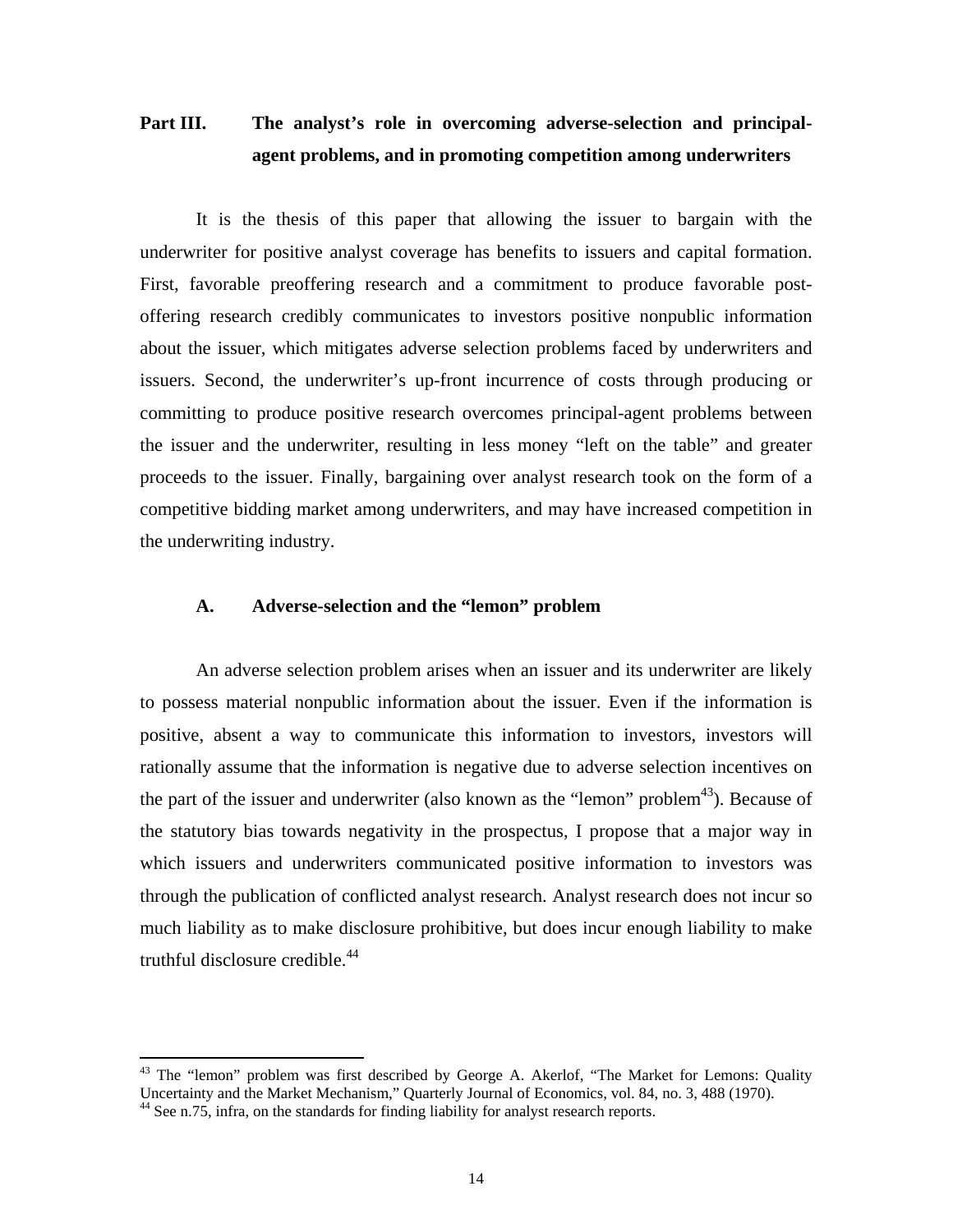### <span id="page-18-5"></span>*1. Causes of the lemon problem in securities offerings*

In a public offering of securities, the 1933 Act imposes strict liability on the issuer, management, and the underwriter for material misstatements or omissions in the prospectus or in permitted writings and oral communications. Because damages are calculated as the decline in price from the price at which the securities were offered, the rule punishes only omissions or misstatements of information that would have a negative impact.<sup>45</sup> Positive information, however, is not as a practical matter required to be disclosed, and management may rationally choose not to include it, especially in the case of forward-looking information[.46](#page-18-1) Management may have subjective expectations of future earnings or contingent opportunities that suggest a higher expected future value for the issuer's shares; however, positive information that is intangible, subjective, or contingent often presents a prohibitive degree of liability under the 1933 Act.<sup>47</sup> While the SEC no longer prohibits management projections and earnings expectations,<sup>48</sup> and the Private Securities Litigation Reform Act (PSLRA) sought to encourage inclusion of such forward looking statements (though, importantly, not for IPO issuers or nonreporting companies<sup>49</sup>), the consensus of the securities industry practice appears to be that the PSLRA did not work and that such information is still too dangerous to include.<sup>50</sup>

<span id="page-18-1"></span><span id="page-18-0"></span>

<sup>&</sup>lt;sup>45</sup> 1933 Act §§5, 11, 12. See the attached Figure B for a summary of the provisions.<br><sup>46</sup> This is not to say that seasoned issuers, who have shareholders relying on the issuer's public statements, are free to lie about positive information. Issuers can, and have been, found liable under Rule 10b-5 for denying positive information, such as ongoing merger negotiations. See Basic Inc. v. Levinson, 485 U.S. 224 (1988). Furthermore, Blue Chip Stamps v. Manor Drug Stores, 421 U.S. 723, (1975). However, 10b-5's scienter requirement limits liability to cases where there is an intent to deceive, defraud, or manipulate. See Ernst & Ernst v. Hochfelder, 425 U.S. 185 (1976). See also Paul Mahoney, Mandatory Disclosure as a Solution to Agency Problems, 62 University of Chicago Law Review 1047, (1995), fn. 215-216 and accompanying text, on how lack of a damages benchmark makes liability for an omission of positive information unlikely.<br><sup>47</sup> While investors need forward looking information, namely expectations of management, to make an

<span id="page-18-2"></span>informed investment decision, the statutory disclosure regime compels principally backwards-looking and negative information, and discourages forward-looking and positive information. See Homer Kripke, The SEC and Corporate Disclosure: Regulation in Search of a Purpose (1979), at 25.

<span id="page-18-3"></span><sup>&</sup>lt;sup>48</sup> The SEC did, in fact, essentially "outlaw" projections up until the early 1970s. See Herbert S. Wander, Securities Law Disclosure After Sarbanes Oxley, SJ014 ALI-ABA 547, July 24-26, 2003 at 555.<br><sup>49</sup> 1933 Act §27A(b)(2)(D).

<span id="page-18-4"></span>

<sup>&</sup>lt;sup>50</sup> See Kevin P. Roddy, Seven Years of Practice and Procedure Under the Private Securities Litigation Reform Act of 1995, SJ014 ALI-ABA 395, 476; Herbert Wander, supra n. 68, at 615 ("Until the 1970s, the use of forward looking disclosure was essentially outlawed. Because of the importance of predictive information and its existence -- and indeed use in private placements -- it has gradually become not only allowable but encouraged. But even with this more hospitable environment, except in self-dealing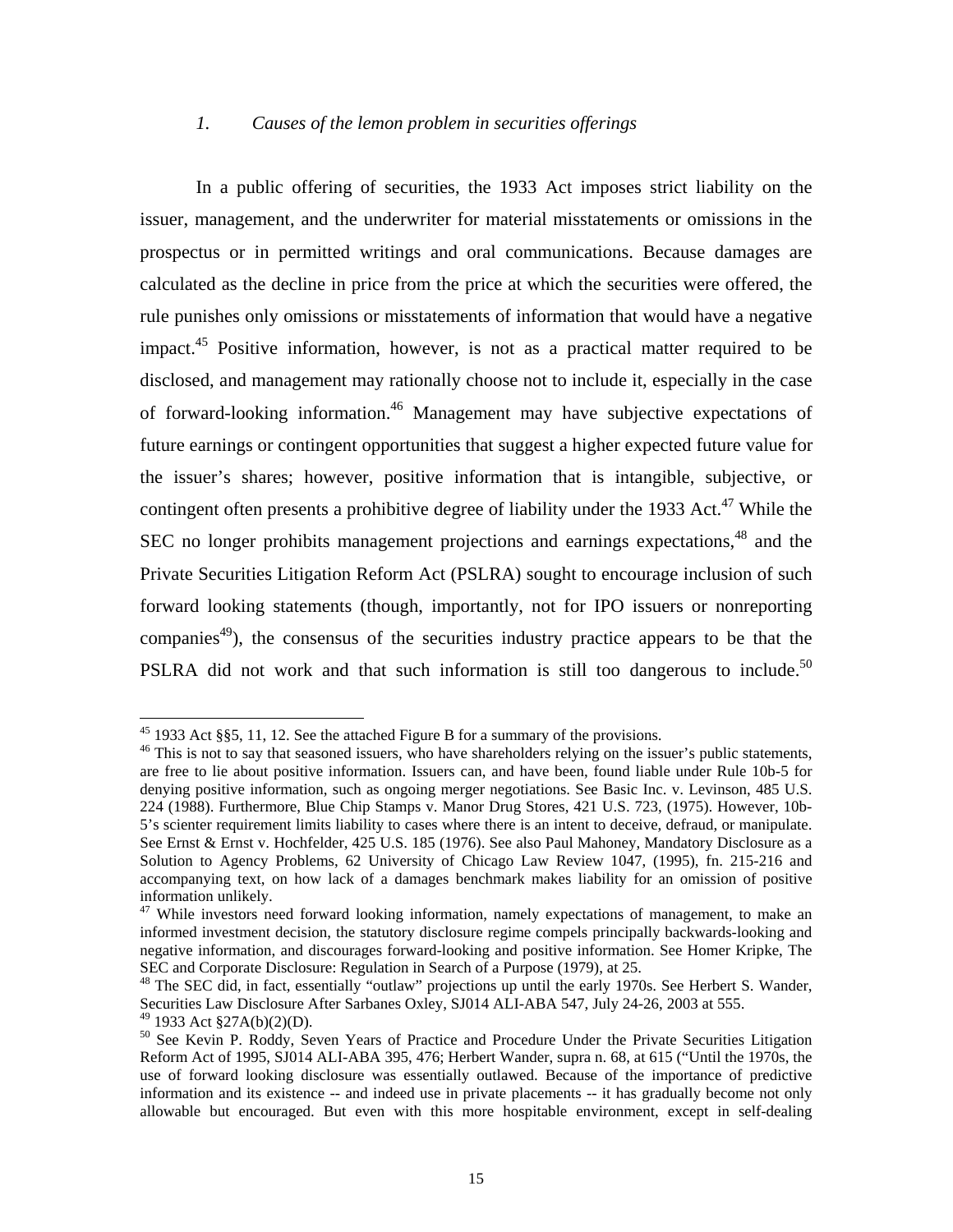Determinations of reasonableness of the projections are made in hindsight under the lens of litigation. Management, especially, may wish to avoid even the slightest chance of personal liability, especially in light of hostility toward indemnification agreements.<sup>51</sup>

[Insert Figure B about here. The attached Figure B depicts a typical public offering timeline, with the regulatory restrictions that apply at different times.]

The upshot of these rules and incentives is that, as legal scholars have noted, prospectuses contain a dearth of positive information of a nonhistorical nature; forwardlooking statements are either overwhelmingly negative (as in the risk factor discussions) or else so vague as to be meaningless. Additionally, it should be noted that the converse of this is true: the asymmetrical liability that attaches to positive/negative disclosure may induce management to include negative statements that are, in fact, unlikely to be true. A quick look through virtually any prospectus reveals pages and pages of risk factor disclosure and disclaimers, which would be, if taken as meaningful, adequate to scare off any investor.<sup>52</sup> Since management has inside information on the relative accuracy of these negative statements, this causes adverse selection problems.

This likelihood of having positive information to convey to the market becomes greater once the underwriter begins its examination of the issuer. The underwriter may have particular expertise in the issuer's industry that the issuer itself does not have, and may recognize value in the issuer of which issuer's management was unaware. The underwriter and its counsel undertake an exhaustive examination of the issuer's finances, operations, and records, and the confirmatory results of this search may themselves be positive nonpublic information. The underwriter, at the very least, can provide an informed second opinion, or certification, of sorts.<sup>53</sup> But such information is probably

 $\overline{a}$ 

transactions, such as going private transactions, formal line-by-line projections are overwhelmingly not used in public disclosure or SEC filings. This is primarily attributed to the wave of securities fraud class-<br>action suits challenging even the slightest misstatement regarding predictive expression.")

<span id="page-19-0"></span><sup>&</sup>lt;sup>51</sup> "[A]ny arguable mistake in disclosure regarding a multitude of corporate developments could result in personal financial ruin." Wander, supra n. 58, at 555. Regulation S-K requires the issuer to give an undertaking against not to implement indemnification. See Regulation S-K Item 512(h).<br><sup>52</sup> See Homer Kripke, The Myth of the Informed Layman, 28 Business Lawyer 631.<br><sup>53</sup> See James Booth and Richard Smith, Capital Raising,

<span id="page-19-1"></span>

<span id="page-19-2"></span>J. Fin. Ec. 261-281 (1986).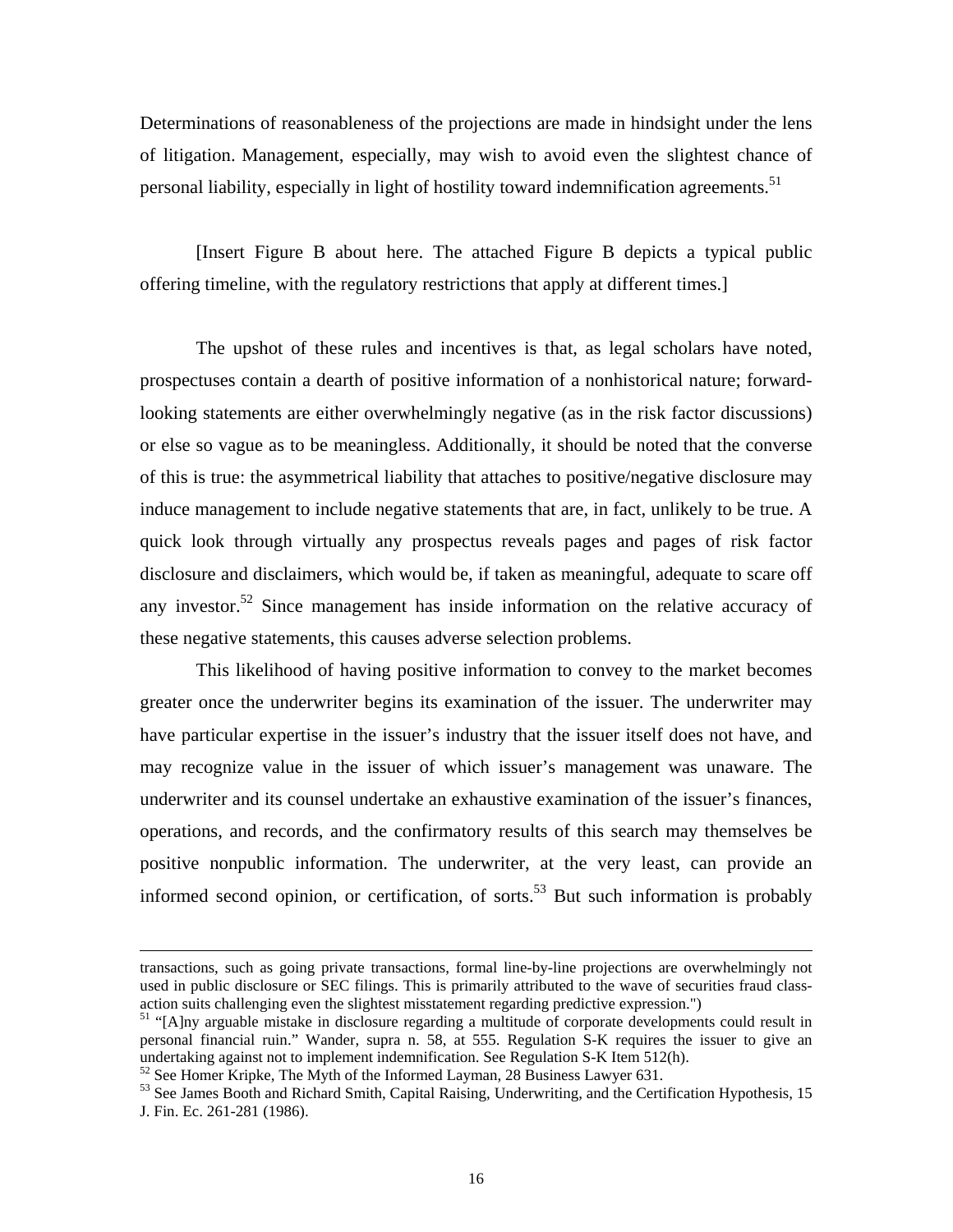prohibited under the disclosure regulatory structure,<sup>54</sup> or else, as above, too costly in terms of potential liability.

If issuers and underwriters may have positive information about themselves that they cannot disclose in the prospectus due to overbearing liability, they face an adverseselection, or "lemon," problem in marketing the issuer's securities to investors.<sup>55</sup> Given a universe of issuers, some of whom have good positive private information about themselves (the "good" issuers), and some of whom who do not (the "lemons"), investors would rationally choose to pay only a lemon price. The reason is that, with no way for investors to tell nonlemons from lemons, investors would correctly assume that only the lemons would choose to sell their shares: a good issuer, who knows that her earnings prospects are promising, would have more incentive to hang on to her shares (reaping those earnings for herself), than would the lemon issuer, making it more likely that any issuer who is selling shares is, in fact, a lemon. Investors, thus, lower the price they are willing to pay. This in turn drives any remaining good issuers from the market; investors adjust prices yet lower, and so on, until only lemons remain in the market.

That leaves us with the question: given that issuers and underwriters are likely to have positive information, but will not or cannot disclose it in the prospectus, how might the issuer and underwriter credibly convey this positive information to investors? The issuer and underwriter cannot simply tell investors the information: the 1933 Act largely prohibits communications outside the prospectus, and those that are permitted are subject to strict liability. It would not suffice to make secret, nonverifiable communications to investors, since the resultant lack of credibility renders those communications meaningless. Furthermore, the wider market would never have received that information and would not be willing to pay a price in the aftermarket that reflects that information.

<span id="page-20-0"></span> $54$  An example of such information could be the underwriter's positive subjective evaluation of issuer's management. Underwriters are not allowed (or at least the author is not aware of this ever happening), under SEC practice, to testify in the prospectus as to their belief in management's abilities. Attempting to include such a statement in a prospectus would likely lead to suspension of registration by the SEC. See, e.g., In Re Universal Camera Corp., 10 SEC 648 (1945), for an instance of soft positive disclosure leading to registration delays.<br><sup>55</sup> Adverse selection problems of this sort have been described in securities markets, most notably by Frank

<span id="page-20-1"></span>Easterbrook and Daniel Fischel, Mandatory Disclosure and the Protection of Investors, 70 Va. L. Rev. 669, 673-4 (1984). Easterbrook and Fischel also note the credibility-enhancing characteristics of anti-fraud rules in overcoming such adverse selection problems. Id. at 677-9.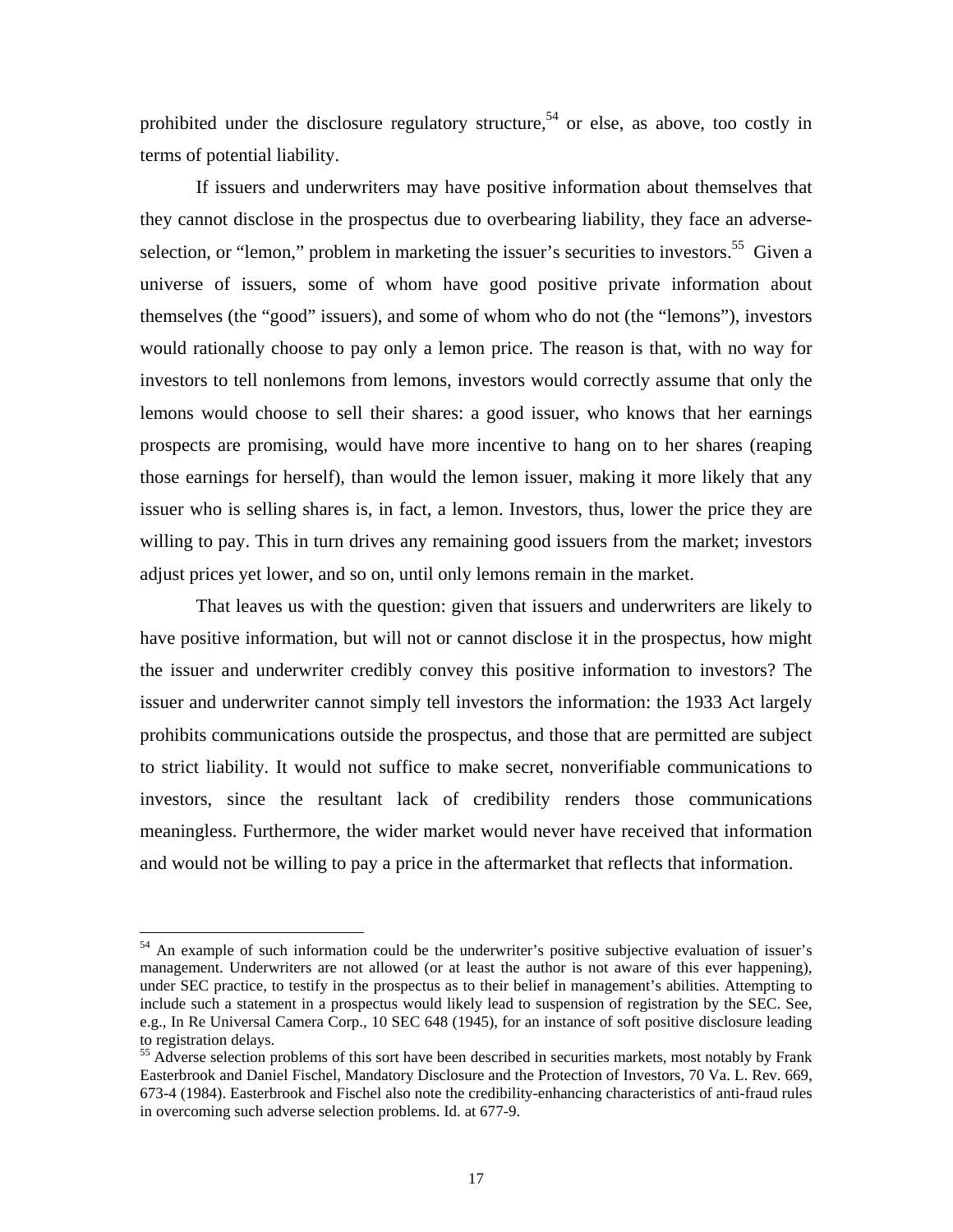Could reputation of the underwriter solve this adverse selection problem? Probably not by itself. Reputation may play a role—reputation can serve to make cheating costly if cheating is detectable—but some verification mechanism would be required to make reputation work. Verification based on subsequent price movement will be quite limited, since myriad complications arise in attempting to determine whether cheating is taking place based on price performance alone. For starters, since underwriters are not omniscient, post-offering declines in price are not necessarily indicative of cheating. Other factors—such as price correlation among different issuers (such as those in the same industry),<sup>56</sup> agency costs within the underwriter<sup>57</sup> or short time-horizons of the underwriter's agents,<sup>58</sup> the fact that an offering price is based on subjective estimations of nondiversifiable risk as well as expected future values,<sup>59</sup> and distortions in the market demand data available to the underwriter<sup>60</sup>—may make it difficult or impossible to detect cheating even based on aggregated data across issuers.<sup>[61](#page-21-5)</sup> So reputation by itself will probably not suffice to correct the adverse selection problem.

<span id="page-21-0"></span> $56$  For example, Morgan Stanley touted many dot.com companies, the vast majority of which precipitously declined in the dot.com crash. The performances of these issuers are correlated with one another, making them an unreliable sample for purposes of statistical testing, and making it difficult to say whether the declines in price are indicative of systematic cheating.<br><sup>57</sup> For example, Morgan Stanley's information technology underwriting group might be regarded as an

<span id="page-21-1"></span>entity distinct from Morgan Stanley's biotech underwriting group, each with its own distinct reputation. This reduces sample size and makes statistical inference more difficult.<br><sup>58</sup> For example, if individual investment bankers are only concerned about making a killing and then getting

<span id="page-21-2"></span>out of the business, reputation of the investment banking firm probably does not matter to them. This may be one reason for the necessity of individual sanctions that can attach to an individual actor, which reputation cannot do.

<span id="page-21-3"></span> $59$ <sup>-The</sup> price of a stock is determined not just by expected returns, but also by nondiversifiable risk (i.e., "beta"). This would mean that a high-quality issuer might have no better expected returns than another issuer in its class, yet would still be a relatively attractive investment (i.e., command a higher price) due to the lower level of risk associated with it. The ability to control for risk in the statistical testing of stock performance is limited. See Jay Ritter and Ivo Welch, A Review of IPO Pricing Activity, Pricing, and Allocations, 57 Journal of Finance 4, 1795 at 1820.<br><sup>60</sup> A principal way in which underwriters determine pricing is through solicitation of nonbinding indications

<span id="page-21-4"></span>of interest from prospective investors (the so-called "book-building process"); underwriters use this information to approximate market demand for the issuer's securities. This information would be incomplete and somewhat distorted—among other things, investors are reluctant to reveal their preference information, and thus demand some form of payment from the underwriter to do so in the form of a lower offering price. See Ritter and Welch, supra n.59, at 1804-5, for a discussion of book-building theories of issue pricing.<br><sup>61</sup> The academic finance literature is itself divided on whether IPO issues tend to underperform, which

<span id="page-21-5"></span>stresses the difficulties in this sort of analysis. See, Ritter and Welch supra n.59, at 1795; Paul A. Gompers and Josh Lerner, The Really Long-Run Performance of Initial Public Offerings: The Pre-Nasdaq Evidence, 58 Journal of Finance 1355.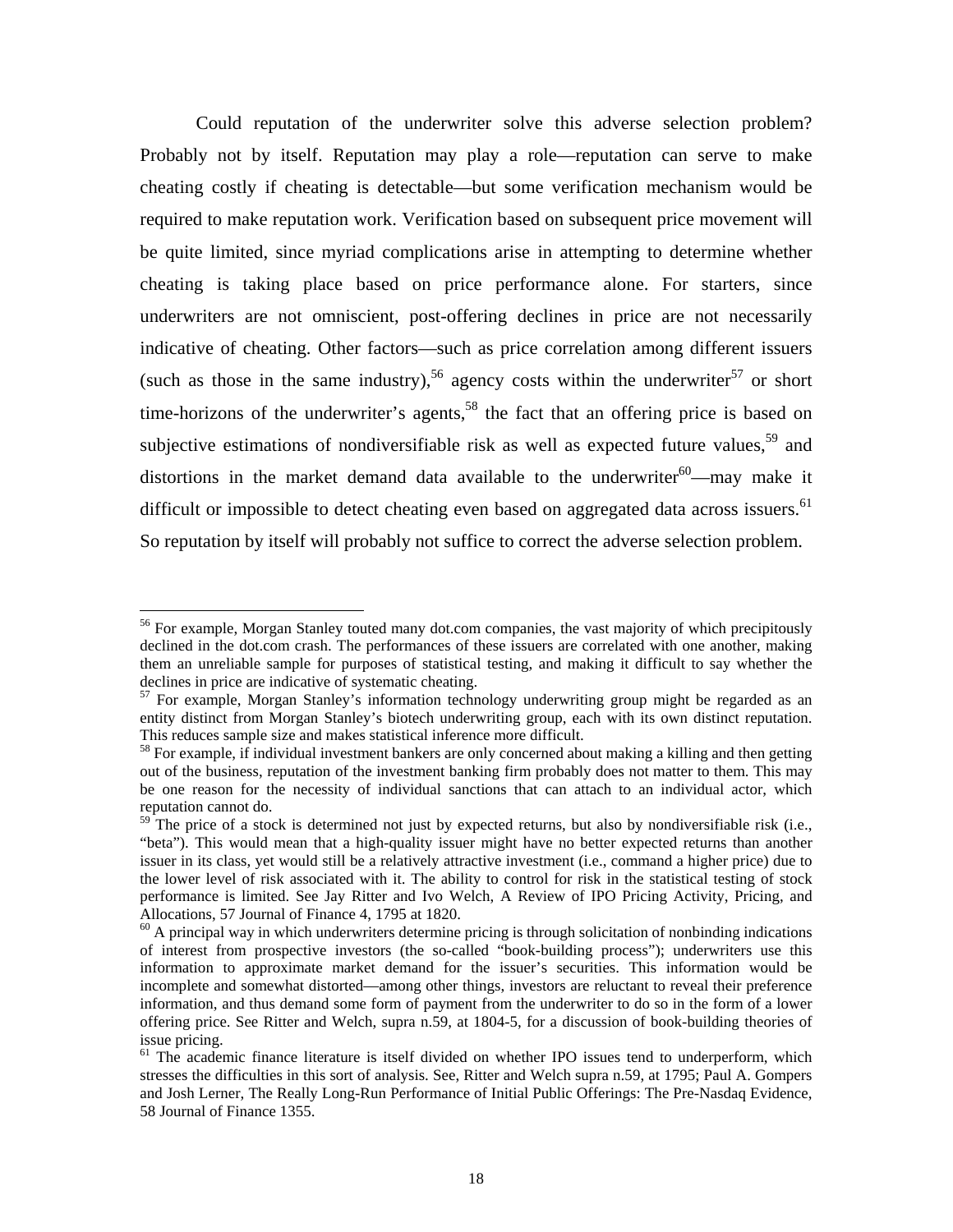### *2. Analyst research as credible signal of inside information*

I argue that conflicted analyst research played a vital role in correcting the adverse selection problem. Analyst research provides an observable, verifiable, and credible way for underwriters to signal that they possess positive nonpublic information about an issuer. Post-offering analyst ratings are readily observable by all parties, and they can credibly communicate such inside information through the legal liability that attaches to them. Analyst research is verifiable in court, as it may be later confirmed or debunked by documents and communications discovered in litigation, and damages awarded if fraudulent. Yet the danger of liability attaching to analyst reports is not so great as Section 11 prospectus liability.<sup>62</sup> If the underwriter possesses favorable information about the issuer that cannot be communicated through the registration statement—whether because the liability would be too great or because the regulatory disclosure regime forbids it *per se*—the underwriter can, in a sense, put its money where its mouth is by carrying through on the offering with a high analyst rating. It is essentially a method of risk arbitrage: the issuer and underwriter choose a level of liability of that will attach to their forward-looking statements that will maximize their expected utility from the offering.

Mechanically, such a system of analyst signaling would work in the following way. First, for a seasoned issuer,  $63$  underwriters will make bids for an issuer's business by publishing positive research reports on the issuer. These reports *qua* bids will tend to be

<span id="page-22-0"></span> $62$  Liability exists for fraudulent research under 1934 Act Section 15(c)(1) and (2), and 1934 Act Rule 15c1-2, which prohibit deceptive, manipulative, or fraudulent practices by brokers and dealers that induce, or attempt to induce, the purchase of a security. See Complaint, SEC v. Citigroup Global Markets, supra n.12, at paragraphs 167 to 180. Liability may also be found under 1934 Act Rule 10b-5, which similarly prohibits fraudulent behavior in connection with a security. See In re Merrill Lynch, supra n.26.

A lower level of liability might also result from the form of communication itself. Analyst research reports tend to comprise simple scalar information: either buy or sell, or a price target. On the other hand, registration statement disclosure is specific and multi-dimensional, which raises the possibility that a court looking to see whether a material misstatement had been made will treat statements on a gross, rather than net, basis. For example: a registration statement might contain a materially misleading positive inaccuracy about one aspect of the issuer's business; and it may also contain a materially misleading negative inaccuracy about a different aspect of the issuer's business. Suppose the two inaccuracies would net out in terms of price effect. Still, because there is no netting requirement under §11 of the 1933 Act, a court adjudicating a §11 claim under the 1933 Act would probably only consider the positive inaccuracy, and find the issuer liable.<br><sup>63</sup> That is, an issuer that has already issued securities and is subject to the 1934 Act reporting requirement

<span id="page-22-1"></span><sup>(</sup>i.e., a public company).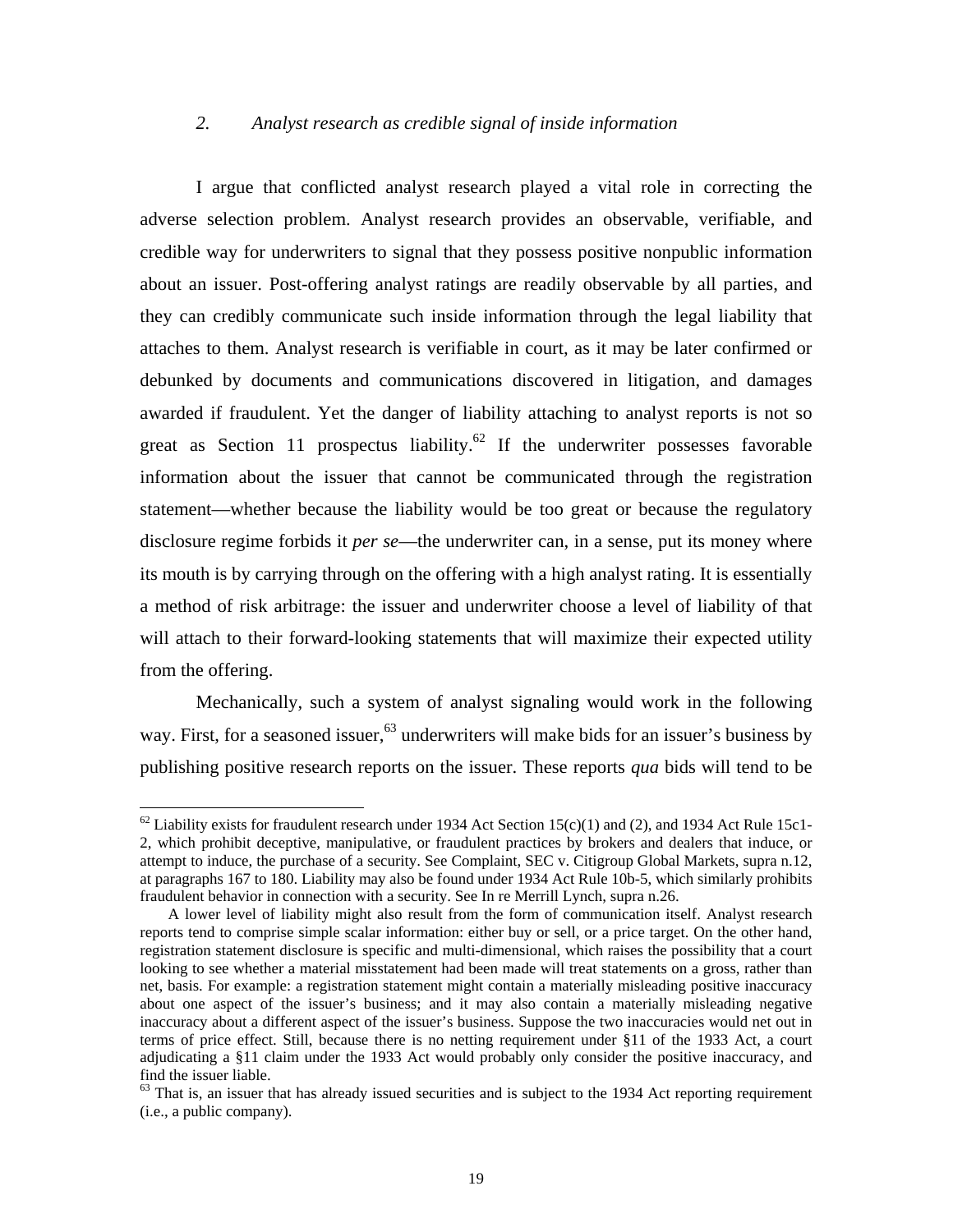more positive than public information about the issuer would justify; however, the underwriter, in making the bid, will attempt to hold it to a level of optimism that may turn out to be justifiable, once the underwriter learns inside information about the issuer. Issuers and investors alike observe the bids, and the issuer picks the underwriter who, *ceteris paribus*, offers the highest bid (the issuer's choice will also depend on perceptions of underwriting abilities, its own estimation of its true worth, and other such considerations).<sup>64</sup> Once the issuer chooses the underwriter, the underwriter knows that it may be found liable for fraud if the issuer's stock performs unfavorably in the aftermarket and if the underwriter does not have justification for its positive report. The issuer and underwriter begin the offering preparations, including due diligence and work on the statutory prospectus, and the underwriter becomes availed of inside information about the issuer. At this point the underwriter will update its opinion about the issuer, namely whether or not the issuer merits the degree of positivity granted in the report, as well as whether positive after-market research coverage would be justifiable. If not, the underwriter would have the opportunity to discontinue or delay the offering. If the underwriter continues the offering, the investors take this as confirmation of the optimism of the report. Investors are aware of the reputational and legal capital that the underwriter has staked on the issuer, in light of its research and its commitment to provide ongoing research, and know that the underwriter would face high costs in the event that this issuer was, indeed, a "lemon." So investors feel more confident than they would have without the analyst research, and are willing to pay a nonlemon price for the issuer's securities.

[Insert Figure C about here. Figure C depicts such a bidding auction and how it affects the determination of a public offering price.]

<span id="page-23-0"></span> $64$  The issuer would not necessarily pick the highest bid. With too high a bid, the underwriter would find the prospective liability and reputational cost from the "fraudulent" research to be greater than the benefits from carrying out the offering, and would pull or delay the offering, as discussed below. The issuer realizes this *ex ante* (as does the underwriter), and so there is a tendency for bids, and accepted bids, to remain at reasonable levels. See, e.g., the attached Figure C. Underwriters who bid speciously high and then do not carry through with the offering would develop reputations for doing so, and issuers would tend to avoid these underwriters. This would help to explain why, in practice, an underwriter's failure to get an offering done after receiving the issuer's mandate causes severe reputational injury.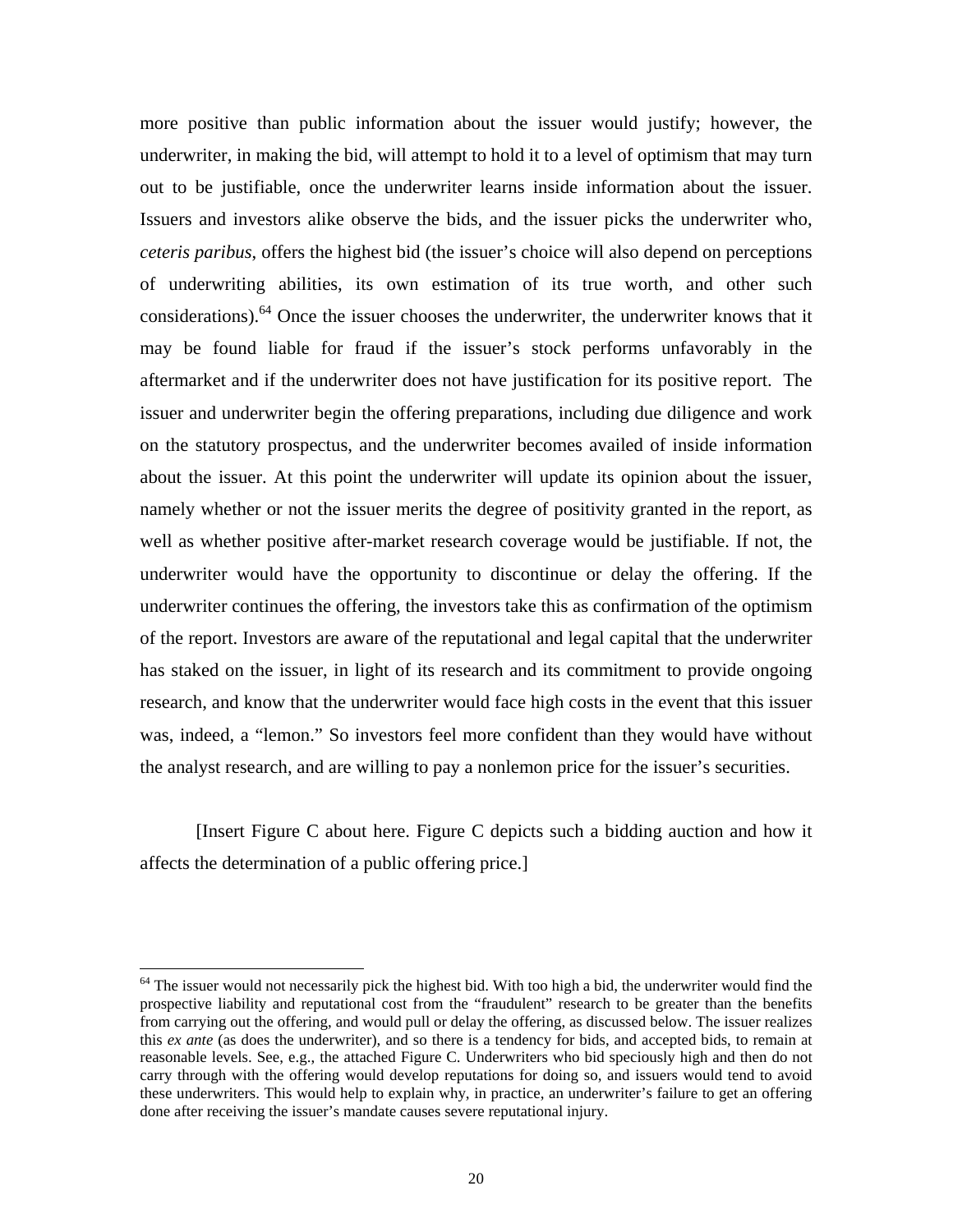For issuers in IPOs, the lack of public information on a pre-IPO issuer could make the publication of a preoffering research report impossible.<sup>65</sup> In the IPO case, issuers will choose the underwriter based on the research coverage that the underwriter has given to other issuers in its industry in the past, having observed the underwriter's research publications, and based on the level of research that the underwriter promises to deliver to the issuer.<sup>66</sup> The effect of this is the same as in the seasoned issuer case, as issuers and investors will both expect favorable research coverage following the offering. The underwriter bids on the basis of its past record, and so the public infers that the underwriter is awarded the issuer's mandate on the basis of its promise to do the same for the issuer.

What happens when the inside information that the underwriters learn is negative, or insufficiently positive to justify the optimism of the research report? The underwriter would most likely pull the offering. Assume that the underwriter publishes or promises research as before, wins the mandate, and commences the investigatory process. The underwriter determines that its optimistic research report would be unjustified and fraudulent. The underwriter faces the following choice: (1) the underwriter can go through with the offering, and face the possibility that the issuer's stock price will decline and the underwriter will be sued successfully for fraud (also incurring reputational costs), or (2) the underwriter can pull the offering, in which case the underwriter suffers loss of the offering proceeds and possibly reputational harm in the eyes of issuers. *Ex ante*, so long as adequate fraud penalties are in place, the underwriter would choose to pull the offering.<sup>[67](#page-24-2)</sup>

<span id="page-24-0"></span><sup>&</sup>lt;sup>65</sup> Many pre-IPO issuers do have significant information already public, if they are traded in foreign localities or are a subsidiary or division of a public issuer; in such a case, pre-IPO research is possible, and these issuers would be more akin to seasoned issuers for purposes of this model.<br><sup>66</sup> In some cases, at least, promises of favorable research may have been even more explicit: "it was

<span id="page-24-1"></span>common for banks to tell customers in writing on what date they would publish a report giving the newly public company a positive investment rating …In health-care and high-tech, many banks delivered the first draft of a research report on the public company when they pitched the IPO." Bloomberg.com, Morgan Stanley Unseats Goldman in Equity Fees as IPOs Surge, February 17, 2004 (available at http://quote.bloomberg.com/apps/news?pid=nifea&&sid=ar2iuxavGt2k).

<span id="page-24-2"></span> $\frac{67}{67}$  $\frac{67}{67}$  $\frac{67}{67}$  Why wouldn't the underwriter choose to offer a lemon issuer at a lower price and renege on the positive research coverage commitment? The reason is that to do so would be indistinguishable from cheating. Issuers and investors would view failure to provide such coverage as a breach; because the information gleaned by the underwriter would not be observable to anyone but the underwriter, and *ex post*  determinations of pricing fairness are difficult to make, failure to provide the promised research reports will rationally be interpreted as opportunistic behavior.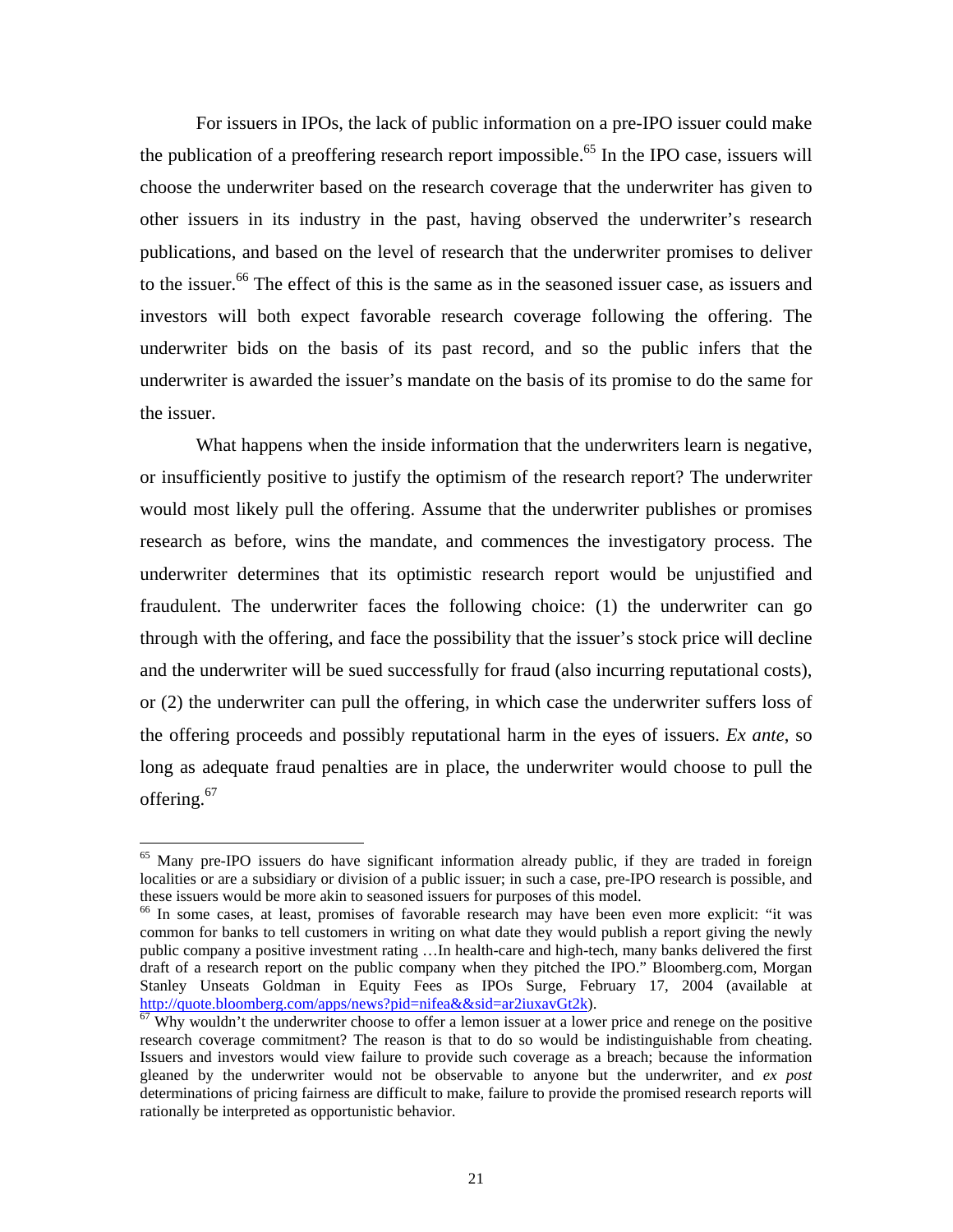Thus, analyst research plays a role in disseminating nonpublic information to the market, allowing an underwriter to credibly signal that its issuer is not a "lemon." There is a conundrum of sorts in this analysis: if analyst research were completely unregulated (and not subject to reputational penalties) such research would be without value: it is not credible, and no one would pay any attention to it.<sup>68</sup> It would also be completely harmless, as no one would ever act upon it. It is precisely because of the potential liability that attaches to analyst research that it acts as a credible signal, and allows for the opportunity to defraud investors by those who would abuse the signal's credibility; however, the ability to abuse the system is self-limiting, since as more fraud occurs, less credibility is given to analyst reports. The danger, then, is not really that investors might be defrauded; the danger is that the information signal, and the ability of the market to efficiently allocate capital, would become weak if potential liabilities are not high enough to deter fraudulent manipulation of the signal.

# **B. Principal-agent problems between the issuer and underwriter, and front-loading costs**

One might ask why a credible commitment between the underwriter and issuer is needed up-front. The answer is that the issuer probably has a higher net gain from solving the adverse-selection problem than does the underwriter. The gain from solving the adverse selection problem is a higher offering price. These gains, however, accrue primarily to the issuer. On the other hand, solving the adverse selection problem is costly, in that it requires taking on potential liability. These costs are borne primarily by the underwriter. The underwriter, then, would prefer *not* to solve the adverse-selection problem, at least relative to the degree the issuer would desire—and this presents a classic agency problem. Thus, we would expect that issuers might not agree to undertake a public offering without a credible *ex ante* commitment from the underwriter to work toward a higher offering price.

<span id="page-25-0"></span><sup>&</sup>lt;sup>68</sup> See Morgan and Stocken, supra n.19; Robert Forsythe, Russell Lundholm, and Thomas Rietz, Cheap Talk, Fraud, and Adverse Selection in Financial Markets: Some Experimental Evidence, Review of Financial Studies, Vol. 12, No. 3, (Autumn 1999), 481-518, (providing experimental evidence that antifraud rules—unsurprisingly—provide allocative improvements over cheap talk).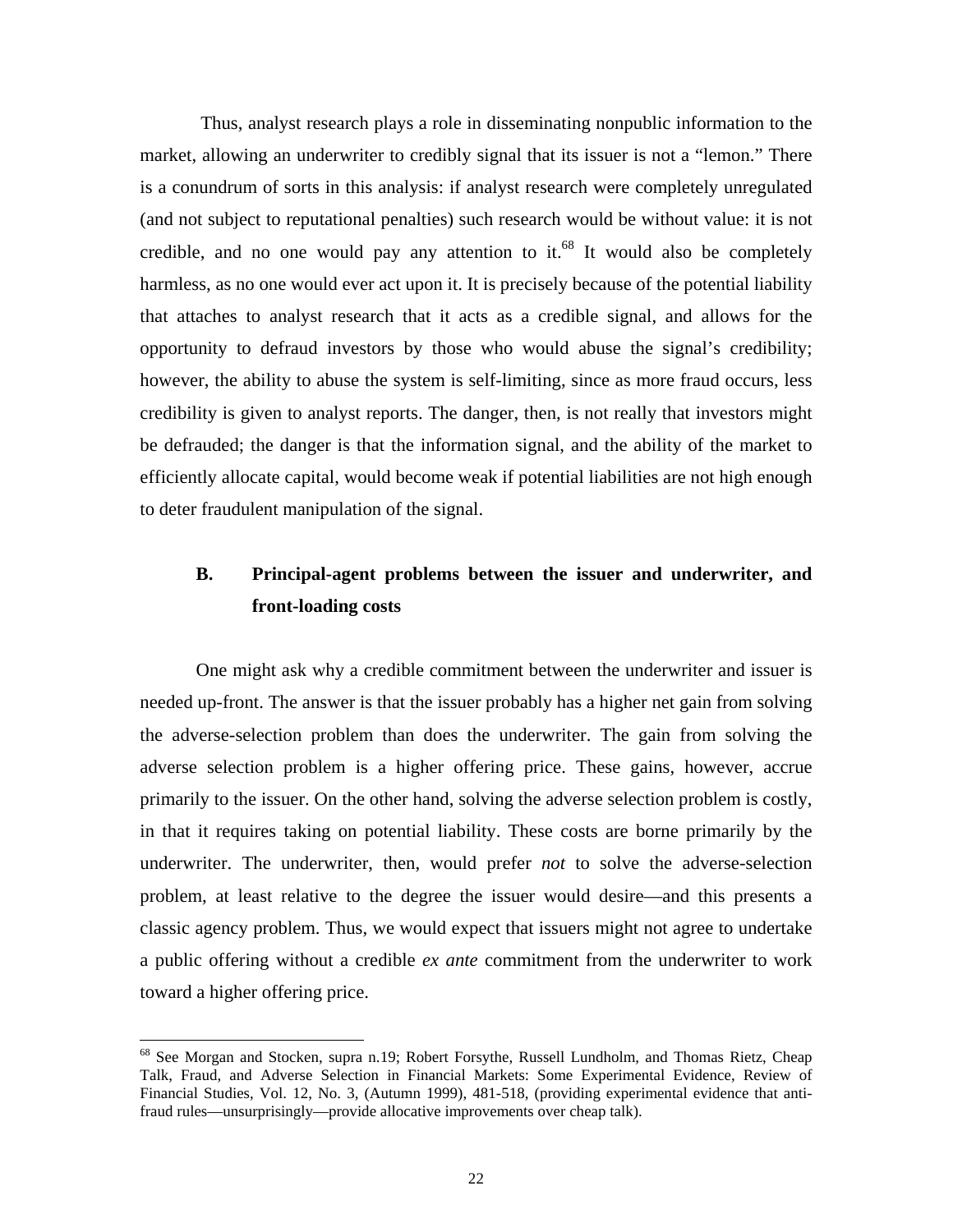### *1. Different incentives of principal and agent*

Assuming that the issuer's management has incentives in line with that of the issuer (such as through substantial stock ownership in the issuer), we would expect the issuer generally to seek the highest offering price possible for a given number of shares, perhaps even in excess of the "correct" market price. Issuers get the bulk of the offering proceeds, and an issuer's shareholders face dilution costs from an offering price that is too low. If we view the legal liability regime as making the issuer, in effect, a strictliability guarantor of the price of its securities in the offering, $69$  we would expect that an issuer, if risk-neutral, would prefer to set the price for its shares at whatever would maximize proceeds. In the event that the price was to decline, the issuer would only have to give back the amount of that decline; however, absent transactions costs or litigation penalties, the issuer would be no worse off than if it had "correctly" set the price at the level of the subsequent decline in the first place.

The underwriter, on the other hand, has a different set of incentives altogether, and will tend to underprice the offering relative to what the issuer desires. The underwriter generally receives a set percentage (usually seven percent) of the total issue amount as a fee.<sup>70</sup> However, despite its upside being so limited, the underwriter faces the same amount of potential liability as the issuer does.<sup>71</sup> The underwriter also faces certain costs from seeking a higher price that the issuer does not face: the underwriter may incur liability for statements made in the course of marketing activities and in recommending the stock to investors, such as in the analyst report that helps to solve the adverse selection problem, for which the issuer may not be held responsible. Furthermore, once

<span id="page-26-0"></span> $69$  This is obviously an abstraction from the 1933 Act §11 standard of liability (§11 requires the investorplaintiff to show a material misstatement or omission in the statutory prospectus in order to recover the decline in offering price), but it is a conservative abstraction for purposes of this argument.<br><sup>70</sup> See Jay Ritter and Hsuan-Chi Chen, The Seven Percent Solution, 55 Journal of Finance 3 (2000) 1105-

<span id="page-26-1"></span><sup>1131.</sup> The NASD, as a rule, would generally not allow underwriting commissions to exceed 10%. See NASD Rule 2710.<br><sup>71</sup> Section 11 provides for damages equal to the decline in price below the offering price, and the

<span id="page-26-2"></span>underwriter may be found liable up to the full amount of the securities that the underwriter underwrote. The underwriter does have the benefit of the due diligence defense (as does the issuer's management), as well as customary indemnification agreements from the issuer. But these defenses and protections may be difficult to rely upon. See, e.g., Escott v. Barchris Construction Corp., 283 F.Supp. 643 (1968) (describing an underwriter's responsibility of due diligence), Globus v. Law Research Service, Inc., 418  $F \cdot 2^{nd}$  1276 (1969) (voiding an underwriter's indemnification agreement where the underwriter had knowledge of a material misstatement).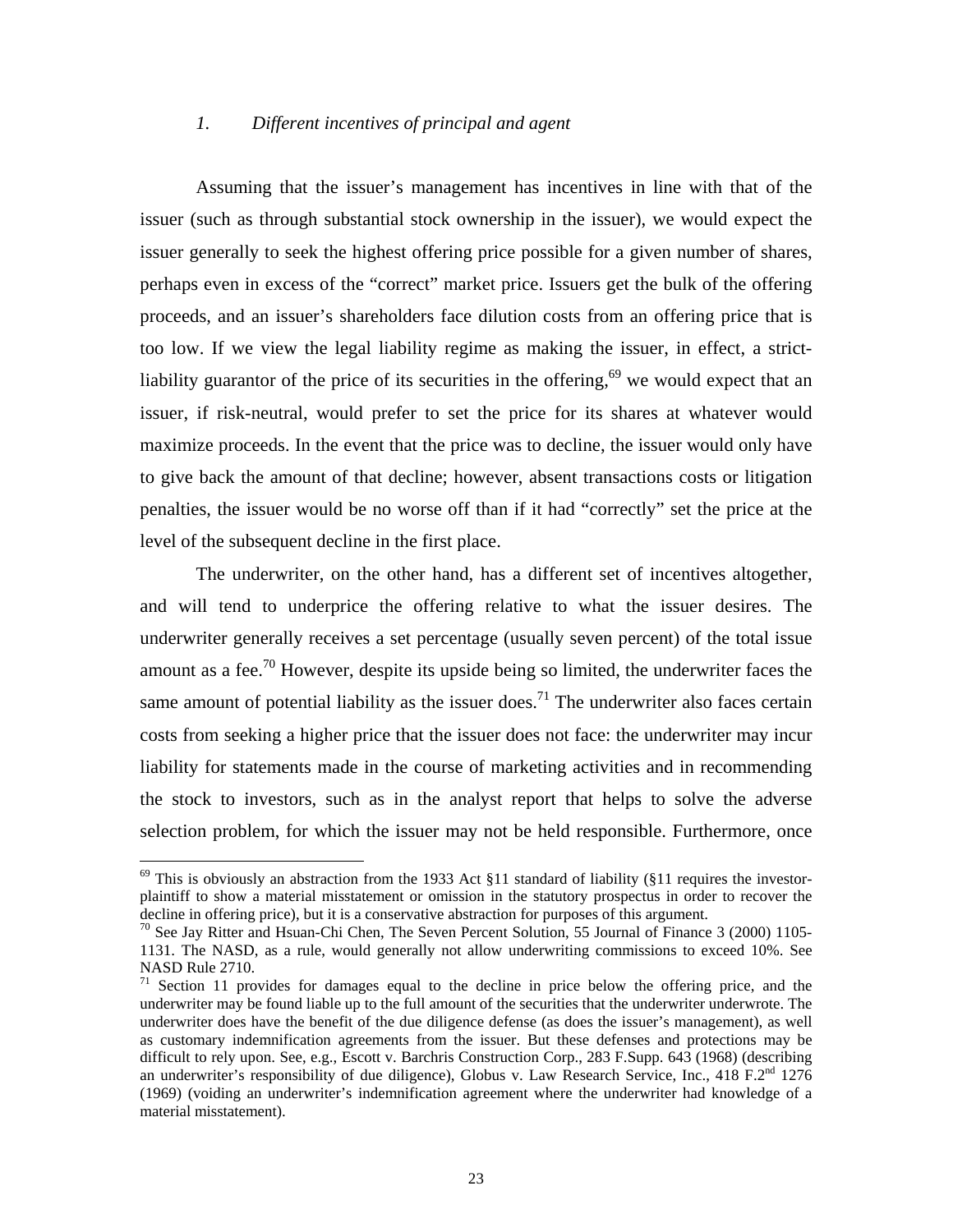the underwriting agreement has been signed between issuer and underwriter, the underwriter has agreed to be, in effect, the purchaser of last resort of the issuer's securities, meaning that if the price of the shares is set too high to attract enough buyers, the underwriter is on the hook for the remaining purchase amount. The underwriter faces significant reputational liability if it is unable to successfully syndicate and sell a deal: future issuers would be led to question the underwriter's commitment, connections, and marketing savvy. Finally, the underwriter may have the opportunity to recover some of the money that is "left on the table" from its institutional investors through continued relationships with those institutional investors and in the form of kickbacks or tie-ins.<sup>72</sup> Foregoing these gains represents an opportunity cost to the underwriter.

### *2. Contracting difficulties*

We are left with a situation in which issuers would systematically choose a higher offering price than would underwriters. Also, underwriters would choose to spend less effort and resources in getting a high price than issuers would like them to spend. The issuer, then, would want to contract with the underwriter *ex ante* to deliver a high price for the securities, and underwriters might compete for issuers' business by promising higher prices. In a competitive market, the issuer would choose the underwriter who promised the highest offering price.

But problems arise in drafting and enforcing such a contract. Naming a precise price up-front may be impossible: valuation is difficult to achieve because there may be no adequate market test of the issuer's securities. Underwriters themselves might have only a vague expected value of the issuer's securities, and would rely on the bookbuilding process to approximate a demand curve. All this might make it impossible for the underwriter to commit to an offering price ahead of time.<sup>73</sup>

<span id="page-27-1"></span><span id="page-27-0"></span>

<sup>&</sup>lt;sup>72</sup> See Ritter and Welch, supra n. 73 at 1808-15; see also, e.g., SEC Citibank Complaint, supra n.12.<br><sup>73</sup> In practice, the formal "underwriting agreement" is almost entirely for the benefit of the underwriter. Such agreements do not specify or commit to an offering price, and they are generally not signed until immediately prior to effectiveness and distribution of the securities, making the *ex ante* legal commitment to underwrite at all fairly insignificant. See Larry Soderquist and Theresa Gabaldon, Securities Regulation,  $5<sup>th</sup>$  Edition (2003) at 35.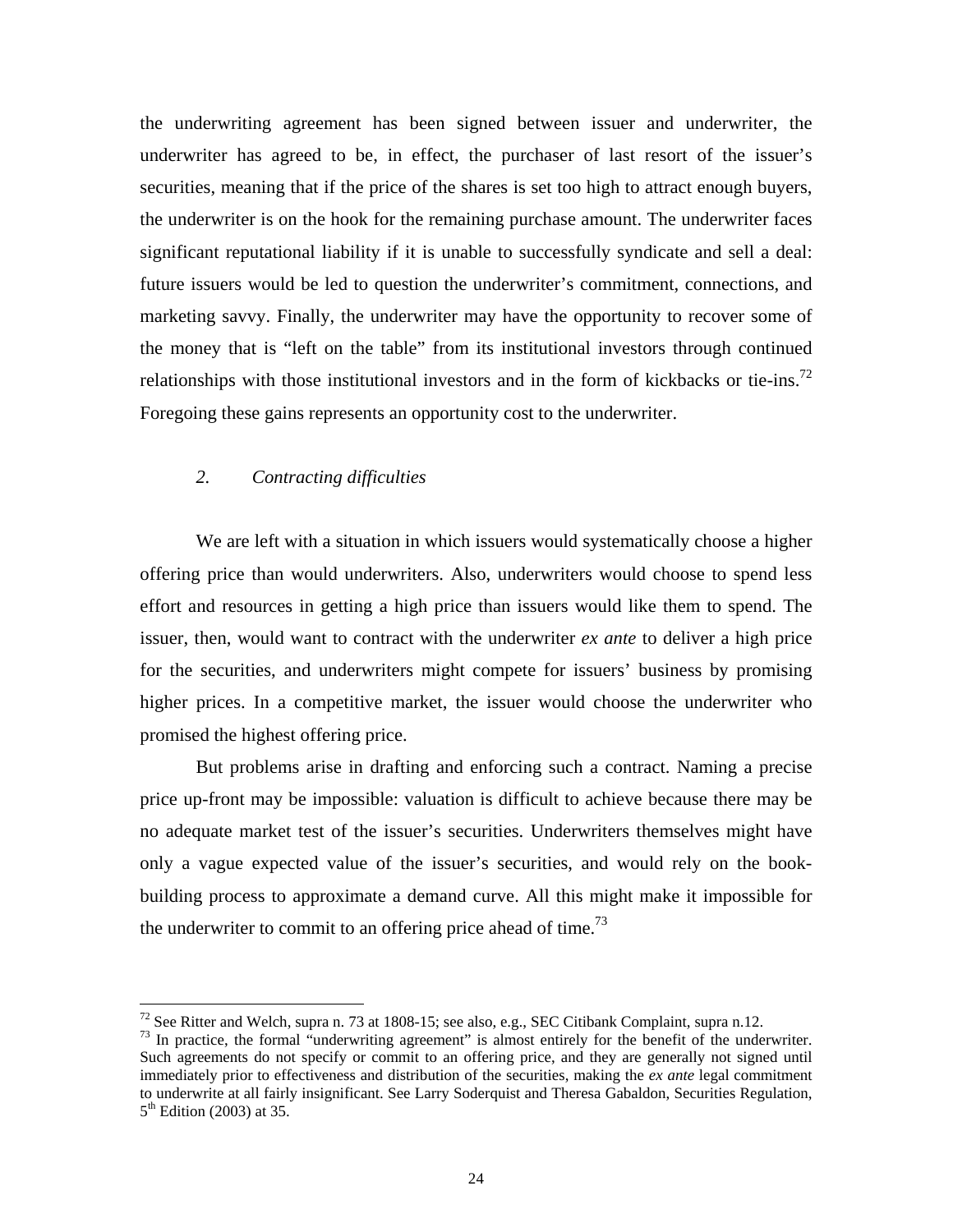Difficulties arise in observing outcomes and, hence, enforcing such a contract. Since the underwriter is a repeat player, we might think that the issuer could look to reputation and past performance with previous issuers in selecting an underwriter; an underwriter would want to preserve its reputation in order to attract future business, and thus the underwriter would have an incentive not to cheat. Recent industry offerings might yield some targets in terms of financial ratios or pricing fundamentals. The precision of such targets is limited, however, and the same impediments to a reputational solution arise as in the adverse-selection problem.<sup>[74](#page-28-0)</sup>

We might ask whether the issuer can monitor the underwriter's selling and marketing efforts directly. For example, an issuer might look at over-subscription levels, but over-subscription could be susceptible to manipulation since it is a function, in part, of the costs the underwriter has incurred in marketing the security to investors. The underwriter controls the marketing and syndication activities, and efforts in this regard may not be observable by the issuer.

Compounding this is the fact that issuers are probably at a general informational disadvantage compared to underwriters. Issuers, especially first-time issuers, may not be as sophisticated as the underwriter. In contrast, underwriters are repeat-players in the offering game, and usually have extensive expertise and networks on which to rely. Because of this, it is possible that underwriters possess inside information about an issuer's prospects that even the issuer is not aware of. Issuers will be less aware of demand for the issuer's securities, and may be less informed about market conditions as a whole. In short, there are immediate fundamental limits on the issuer's ability to monitor the underwriter's efforts on its behalf and to ensure contractual compliance—even assuming a satisfactory contract could be drafted.

The issuer, then, may find itself in a position where an *ex ante* contract specifying terms of pricing is difficult or impossible to draft, and probably unmonitorable and unenforceable. What is an issuer to do?

<span id="page-28-0"></span> $74$  See supra nn. 69-74 and accompanying text. The same issues that make it difficult or impossible for investors to determine, based on post-offering price performance, whether they are being "cheated" by the underwriter (i.e., whether the offering has been overpriced) also make it difficult or impossible for issuers to determine whether offerings have been underpriced.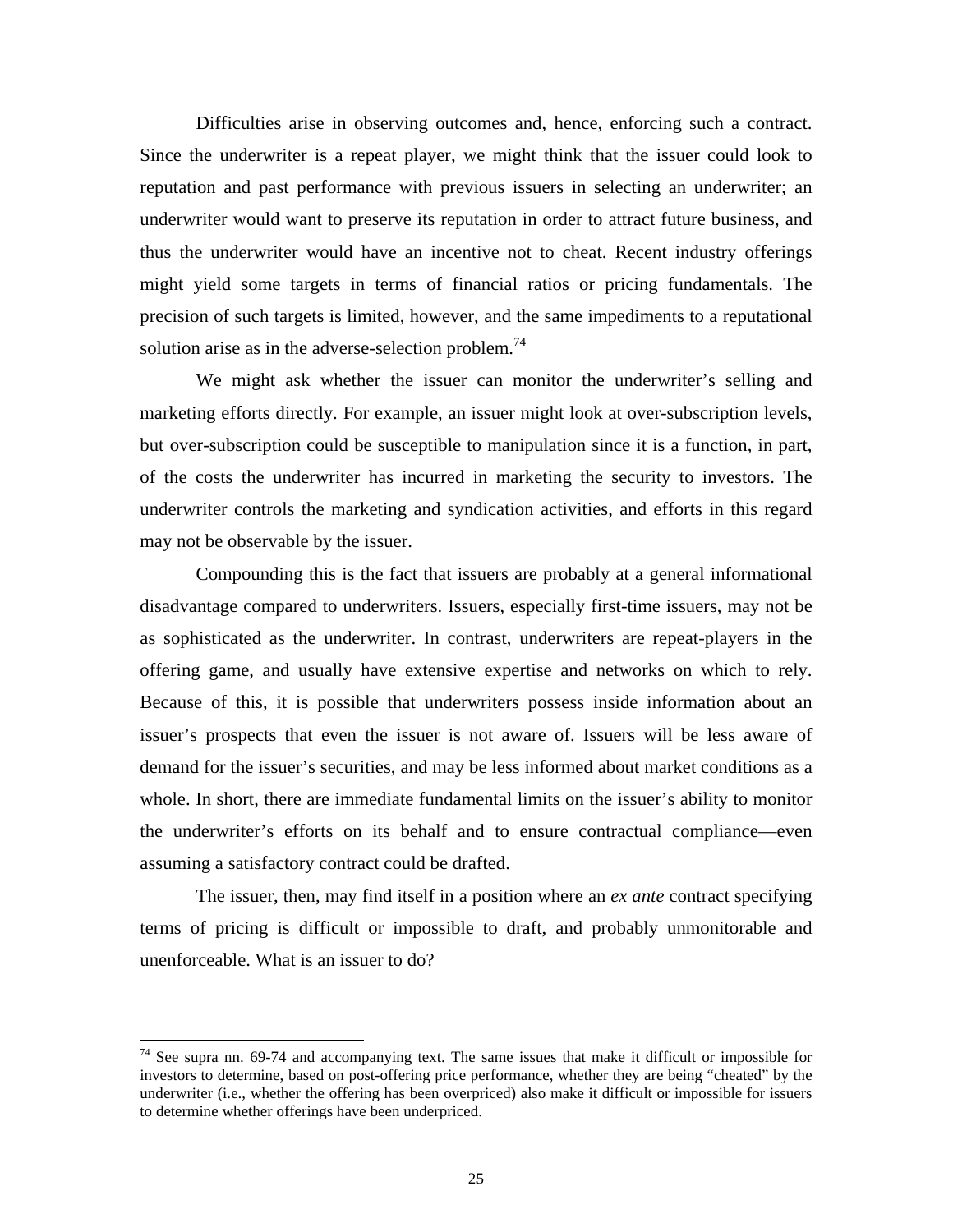### *3. Analyst research as up-front commitment and incurrence of costs*

I argue that conflicted analyst research has provided at least a partial solution to this problem. The underwriter can commit to the issuer to seek a higher price prior to the offering by incurring some of the costs of seeking a higher offering price up-front. Underwriters do this by issuing a favorable research report (for seasoned issuers) and by credibly committing to provide positive research coverage in the post-offering environment (for both seasoned issuers and IPOs). This has the effect of observably committing the underwriter to solving the adverse-selection problem ahead of time if the offering is to go through.<sup>75</sup> It also means that the underwriter has, again in a highly observable fashion, already incurred some degree of its costs up-front[.76](#page-29-1) 

Once the underwriter has made its commitment or issued its preoffering report, the underwriter has already told investors, in effect, that the underwriting will go through only if the underwriter learns positive nonpublic information about the issuer. This has the effect of raising demand for the offering, and hence, all things being equal, raising the offering price. This could be conceptualized as a cost the underwriter has incurred upfront. Additionally, if the underwriter were not to follow through with positive aftermarket research, investors and issuers would take this as evidence of underwriter cheating (investors would interpret this as the underwriter mitigating its fraud exposure for selling a lemon), and the underwriter would thenceforth find itself relegated to lemonunderwriter status. So, this upfront commitment has also increased the costs to the underwriter of not following through on its commitment to support with positive research. In effect, it has taken away the option of the underwriter to price low on a good issuer.

Alternatively, suppose that the public signal does not exist. If the underwriter learned positive nonpublic information about the issuer, the underwriter could, conceivably, expend effort and liability in other ways to convince investors that the issuer

<span id="page-29-0"></span><sup>&</sup>lt;sup>75</sup> The issuer and investors alike will at this point realize that the underwriter, as per the analysis in Part III.A above, will not carry through with the offering unless the issuer is a nonlemon.

<span id="page-29-1"></span> $16$  The preoffering research is observable since it is made public. The commitment to publish favorable research in the aftermarket is observable by the issuer, obviously, since the underwriter makes the commitment to the issuer directly. Investors infer the existence of the commitment through the underwriter's past actions—giving positive research coverage to issuers it has underwritten—and because investors know that the issuer will have chosen the underwriter who promises the most favorable coverage.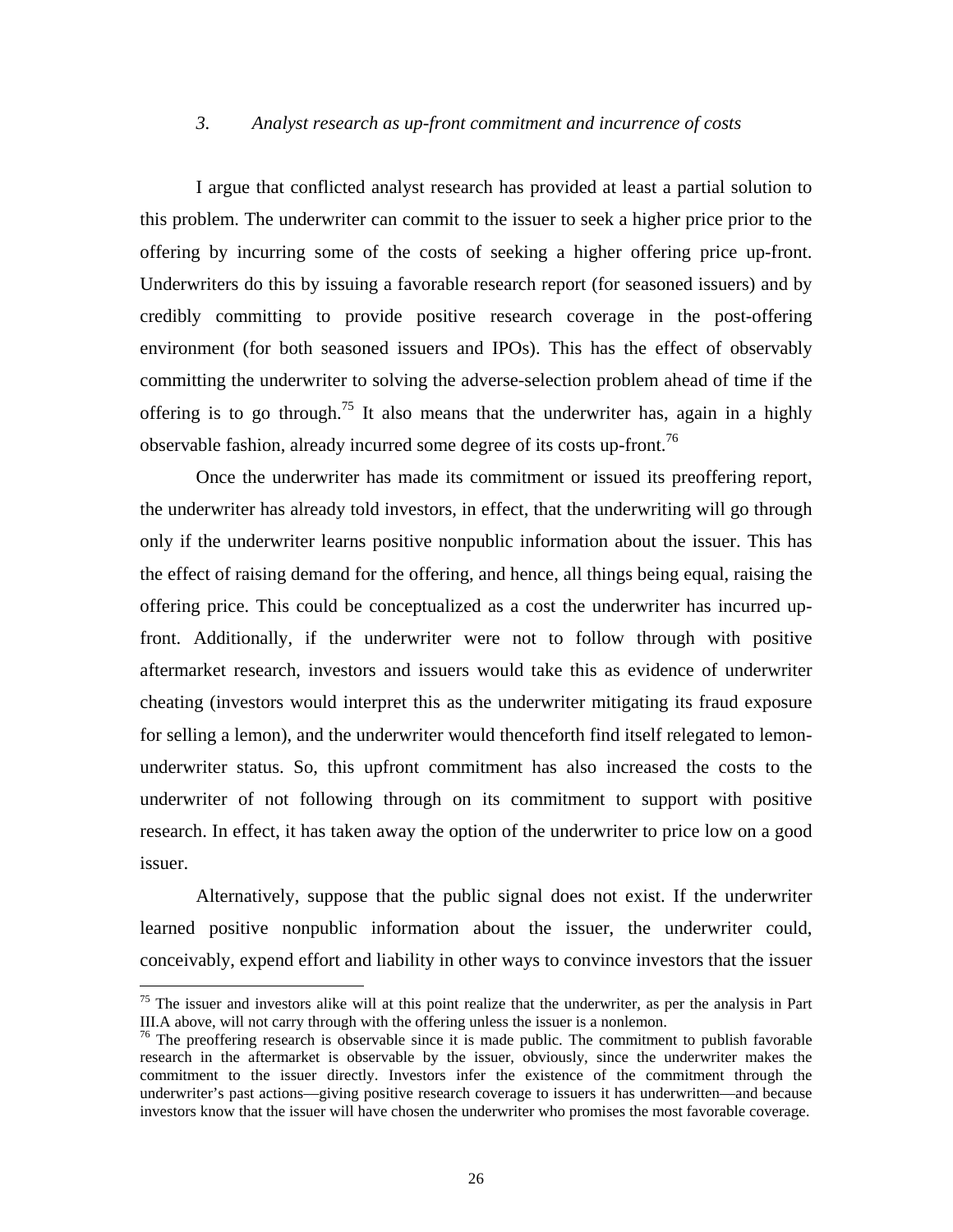is not a lemon. However, these efforts may be largely unobservable to the issuer, and are almost entirely unobservable to other would-be issuers.<sup>77</sup> Again, reputation would be insufficient on its own to compel as much effort from the underwriter. The underwriter would then have little incentive to undertake these efforts (the intuition being that if one cannot get credit for doing something good, there is little point in doing it at all), especially in light of the potential fraud liability that it might face by issuing positive research on the issuer. The underwriter would simply price at the level that maximizes its own utility.

[Figure D depicts the underwriter's strategic pricing behavior.]

Thus, in order for the issuer to be certain that the underwriter will attempt to get a good price for the issuer's shares, the underwriter must commit itself up-front by incurring substantial costs. The underwriter also increases, in effect, the penalties it will pay for breaching on its commitment to the issuer sending an *ex ante* signal to investors that the issuer is not a lemon.

### **C. Competition among underwriters: a corollary benefit?**

As Parts III.A and III.B describe, the analyst research signal appears to have benefited primarily the issuer, sometimes at the direct expense of the underwriter. As Part II described, analyst research was offered for underwriting business in what appeared to be a competitive bidding market. Accordingly, there is some reason to believe that conflicted analyst research may have helped improve competition among underwriters.

Underwriters competed with one another for underwriting business by offering up positive research to issuers. *Ceteris paribus*, the underwriter offering the most positivity would win the mandate.<sup>78</sup> As described above, analyst research is costly. These costs

<span id="page-30-0"></span> $77$  For example, an underwriter might call prospective investors to tell them the positive nonpublic information, and credibility would attach to those communications by virtue of liability under Section 12(a)(2) of the 1933 Act. But these communications would not be observable to outsiders, and more widely observable disclosure (such as a press release) would be prohibited outside of the prospectus. See 1933 Act §5.

<span id="page-30-1"></span> $78$  See Krigman, Shaw, and Womack, supra n. 4.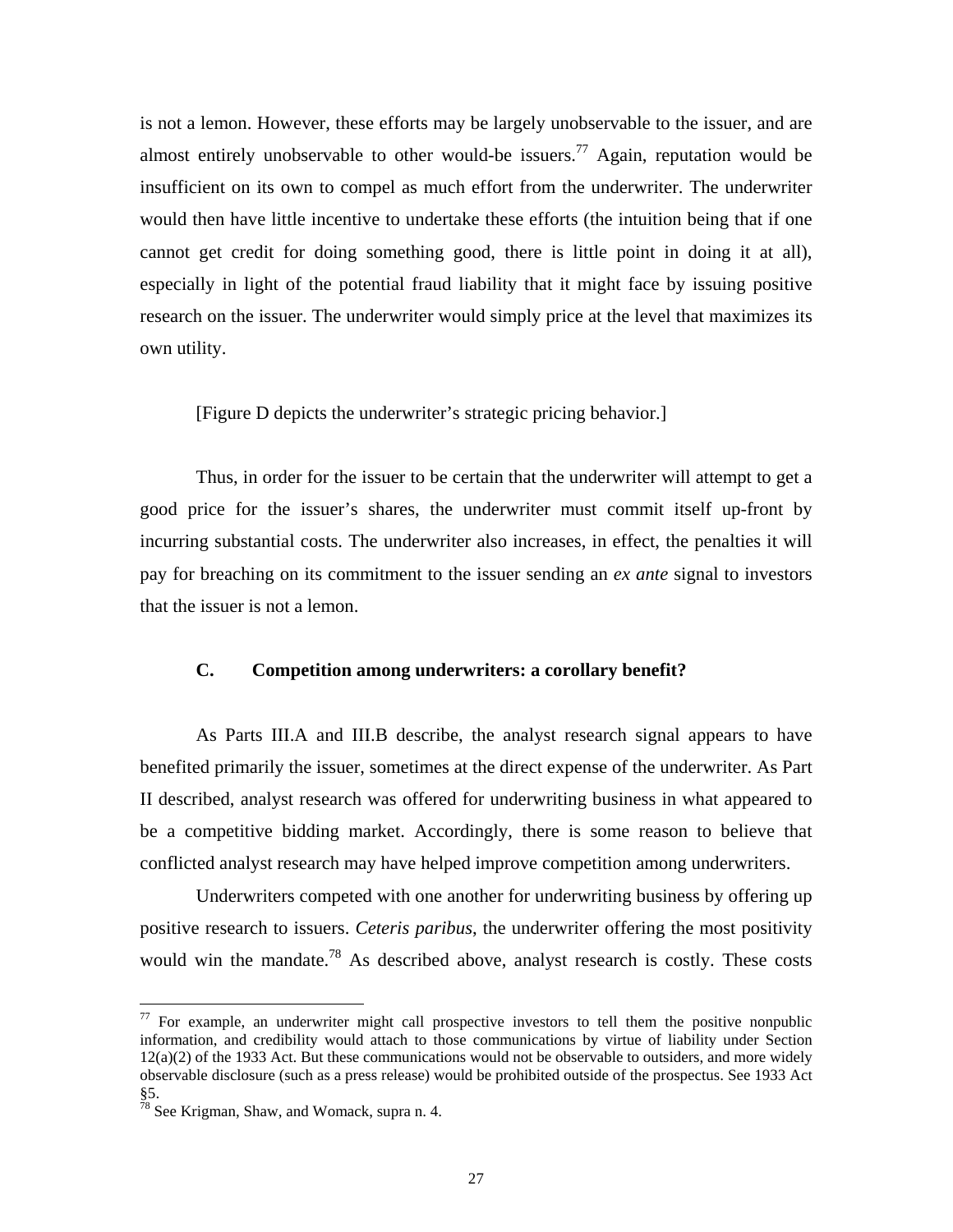<span id="page-31-5"></span>were borne principally, if not entirely, by the underwriters. The incurrence of such costs upfront tends to be undesirable from an underwriter's point of view, and desirable from the issuer's point of view. If underwriters do not compete on other grounds, the absence of a market for conflicted analyst research makes underwriters better off, and issuers worse off. So, one might conjecture that, if competition in the underwriting business is not otherwise particularly strong, then the NASD/NYSE prohibition of conflicted analyst research would essentially mandate that underwriters collude in a form of price fixing and anti-competitive behavior.

Whether underwriters compete on terms other than analyst research is difficult to say. Some academic studies and journalistic investigations do question the competitiveness of underwriting markets, and from their findings it does not appear that underwriters compete on price.<sup>79</sup> Underwriting commissions are highly stable at seven percent for public offerings in the United States.<sup>80</sup> Very large offerings, or offerings where the issuer has particular leverage over the underwriter, will sometimes have lower underwriting commissions, but otherwise pricing seems to be set.<sup>81</sup> By way of comparison, offerings outside of the U.S., especially Asia, tend to have dramatically lower underwriting commissions, as do U.S. offerings of debt.<sup>82</sup> But in general, underwriters appear to be quite resistant to price competition,  $83$  even if they do not explicitly conspire to collude.<sup>84</sup> In any event, it is open for debate, at least, whether underwriters currently do, or will, compete on price.

<span id="page-31-0"></span> $79$  See Chen and Ritter, supra n. 87; "IPO firms face probe of 7% fee—U.S. Antitrust group questions a standard," The Wall Street Journal, May 3, 1999, at C1; Roger Lowenstein, "Street's Incredible Unshrinking Spread," The Wall Street Journal, April 10, 1997 at C1 (quoting an unnamed "head of underwriting" at an investment bank as saying "we'd be cutting our own throats to compete on price."). But c.f. Mukesh Bajaj, Surmon Mazumdar, Andrew Chen, and Atulya Sarin, Competition in IPO Underwriting: Time Series Evidence, working paper (2003) (finding some evidence of competitive price response when adjusting for changing market conditions).

<span id="page-31-1"></span> $80$  Chen and Ritter, supra n. 87, note that in 90 percent of IPOs of between \$20 and \$80 million in the period from 1995 to 1998, underwriting spreads were highly concentrated at exactly seven-point-zero percent.

<span id="page-31-2"></span><sup>&</sup>lt;sup>81</sup> See Lowenstein, supra n. 97, in discussing cheaper discounts garnered by Berkshire Hathaway and AT&T's Lucent offering.<br><sup>82</sup> Chen and Ritter, supra.

<span id="page-31-3"></span>

<span id="page-31-4"></span><sup>&</sup>lt;sup>83</sup> Lowenstein, supra n. 97, recounts the story of a small issuer who offered three separate underwriters an eight percent commission if the offering went well, and six percent if it went badly. All three underwriting firms refused to deviate from the seven percent standard.<br><sup>84</sup> The U.S. Justice Department's antitrust division did investigate investment banks for fixing underwriting

pricing, but was unable to find any evidence of an explicit agreement not to compete. See Randall Smith,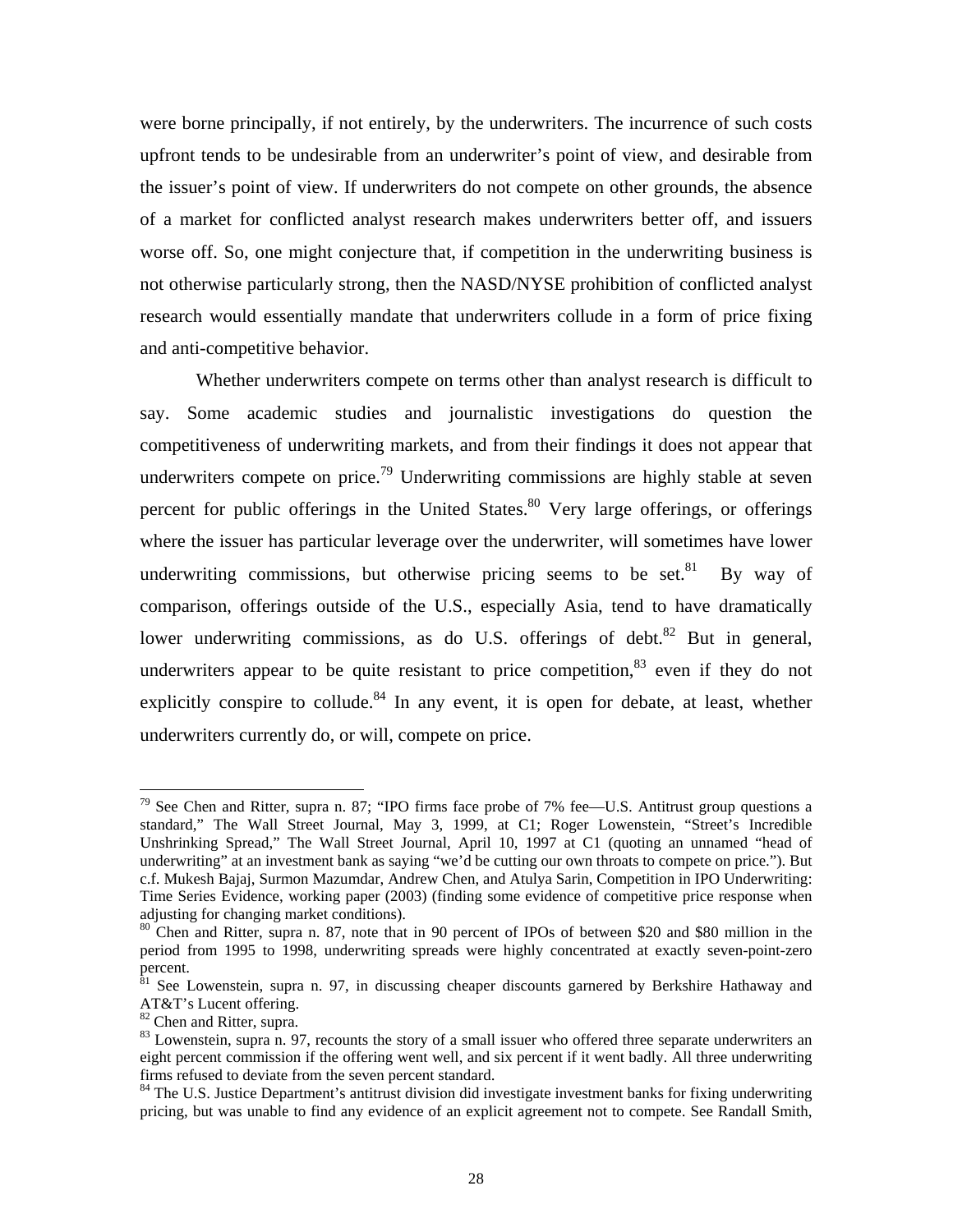Besides price and analyst research, underwriters might compete on the basis of other factors such as reputation, extent of distribution network, prestige, and ability to provide after-market support[.85](#page-32-0) However, this may not be competition *per se*: an underwriter with the highest level of prestige and biggest distribution network, for instance, may simply receive the mandates for the most lucrative offerings, and would therefore enjoy a higher degree of monopolistic rents than other underwriters; put another way, the fact that there might be an underwriter pecking order, and some degree of jockeying within that pecking order, does not mean that underwriters are earning only competitive returns. Additionally, the ability of the issuer to monitor the extent to which the underwriter draws on its distributional network, or spends its reputational capital, or provides aftermarket support—all costly actions—may be limited, meaning that competition along these lines is limited as well. In any event, given the somewhat dubious nature of underwriter competition, prohibiting competition in terms of analyst research would appear to exacerbate any noncompetitive tendencies that do exist.

From a public-choice perspective, it is interesting to note who, exactly, implemented the prohibition on analyst conflicts of interest. The Sarbanes-Oxley Act itself did not call for such a prohibition. Nor did the SEC rules (Regulation AC) seek to prohibit analyst conflicts and research *quid pro quos,* either. The SEC rulemaking would have only required conflicts to be clearly disclosed. On the other hand, the NASD, the NYSE, and the Global Research Analyst Settlement *did* prohibit these conflicts in their entirety.<sup>86</sup> One should be aware that investment banks are one of the chief constituencies of the NASD and the NYSE, and they also were a party to the Global Research Analyst Settlement. Is it possible to suggest, then, that the underwriters might have been glad to be rid of the market for analyst research? $87$  This could be a case of the regulators doing

1

<sup>&</sup>quot;U.S. Ends Probe Into Underwriting Fees Charged by Securities Firms for IPOs," The Wall Street Journal, April 9, 2001 at C11.<br><sup>85</sup> To the extent that underwriters do compete along these dimensions, it would appear to be a form of long

<span id="page-32-0"></span>term competition; in the short term, features such as prestige and the extent of the distributional network are likely fixed, so that underwriters cannot compete for specific deals along these lines.<br><sup>86</sup> See NYSE Rule 472; NASD rule 2711; Global Settlement, supra n. 35.<br><sup>87</sup> This would not be the first time that investment bank

<span id="page-32-1"></span>

<span id="page-32-2"></span>advantage. See Paul Mahoney, The Political Economy of the Securities Act of 1933, Journal of Legal Studies, vol. 30 (concluding that several provisions of the 1933 Act served to protect established investment banks from upstart competition).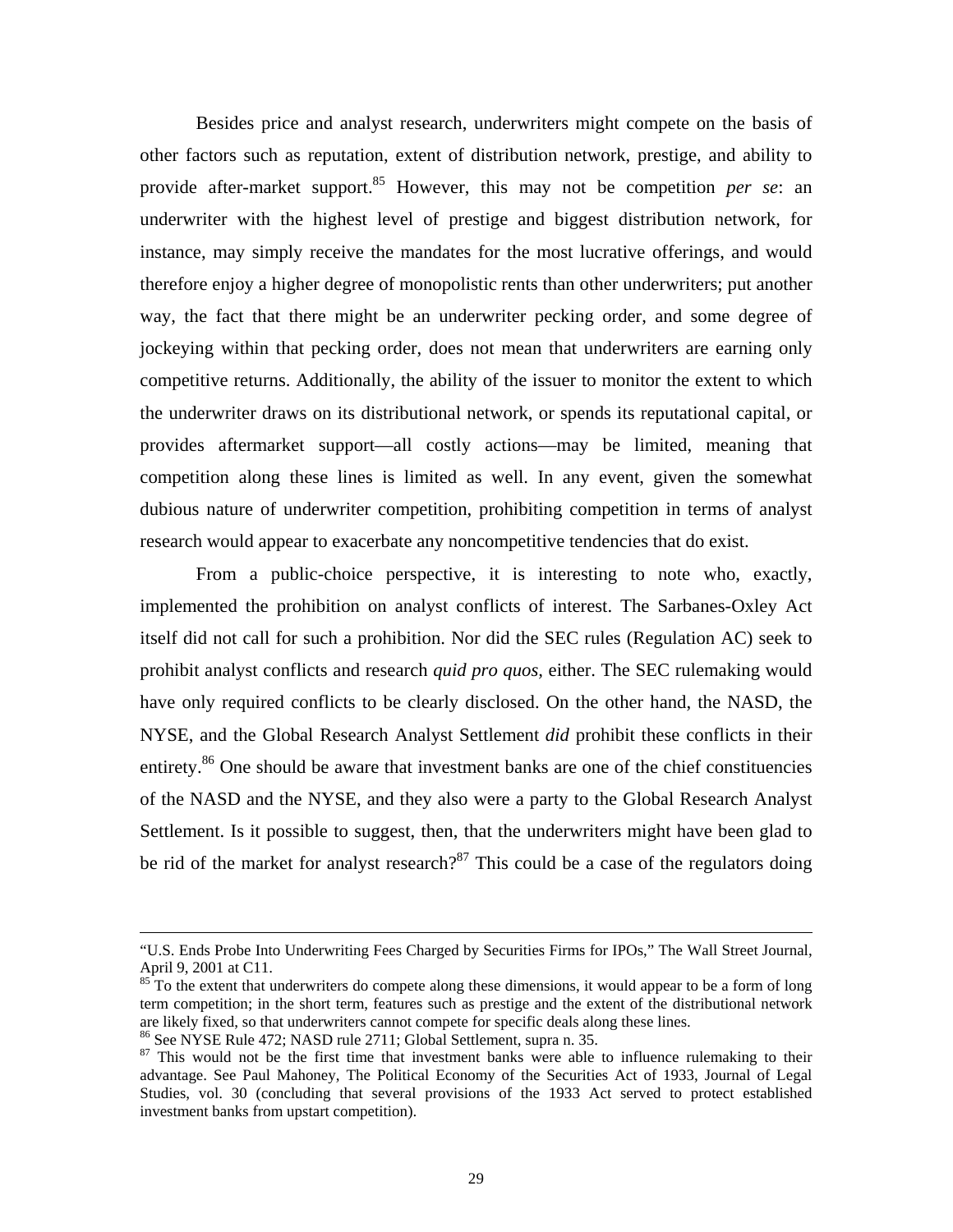exactly what the regulated want. Analyst jobs are currently being scaled back,<sup>88</sup> and those that remain are being largely outsourced or sent overseas.<sup>89</sup> Conflicted analyst research may well have been a thorn in the side of investment bankers, costly not just in terms of the salaries of the hundreds or thousands of analyst personnel, but also in the legal and reputational exposure that it incurred. While it is difficult to say conclusively that the analyst reforms represent regulatory capture, it is a distinct possibility that they make investment banks better off.

# **Part IV. Ramifications of this model and the effect of the Sarbanes-Oxley Regulations**

Part III of this paper outlines ways in which failings of the current regime of securities regulation have been mitigated through publication of conflicted analyst research. The model developed in Parts III.A and B describes a system in which an inability to disclose positive information using statutory means has led to analyst research serving as an informational conduit to investors, and where uncertainty about correct pricing and a lack of transparency in the public offering system make it difficult for underwriters to commit to serve issuers' best interests; in both cases, analyst research provides a device to overcome limitations of the statutory or institutional structure. Part III.C briefly discusses how conflicted analyst research may have improved competitiveness in the underwriting industry. In this Part IV, I will discuss how well the system of analyst signaling actually worked, and how it could be improved upon.

### **A. How well did the system of analyst signaling work?**

In the system that prevailed up until the Sarbanes-Oxley reforms, conflicted analysts signaled valuable information to the market. However, there are two inherent

<span id="page-33-0"></span><sup>&</sup>lt;sup>88</sup> The Wall Street Journal reported that 29% of 800 companies surveyed reported some loss of analyst coverage in 2003. Ken Brown, Heard on the Street, Why Cuts in Analyst Coverage May be Good for Investors, Wall Street Journal, November 28, 2003.

<span id="page-33-1"></span><sup>&</sup>lt;sup>89</sup> One (rather self-serving) response of investment banks to the new analyst conflict rules is to begin exporting research jobs overseas, largely to India, where costs are significantly lower. See Khozem Merchant and David Wells, Banks Move Analysts' Work to India, Financial Times, August 20, 2003.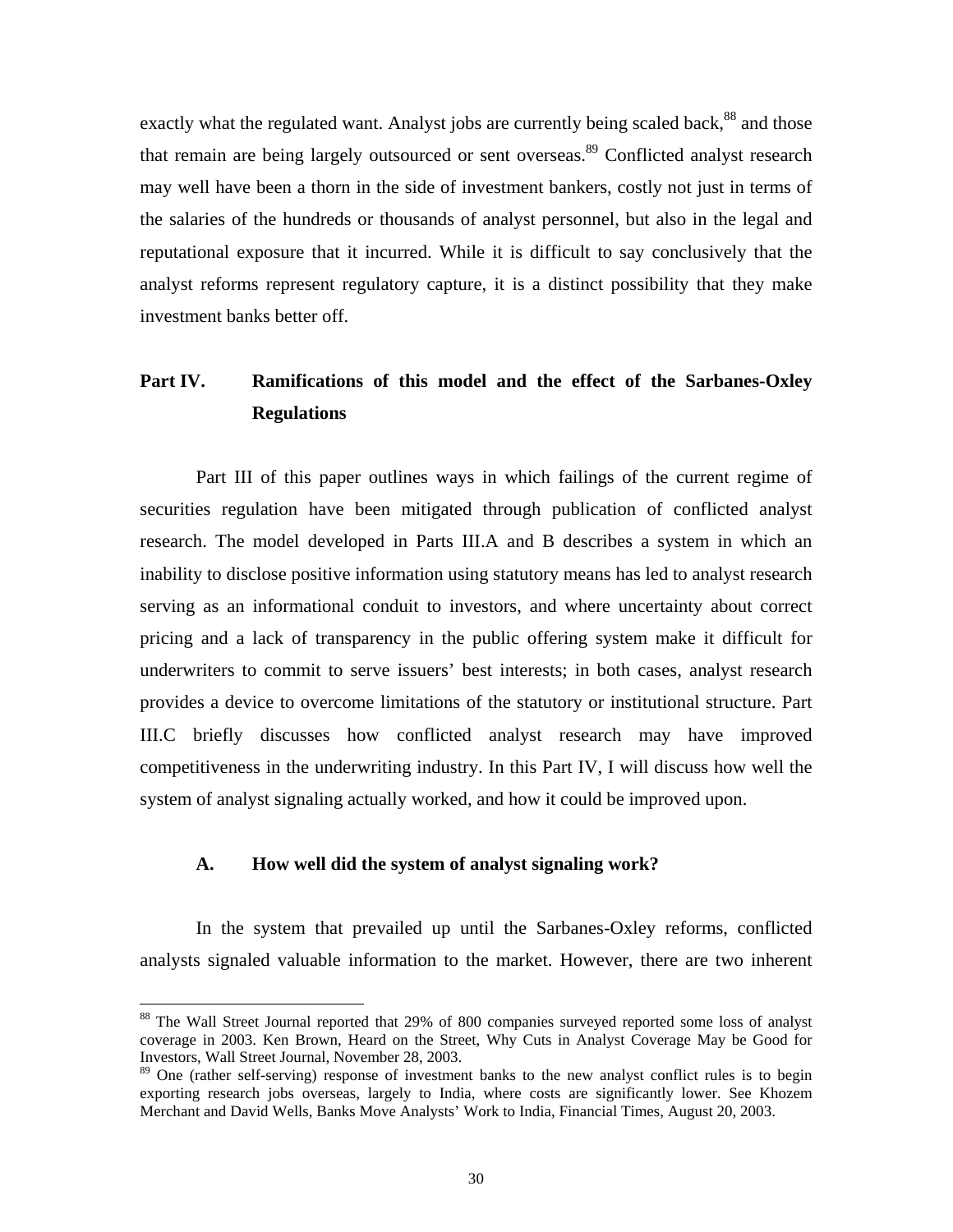dangers to such a signaling model. First, conflicted analyst research may be subject to fraudulent manipulation: where gains are sufficiently high, or the analyst/underwriter does not believe (whether correctly or not) that it will be subject to significant legal or reputational penalties, analysts and underwriters might choose to commit fraud. Second, and more importantly, the analyst research signal might be a very noisy signal, and may do a bad job of signaling information that could be more efficiently communicated in some other fashion.

Some fraud undoubtedly did occur in recent years: allegations against individual analysts such as Henry Blodget, Mary Meeker, and Jack Grubman (each of whom appears to have published research contrary to their personal opinions), as well as against their employers, leave little doubt about that. However, the conclusion of certain legal actions, such as the Global Analyst Research Settlement, which resulted in fines of \$1.4 billion, the banning of characters such as Grubman and Blodget from the securities industry, and ongoing legal actions all provide some evidence that the verification and enforcement mechanisms do, in fact, work. Furthermore, analyst fraud is self-limiting, since as the market learns that the analyst signal is unreliable (as would be the case if, for instance, potential liabilities were too small or the possibility of enforcement too remote), the market will cease to treat the analyst signal as credible. Among underwriters as a group, if a particular underwriter is found to have cheated, that underwriter will lose the benefit of having a credible analyst signal, and would be avoided by issuers since that underwriter is no longer able to overcome adverse selection problems.

A more worrisome issue is that conflicted analyst research may be a noisy and inefficient signal. The signal itself is often quite imprecise: price targets and buy, hold, or sell recommendations may do a poor job of conveying complex, multidimensional information to the marketplace, and the signal, being sent prior to the underwriter's discovery of material nonpublic information, cannot be tailored to the exact facts that the underwriter uncovers. The investor's perspective, properly calculating the incentives of the analysts, issuers, and underwriters may be costly or difficult. Poorly

<span id="page-34-0"></span> $90$  For example, in Figure C, the underwriter who wins the bidding competition, CSFB, has a private valuation of 95, but is only able to sell the securities for 90. This effect, however, would disappear as more underwriters compete for the issuer's mandate, and if the issuer is also able to discern correct private valuation when it chooses the underwriter.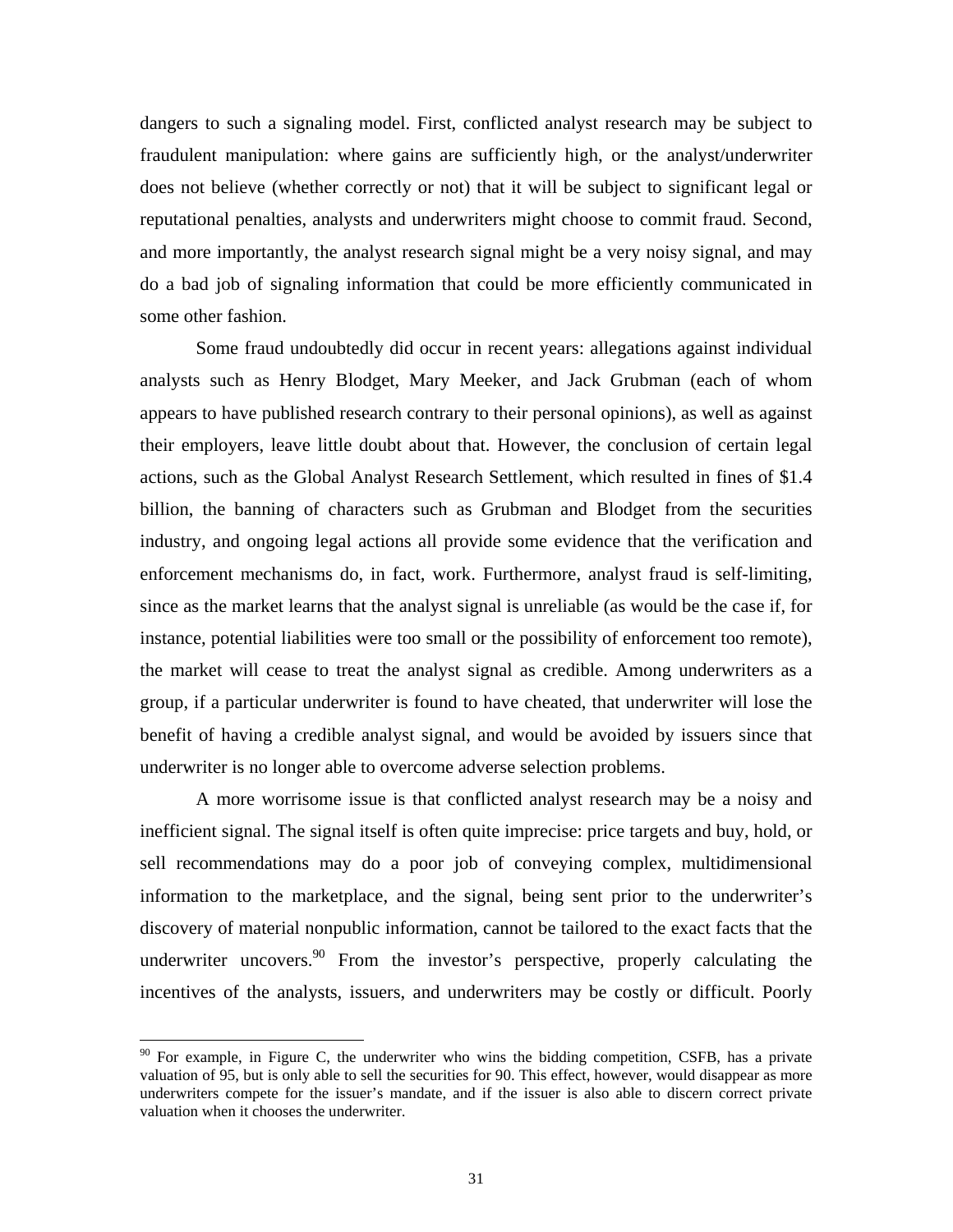informed investors, for example, might overestimate the penalties imposed upon underwriters for fraud, and infer a stronger signal of issuer quality than is proper. The situation becomes exacerbated if we suppose that the issuer can make additional sidepayments to the underwriter to increase the underwriter's incentives to commit fraud.<sup>91</sup> In short, there are many ways in which this signaling system is not ideal.

### **B. How might the system be improved?**

A first-best solution to inefficiencies in the public offering process would be to allow the issuer and underwriter to publicly state the hitherto nonpublic information, subject to fraud liability, as opposed to the current regime of strict liability. Legislation along the lines of the PSLRA would be sufficient to accomplish this, so long as the new legislation made liability for forward looking statements subject to a clear fraud or scienter requirement.<sup>92</sup> Alternatively, and perhaps more simply,  $\S 12(a)(2)$  of the 1933 Act could be amended to require a showing of scienter to prove liability on the basis of misrepresentations in a "free writing."[93](#page-35-2) The underwriter would then be free to distribute a statement disclosing the positive information and the underwriter's subjective opinion. Either alternative would enable public communication of inside information in a robust and accountable fashion.

But if such a first-best solution is not readily forthcoming from Congress and the SEC (which, given the current political climate, seems to be the case), then a more incremental solution would be to attempt to strengthen the analyst signal, rather than

<span id="page-35-0"></span> $91$  An example of this is Jack Grubman receiving entry for his children in an elite nursery school. See n. 25, supra. Another example is the receipt by Phua Young, a former Merrill Lynch analyst, of private investigative services (to spy on his fiancé) from Tyco. See, Mark Maremont and Chad Bray, In Latest Tyco Twist Favored Analyst Got Private Eye Gratis, The Wall Street Journal, January 21, 2004. Market participants would not be able to take into account under-the-table payoffs such as this without explicit disclosure by the investment bank.

<span id="page-35-1"></span> $92$  The PSLRA standard of liability—which has been interpreted by the courts to be something less than strict liability but something more than fraud—for forward looking statements has not so far been successful in encouraging issuers and underwriters to include such forward looking information. See Wander, nn. 58, 61, and 62 supra.

<span id="page-35-2"></span><sup>&</sup>lt;sup>93</sup> Since free writings (i.e., writings that are by preceded by or sent with a §10 prospectus) are not public, there would also have to be some further statutory amendment to provide for filing or publication of free writings, and an expanded definition of who may sue under  $\S12(a)(2)$  (currently, purchasers may only sue those from whom they bought, so aftermarket purchasers would not have a  $\S12(a)(2)$  claim against the issuer/underwriter without some further adjustment).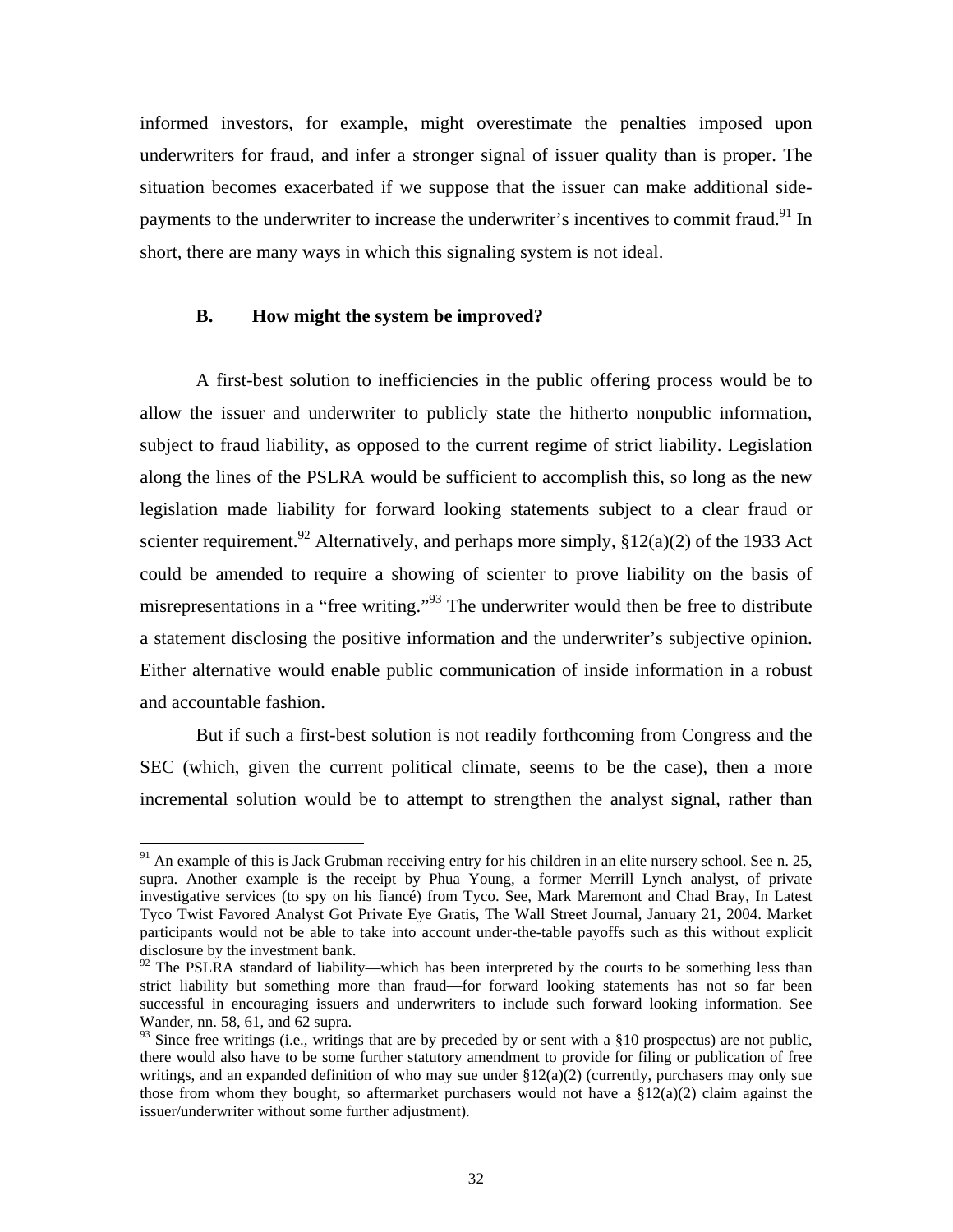eliminate it entirely. If incidences of fraud appear to be too common such that investors are unwilling to rely on the analyst signal, then raising expected fraud liabilities could be a solution. Yet, as noted above, underwriter fraud ought to be self-limiting, in that it behooves underwriters and analysts to maintain reputations for credible signaling;  $94$  the risk of raising expected penalties too high is that it would deter disclosure of positive information and compound adverse-selection problems. One good measure along these lines is to make enforcement and penalties more readily predictable and standardized, since investors and analysts would operate under less uncertainty; this would militate toward consolidating and centralizing prosecutions at the federal level, and increasing the role that the SEC and the exchanges play in policing the securities industry.

Similarly, more disclosure of analyst incentives could help to strengthen the analyst signal; disclosure has the advantage of not being particularly costly, and not deterring beneficial behavior. If analysts are required to disclose in the report itself how analyst compensation is determined, and any other significant incentive conflicts, then this helps to minimize noise in the signal resulting from incentive uncertainty. It might also be a good idea to restrict side-payments, such as direct payments from the issuer to the analyst or the tying of underwriting business to other investment banking business, since these side-payments may make investors' *ex ante* cost-benefit calculations more difficult.

The actual reform implemented under the aegis of the Sarbanes-Oxley Act is flatout prohibition of analyst conflicts of interest.<sup>95</sup> This prohibition, absent an overhaul of the liability provisions that deter disclosure of positive information, is almost certainly counterproductive. The benefits that conflicted analyst research provided—namely, overcoming adverse selection and principal-agent problems, and increasing competition among underwriters—have been rolled back in their entirety. Prohibiting conflicted analyst research likely hurts issuers and investors by stemming the flow of credible information into the market, and may actually help underwriters by permitting (indeed, forcing) them to collude against competition. This is a result that is almost certainly

<span id="page-36-0"></span><sup>&</sup>lt;sup>94</sup> See John Lott, The Level of Optimal Fines to Prevent Fraud When Reputations Exist and Penalty Clauses are Unenforceable, Managerial and Decision Economics, vol. 17 (4) 363-380 (1996).

<span id="page-36-1"></span><sup>&</sup>lt;sup>95</sup> See nn. 37-41 supra and accompanying text on the NYSE and NASD reforms.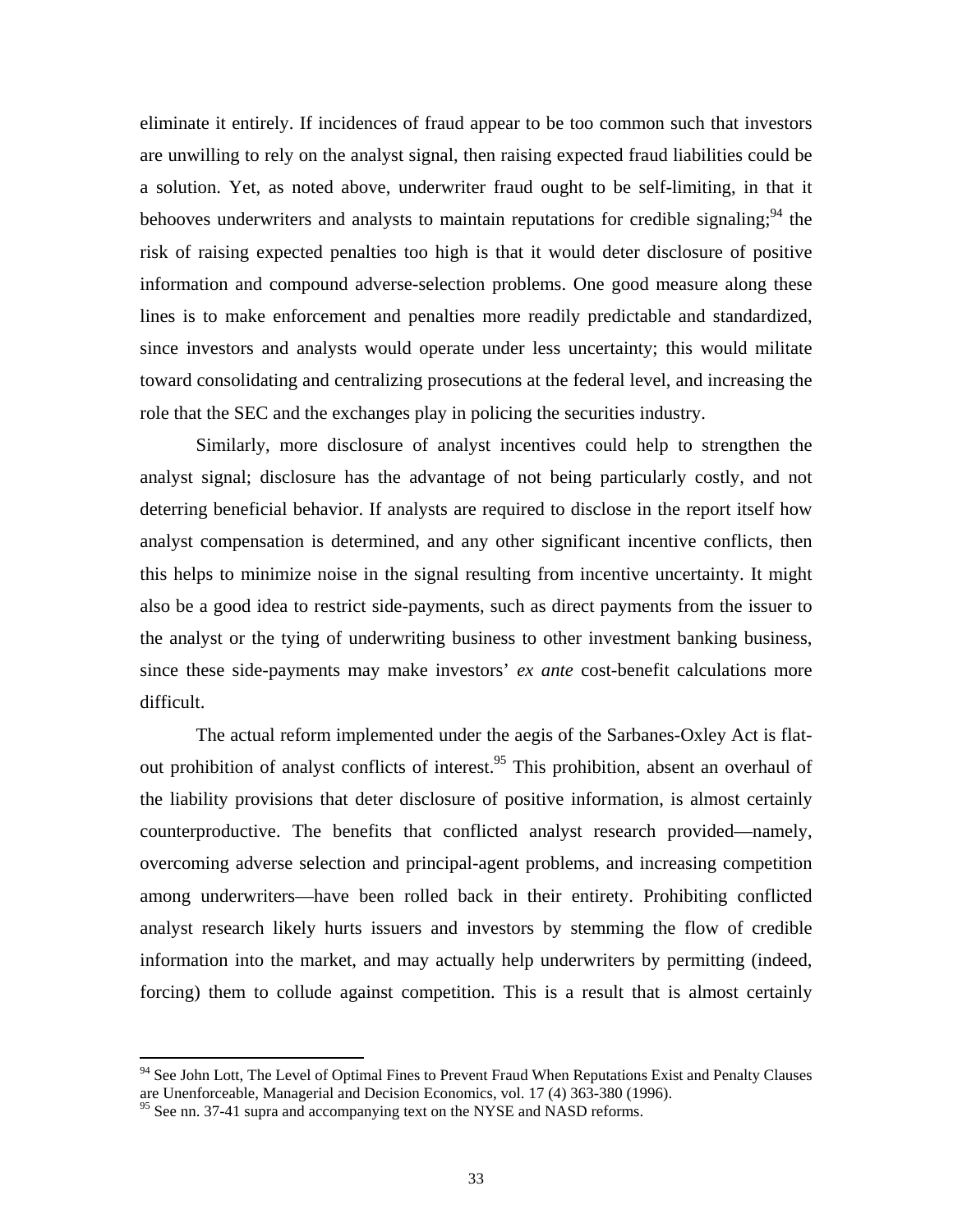counter to the intent of Congress, and which is detrimental to the functioning of the U.S. capital markets.

### **Part V. Conclusion**

This paper argues that conflicted analyst research provided significant benefits to the market. The analyst signal provided a way to communicate positive information that would have otherwise been deterred by the liability provisions of the 1933 Act. Investors could then make investment decisions based upon better information, and better-quality issuers are able to raise more capital.

Also, the ability of the underwriter to publish or commit to publish analyst research prior to the offering provides a way to solve the principal-agent problem: the underwriter can credibly commit to exert effort and incur costs to obtain a higher offering price. This helps to correct the inability to contract as to price and effort that arises from limited information and limited opportunity of the issuer to monitor. Correcting the principal-agent problem results in issuers being more willing to issue their securities.

Finally, there is some reason to think that conflicted analyst research was a form of healthy competition in the underwriting industry. Since the underwriting industry may not be subject to competition in other dimensions, the market for conflicted analyst research may have resulted in a diminishment in the level of oligopoly rents that underwriters were able to charge.

While the analyst signal provided significant benefits, it was not perfect: the signal itself was somewhat noisy. An optimal solution would be to institute wider reforms in the disclosure and liability provisions of the 1933 Act to fix the negative bias of statutory disclosure. Barring such a first-best solution, incremental reforms along the lines of increased analyst disclosure and fraud liability may yield benefits in strengthening the signal. However, the Sarbanes-Oxley reforms go so far as to prohibit conflicted analyst research altogether. Prohibition is certainly not a good solution, as it results in the reinstatement in full of the adverse selection, principal-agent, and anticompetitive problems that currently plague the securities industry.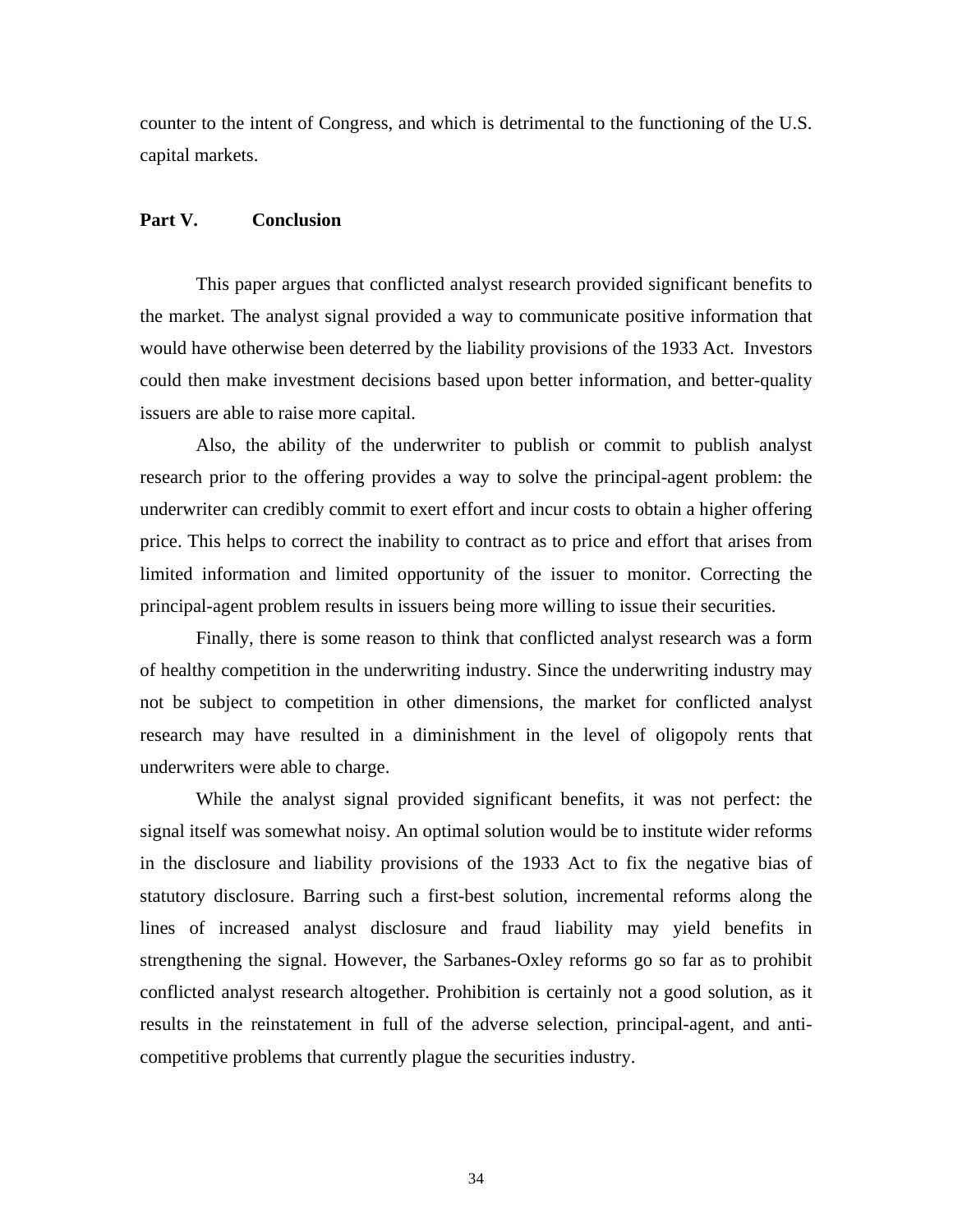**Figure A: Example of typical public offering mechanics** 



Netscape (the issuer) desires to do a public offering. To that end, Netscape engages JP Morgan (the underwriter) to underwrite a sale of Netscape's securities to the public.

Netscape issues shares to JP Morgan (the underwriter). JP Morgan buys the shares from Netscape at 93% of the expected public offering price. JP Morgan sells the shares to the public (the public investors) for 100% of the public offering price, pocketing the other 7% (the underwriter's commission). Investors now own Netscape's shares.

JP Morgan's research analyst may also issue a "buy" recommendation on the securities before and/or after the offering.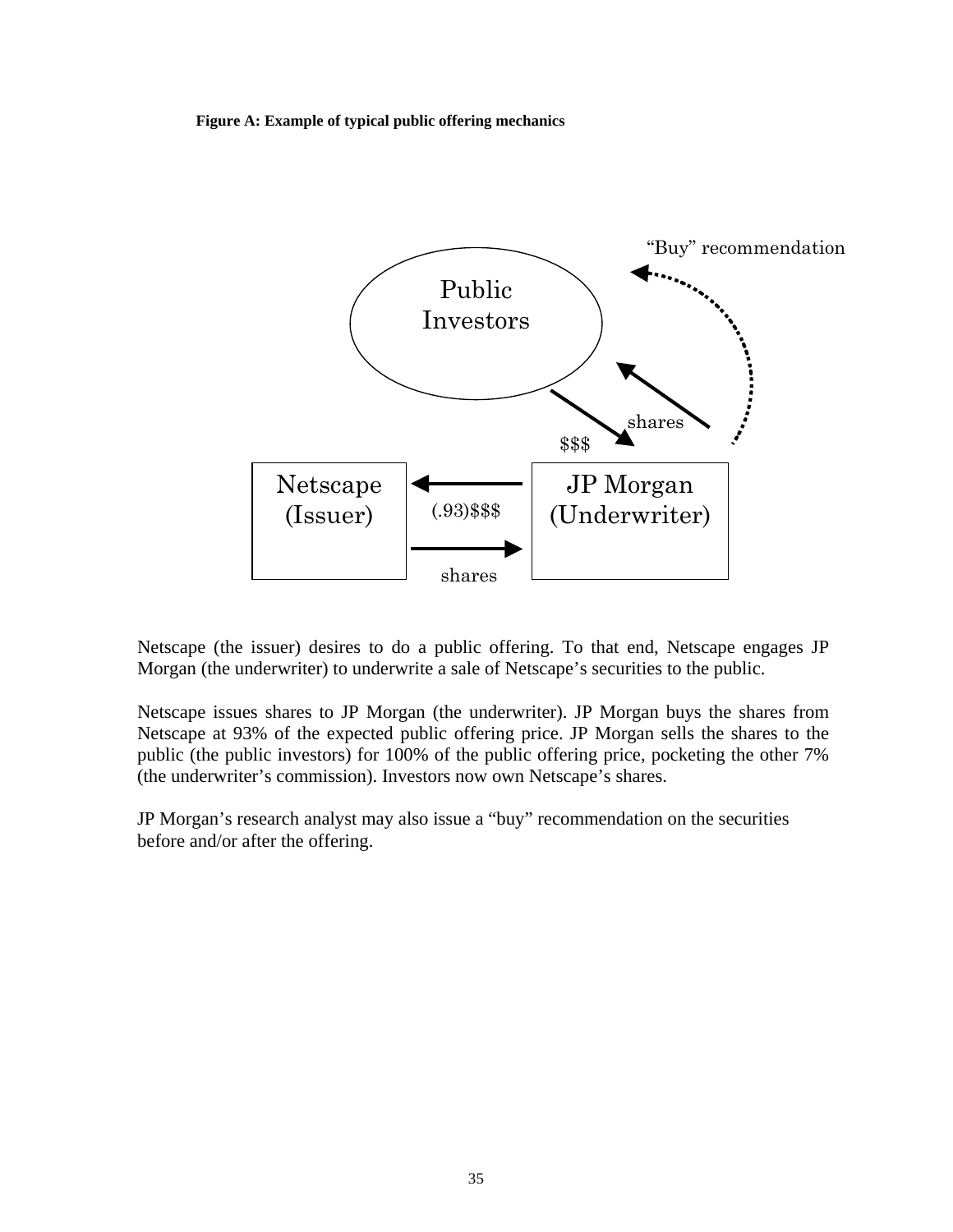### **Figure B: Public offering timeline and regulatory structure**

| Steps in a public offering                                                                                                     | <b>Applicable regulation</b>                                                                                                                                                                                                                                                                                                                                                                                                                                                |  |  |
|--------------------------------------------------------------------------------------------------------------------------------|-----------------------------------------------------------------------------------------------------------------------------------------------------------------------------------------------------------------------------------------------------------------------------------------------------------------------------------------------------------------------------------------------------------------------------------------------------------------------------|--|--|
| 1. Issuer first considers<br>doing a public offering.                                                                          | The 1933 Act, §5 prohibits offers and sales of securities by the issuer or<br>the issuer's agents. "Offer" includes publicity or other activities that may<br>"condition the market" for the issuer's securities. This effectively<br>precludes any publicity that is not in the ordinary course of business or<br>that does not fall under a specific exempting provision of the 1933 Act.<br>Illegal offers or sales result in the offeree or purchaser having a right of |  |  |
|                                                                                                                                | rescission under $\S 12(a)(1)$ .                                                                                                                                                                                                                                                                                                                                                                                                                                            |  |  |
| 2. Issuer engages an<br>underwriting firm.                                                                                     | The underwriting firm also becomes subject to the §5 prohibition of<br>publicity regarding the issuer or the offering. The underwriter, and its<br>analyst, are now allowed to have access to material nonpublic information,<br>but cannot make that information public.                                                                                                                                                                                                   |  |  |
| 3. Issuer files a<br>preliminary prospectus<br>$(a/k/a$ "red herring" or<br>$§10(b)$ prospectus) with<br>the SEC.              | Sales of securities are prohibited. Written offers are allowed only by<br>means of the preliminary prospectus.                                                                                                                                                                                                                                                                                                                                                              |  |  |
|                                                                                                                                | Oral offers of securities, however, are now permitted. This includes the<br>"roadshow," which consists of the issuer and the underwriter going on the<br>road to make presentations to potential buyers. These communications are<br>subject to antifraud liability (Rule 10b-5) and material misstatement strict<br>liability $(\S12(a)(2))$ .                                                                                                                             |  |  |
| 4. Issuer files final<br>prospectus ( $a/k/a$ §10( $a$ )<br>prospectus) with SEC.<br>SEC declares registration<br>effective.   | Offers and sales of securities are now permitted. Purchasers must receive a<br>final prospectus before securities or confirmations of sale may be<br>delivered.                                                                                                                                                                                                                                                                                                             |  |  |
|                                                                                                                                | Content of the prospectus is subject to §11 strict liability for material<br>misstatements or omissions, if the price of the security declines below the<br>offering price. Management and the underwriter, but not the issuer, have<br>an affirmative due diligence defense where they can escape liability by<br>showing that they conducted a reasonable investigation into the accuracy<br>of the disclosure.                                                           |  |  |
| 5. Analysts begin (or<br>reinitiate) research<br>coverage of the issuer.<br>Issuer files ongoing<br>periodical public reports. | Analyst research is subject to anti-fraud liability under 1934 Act §15(c)<br>and Rule 10b-5.                                                                                                                                                                                                                                                                                                                                                                                |  |  |
|                                                                                                                                | Issuer reports are also subject to anti-fraud liability.                                                                                                                                                                                                                                                                                                                                                                                                                    |  |  |

### **Figure C: Hypothetical example of bidding auction for AT&T underwriting mandate**

| Underwriter/<br>analyst | Preoffering research report qua<br>bid<br>(observable) | Underwriter's private valuation of AT&T<br>with inside information<br>(not observable) | Price at which public<br>would occur, if |
|-------------------------|--------------------------------------------------------|----------------------------------------------------------------------------------------|------------------------------------------|
| JP Morgan               | 50                                                     | 85                                                                                     | 50                                       |
| <b>CSFB</b>             | 90                                                     | 95                                                                                     | 90                                       |
| Merrill                 | 100                                                    | 80                                                                                     | No offering                              |
| Lehman                  | 85                                                     | 80                                                                                     | No offering                              |
| <b>MSDW</b>             | 70                                                     | 100                                                                                    | 70                                       |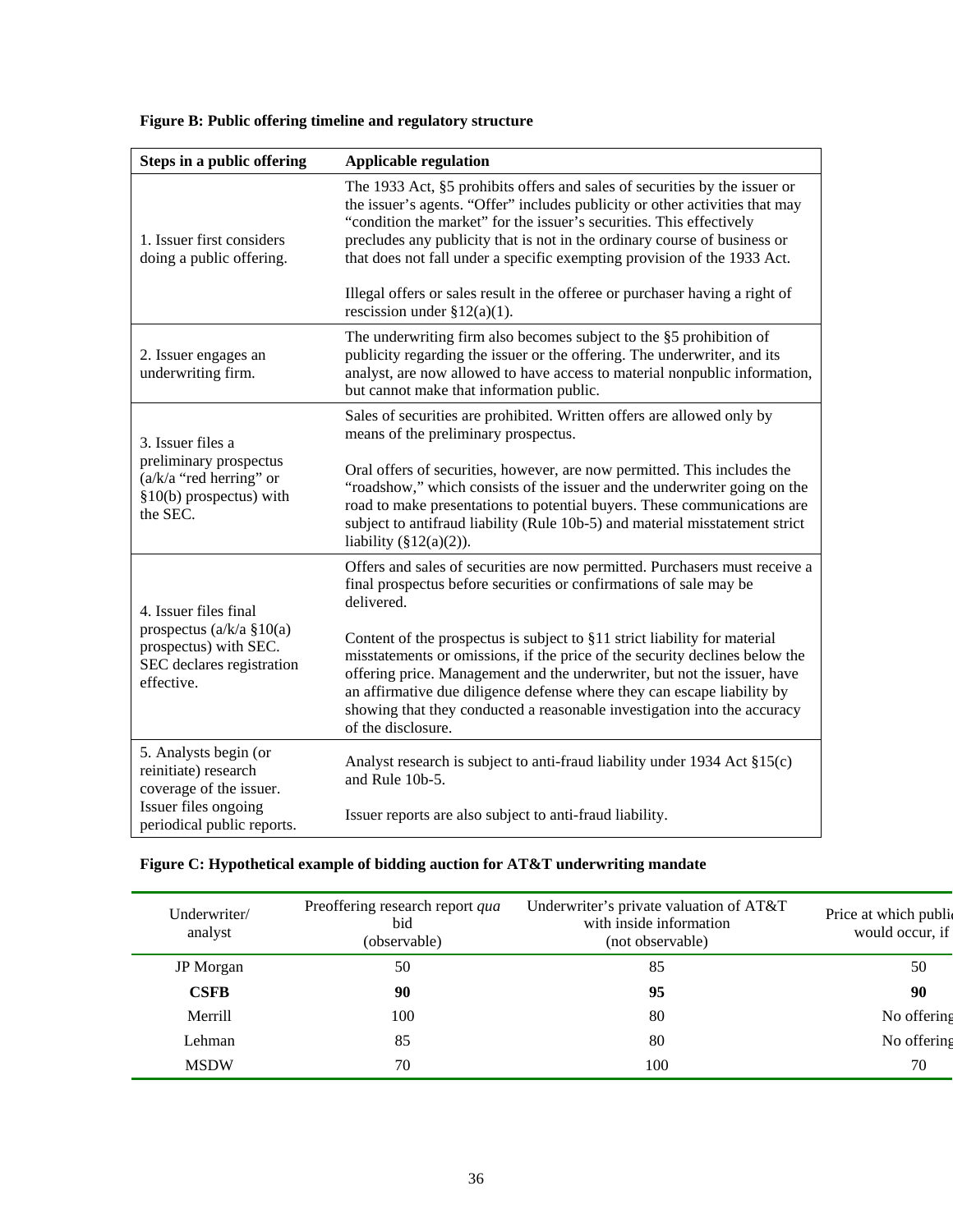In this simplified example, underwriter/analysts bid for the issuer's (here, AT&T's) underwriting business by publishing positive analyst research. These bids are based only on publicly available information. After the bidding stage, the mandated underwriter will gain access to the issuer's inside information, but will be prohibited under law from publishing such information. Investors can observe the preoffering research report *qua* bid, but not the underwriter's private valuation of the issuer.

Neither the high private valuation (MSDW) nor the high bid (Merrill) will win in this example. High private valuations, such as MSDW's, are of little use to the issuer: the 1933 Act's prohibition on communications to the public prohibits the underwriter from credibly signaling its private valuation to investors. MSDW, assuming *arguendo* that it receives the mandate, would only be able to sell the securities for the publicly quoted price of 70; that is because the quoted price of 70 is the only information that the investors would credibly receive.

Bids in excess of private valuation, such as Merrill's and Lehman's, are not viable: should either win the mandate, both Merrill and Lehman, because of the consequent fraud liability, would be unwilling to go forward with an offering based on what is an unjustifiable price target, and the offering would be killed an action that is costly both to the underwriter (future issuers will infer that the underwriter was unable to "do the deal") and to the issuer (investors would infer that the underwriter had learned negative information about the issuer). Thus, underwriters would attempt not to bid too high, while issuers would try to select an underwriter whose bid the issuer feels is reasonable. If AT&T were to pick Merrill, then the offering would be killed, and AT&T would have to try again in the next iteration of the game with a different underwriter (though AT&T and Merrill would have both suffered reputational loss). *Ex ante*, AT&T might eschew Merrill's bid in favor of CSFB's if, based on AT&T's own assessment of the situation, AT&T felt that 100 was unlikely to prove to be sustainable; this does, however, depend on how accurately the issuer is able to value itself.

The ultimate winner (CSFB) is the bidder who has the highest bid that is exceeded by her private valuation of the issuer.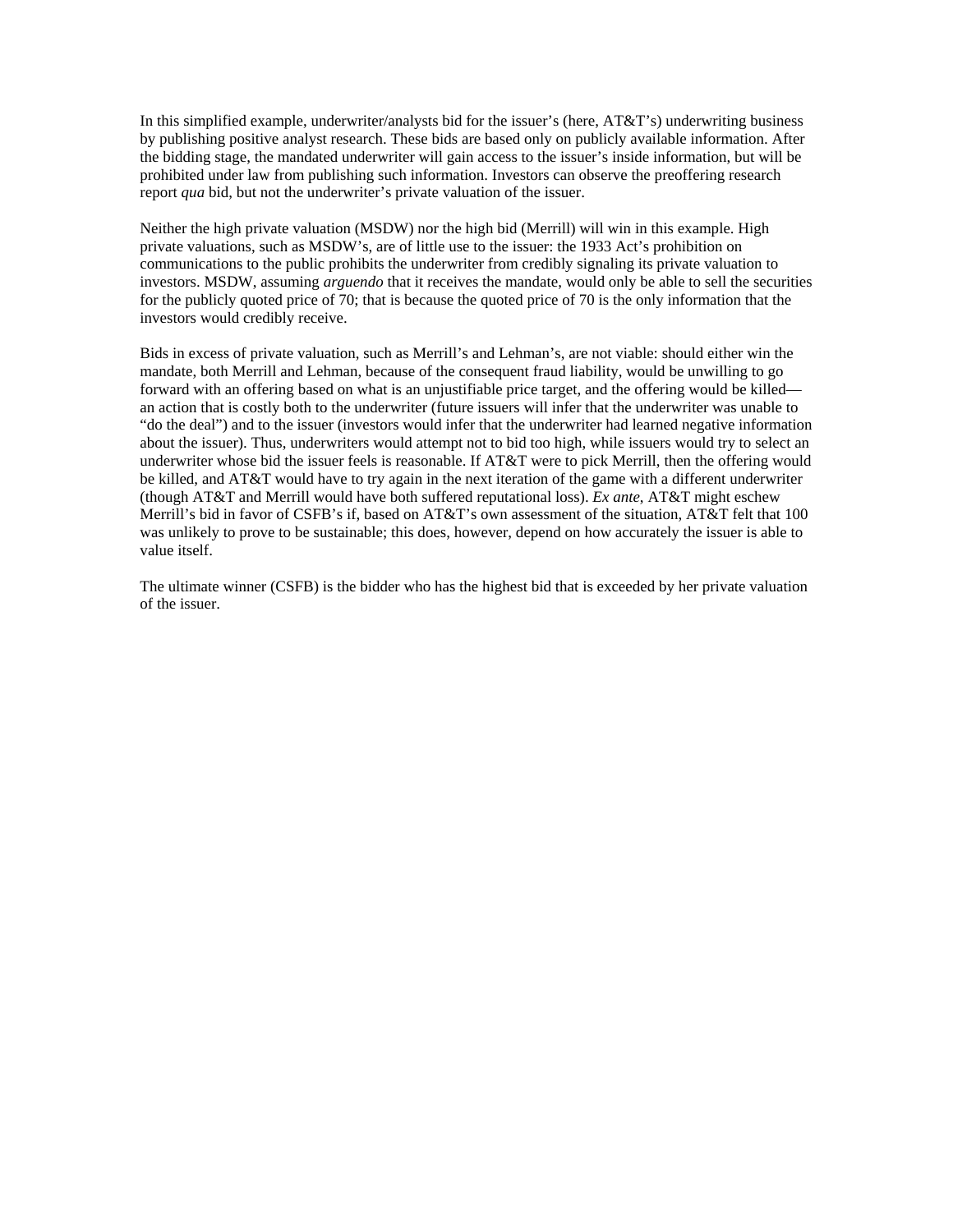### **Figure D: Underwriter pricing behavior**

### 1. Underwriter's pricing strategy without analyst signal



This Figure D depicts how the underwriter's pricing strategy changes depending on whether the underwriter has given out a preoffering analyst research signal. Signaling preoffering makes it costly for the underwriter to price the issuer's securities at a low level ("low" being defined as the price that would otherwise maximize the underwriter's *ex post* utility). The arrows indicate the underwriter's choice of price in each contingent state of the world.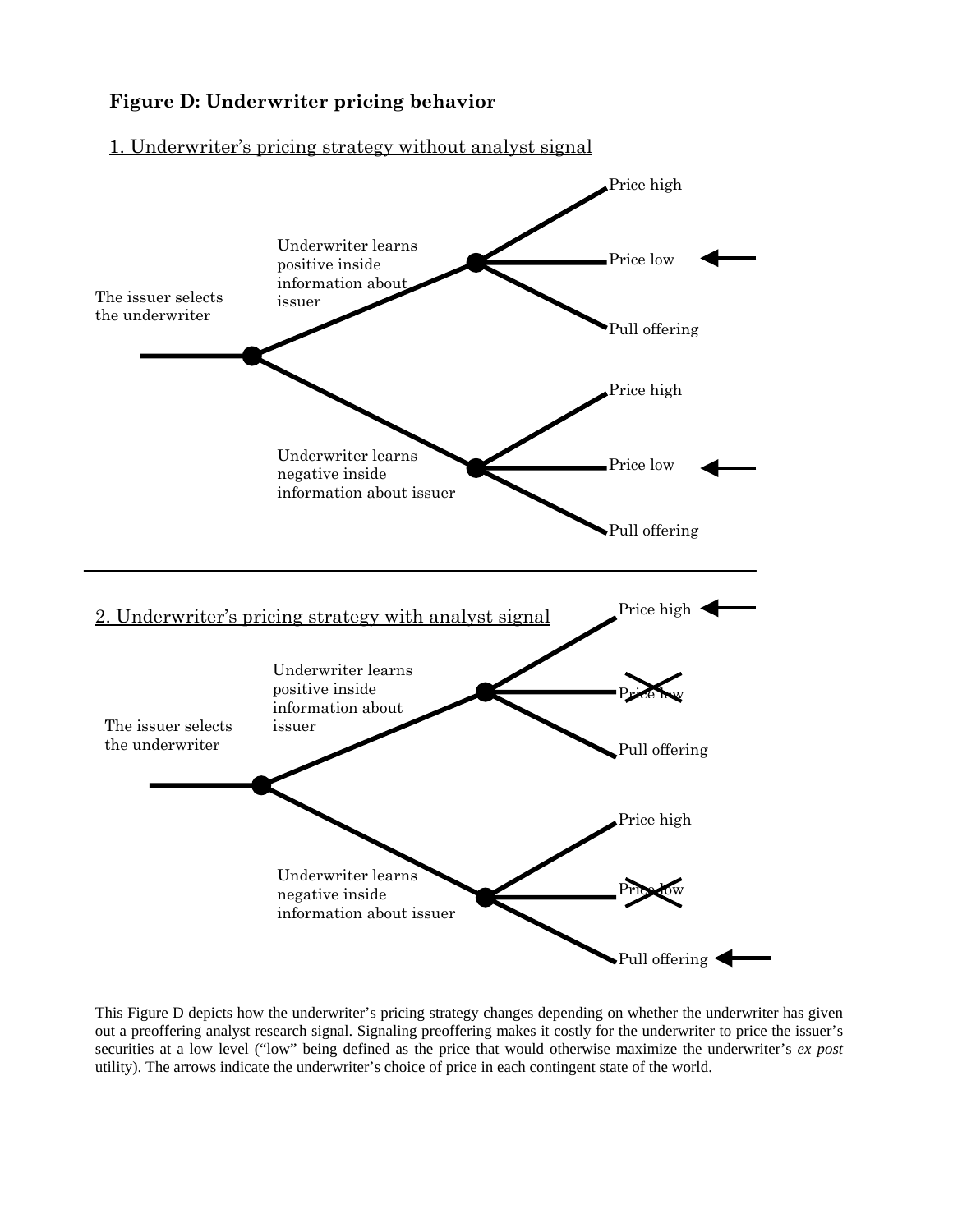Readers with comments should address them to:

James C. Spindler University of Chicago Law School 1111 East 60th Street Chicago, IL 60637 jspindler@law.uchicago.edu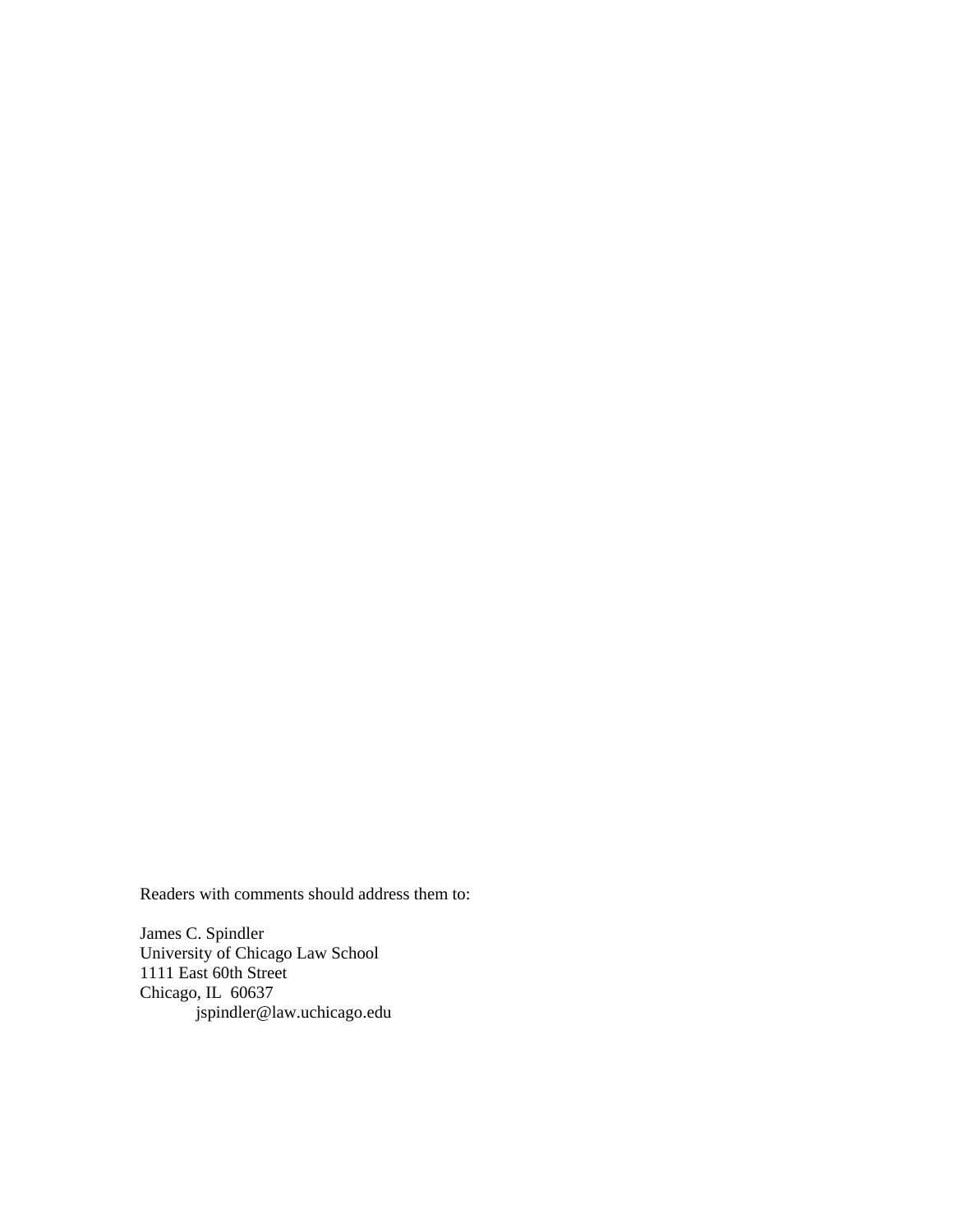### Chicago Working Papers in Law and Economics (Second Series)

- 1. William M. Landes, Copyright Protection of Letters, Diaries and Other Unpublished Works: An Economic Approach (July 1991)
- 2. Richard A. Epstein, The Path to *The T. J. Hooper*: The Theory and History of Custom in the Law of Tort (August 1991)
- 3. Cass R. Sunstein, On Property and Constitutionalism (September 1991)
- 4. Richard A. Posner, Blackmail, Privacy, and Freedom of Contract (February 1992)
- 5. Randal C. Picker, Security Interests, Misbehavior, and Common Pools (February 1992)
- 6. Tomas J. Philipson & Richard A. Posner, Optimal Regulation of AIDS (April 1992)
- 7. Douglas G. Baird, Revisiting Auctions in Chapter 11 (April 1992)
- 8. William M. Landes, Sequential versus Unitary Trials: An Economic Analysis (July 1992)
- 9. William M. Landes & Richard A. Posner, The Influence of Economics on Law: A Quantitative Study (August 1992)
- 10. Alan O. Sykes, The Welfare Economics of Immigration Law: A Theoretical Survey With An Analysis of U.S. Policy (September 1992)
- 11. Douglas G. Baird, 1992 Katz Lecture: Reconstructing Contracts (November 1992)
- 12. Gary S. Becker, The Economic Way of Looking at Life (January 1993)
- 13. J. Mark Ramseyer, Credibly Committing to Efficiency Wages: Cotton Spinning Cartels in Imperial Japan (March 1993)
- 14. Cass R. Sunstein, Endogenous Preferences, Environmental Law (April 1993)
- 15. Richard A. Posner, What Do Judges and Justices Maximize? (The Same Thing Everyone Else Does) (April 1993)
- 16. Lucian Arye Bebchuk and Randal C. Picker, Bankruptcy Rules, Managerial Entrenchment, and Firm-Specific Human Capital (August 1993)
- 17. J. Mark Ramseyer, Explicit Reasons for Implicit Contracts: The Legal Logic to the Japanese Main Bank System (August 1993)
- 18. William M. Landes and Richard A. Posner, The Economics of Anticipatory Adjudication (September 1993)
- 19. Kenneth W. Dam, The Economic Underpinnings of Patent Law (September 1993)
- 20. Alan O. Sykes, An Introduction to Regression Analysis (October 1993)
- 21. Richard A. Epstein, The Ubiquity of the Benefit Principle (March 1994)
- 22. Randal C. Picker, An Introduction to Game Theory and the Law (June 1994)
- 23. William M. Landes, Counterclaims: An Economic Analysis (June 1994)
- 24. J. Mark Ramseyer, The Market for Children: Evidence from Early Modern Japan (August 1994)
- 25. Robert H. Gertner and Geoffrey P. Miller, Settlement Escrows (August 1994)
- 26. Kenneth W. Dam, Some Economic Considerations in the Intellectual Property Protection of Software (August 1994)
- 27. Cass R. Sunstein, Rules and Rulelessness, (October 1994)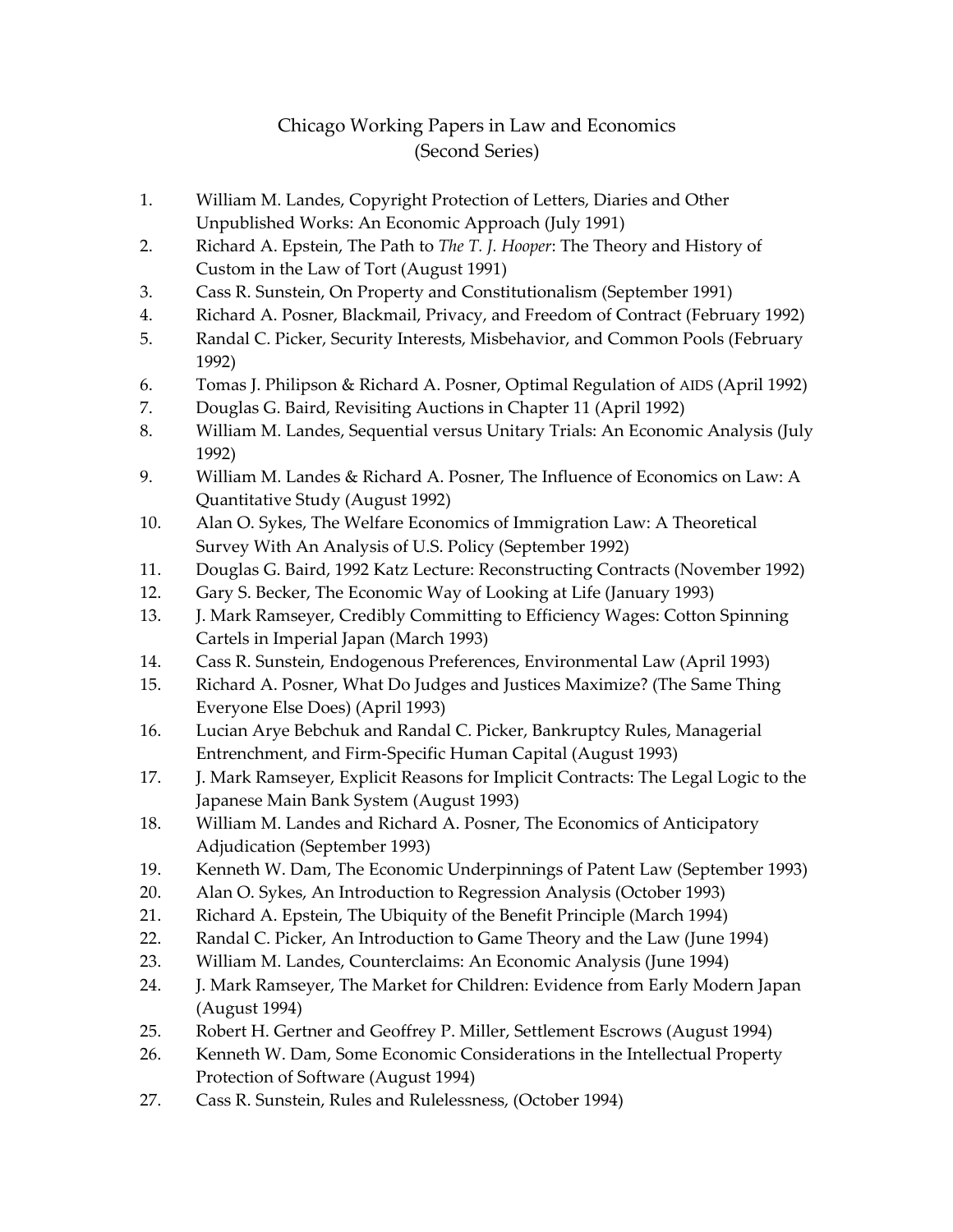- 28. David Friedman, More Justice for Less Money: A Step Beyond *Cimino* (December 1994)
- 29. Daniel Shaviro, Budget Deficits and the Intergenerational Distribution of Lifetime Consumption (January 1995)
- 30. Douglas G. Baird, The Law and Economics of Contract Damages (February 1995)
- 31. Daniel Kessler, Thomas Meites, and Geoffrey P. Miller, Explaining Deviations from the Fifty Percent Rule: A Multimodal Approach to the Selection of Cases for Litigation (March 1995)
- 32. Geoffrey P. Miller, Das Kapital: Solvency Regulation of the American Business Enterprise (April 1995)
- 33. Richard Craswell, Freedom of Contract (August 1995)
- 34. J. Mark Ramseyer, Public Choice (November 1995)
- 35. Kenneth W. Dam, Intellectual Property in an Age of Software and Biotechnology (November 1995)
- 36. Cass R. Sunstein, Social Norms and Social Roles (January 1996)
- 37. J. Mark Ramseyer and Eric B. Rasmusen, Judicial Independence in Civil Law Regimes: Econometrics from Japan (January 1996)
- 38. Richard A. Epstein, Transaction Costs and Property Rights: Or Do Good Fences Make Good Neighbors? (March 1996)
- 39. Cass R. Sunstein, The Cost-Benefit State (May 1996)
- 40. William M. Landes and Richard A. Posner, The Economics of Legal Disputes Over the Ownership of Works of Art and Other Collectibles (July 1996)
- 41. John R. Lott, Jr. and David B. Mustard, Crime, Deterrence, and Right-to-Carry Concealed Handguns (August 1996)
- 42. Cass R. Sunstein, Health-Health Tradeoffs (September 1996)
- 43. G. Baird, The Hidden Virtues of Chapter 11: An Overview of the Law and Economics of Financially Distressed Firms (March 1997)
- 44. Richard A. Posner, Community, Wealth, and Equality (March 1997)
- 45. William M. Landes, The Art of Law and Economics: An Autobiographical Essay (March 1997)
- 46. Cass R. Sunstein, Behavioral Analysis of Law (April 1997)
- 47. John R. Lott, Jr. and Kermit Daniel, Term Limits and Electoral Competitiveness: Evidence from California's State Legislative Races (May 1997)
- 48. Randal C. Picker, Simple Games in a Complex World: A Generative Approach to the Adoption of Norms (June 1997)
- 49. Richard A. Epstein, Contracts Small and Contracts Large: Contract Law through the Lens of Laissez-Faire (August 1997)
- 50. Cass R. Sunstein, Daniel Kahneman, and David Schkade, Assessing Punitive Damages (with Notes on Cognition and Valuation in Law) (December 1997)
- 51. William M. Landes, Lawrence Lessig, and Michael E. Solimine, Judicial Influence: A Citation Analysis of Federal Courts of Appeals Judges (January 1998)
- 52. John R. Lott, Jr., A Simple Explanation for Why Campaign Expenditures are Increasing: The Government is Getting Bigger (February 1998)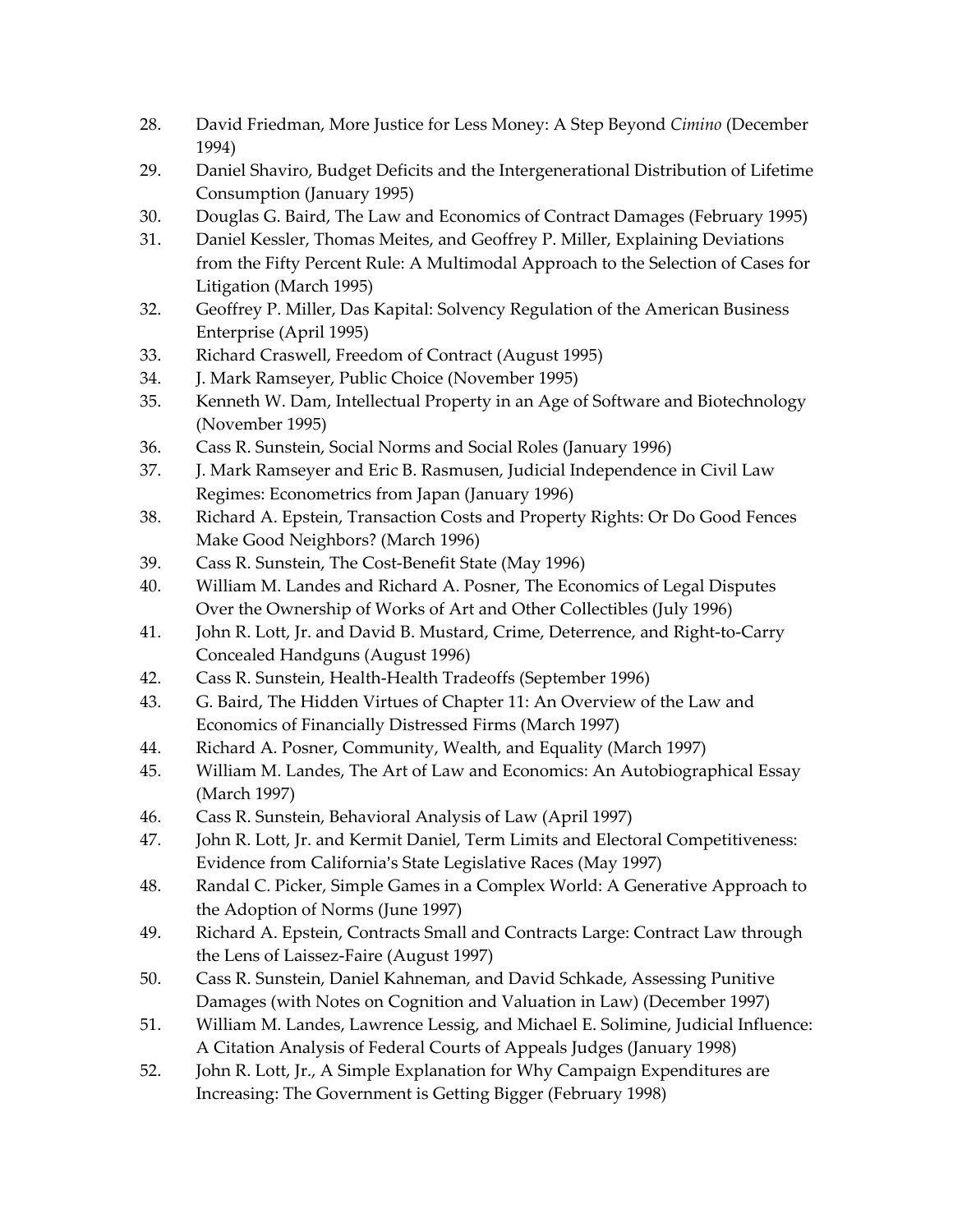- 53. Richard A. Posner, Values and Consequences: An Introduction to Economic Analysis of Law (March 1998)
- 54. Denise DiPasquale and Edward L. Glaeser, Incentives and Social Capital: Are Homeowners Better Citizens? (April 1998)
- 55. Christine Jolls, Cass R. Sunstein, and Richard Thaler, A Behavioral Approach to Law and Economics (May 1998)
- 56. John R. Lott, Jr., Does a Helping Hand Put Others At Risk?: Affirmative Action, Police Departments, and Crime (May 1998)
- 57. Cass R. Sunstein and Edna Ullmann-Margalit, Second-Order Decisions (June 1998)
- 58. Jonathan M. Karpoff and John R. Lott, Jr., Punitive Damages: Their Determinants, Effects on Firm Value, and the Impact of Supreme Court and Congressional Attempts to Limit Awards (July 1998)
- 59. Kenneth W. Dam, Self-Help in the Digital Jungle (August 1998)
- 60. John R. Lott, Jr., How Dramatically Did Women's Suffrage Change the Size and Scope of Government? (September 1998)
- 61. Kevin A. Kordana and Eric A. Posner, A Positive Theory of Chapter 11 (October 1998)
- 62. David A. Weisbach, Line Drawing, Doctrine, and Efficiency in the Tax Law (November 1998)
- 63. Jack L. Goldsmith and Eric A. Posner, A Theory of Customary International Law (November 1998)
- 64. John R. Lott, Jr., Public Schooling, Indoctrination, and Totalitarianism (December 1998)
- 65. Cass R. Sunstein, Private Broadcasters and the Public Interest: Notes Toward A "Third Way" (January 1999)
- 66. Richard A. Posner, An Economic Approach to the Law of Evidence (February 1999)
- 67. Yannis Bakos, Erik Brynjolfsson, Douglas Lichtman, Shared Information Goods (February 1999)
- 68. Kenneth W. Dam, Intellectual Property and the Academic Enterprise (February 1999)
- 69. Gertrud M. Fremling and Richard A. Posner, Status Signaling and the Law, with Particular Application to Sexual Harassment (March 1999)
- 70. Cass R. Sunstein, Must Formalism Be Defended Empirically? (March 1999)
- 71. Jonathan M. Karpoff, John R. Lott, Jr., and Graeme Rankine, Environmental Violations, Legal Penalties, and Reputation Costs (March 1999)
- 72. Matthew D. Adler and Eric A. Posner, Rethinking Cost-Benefit Analysis (April 1999)
- 73. John R. Lott, Jr. and William M. Landes, Multiple Victim Public Shooting, Bombings, and Right-to-Carry Concealed Handgun Laws: Contrasting Private and Public Law Enforcement (April 1999)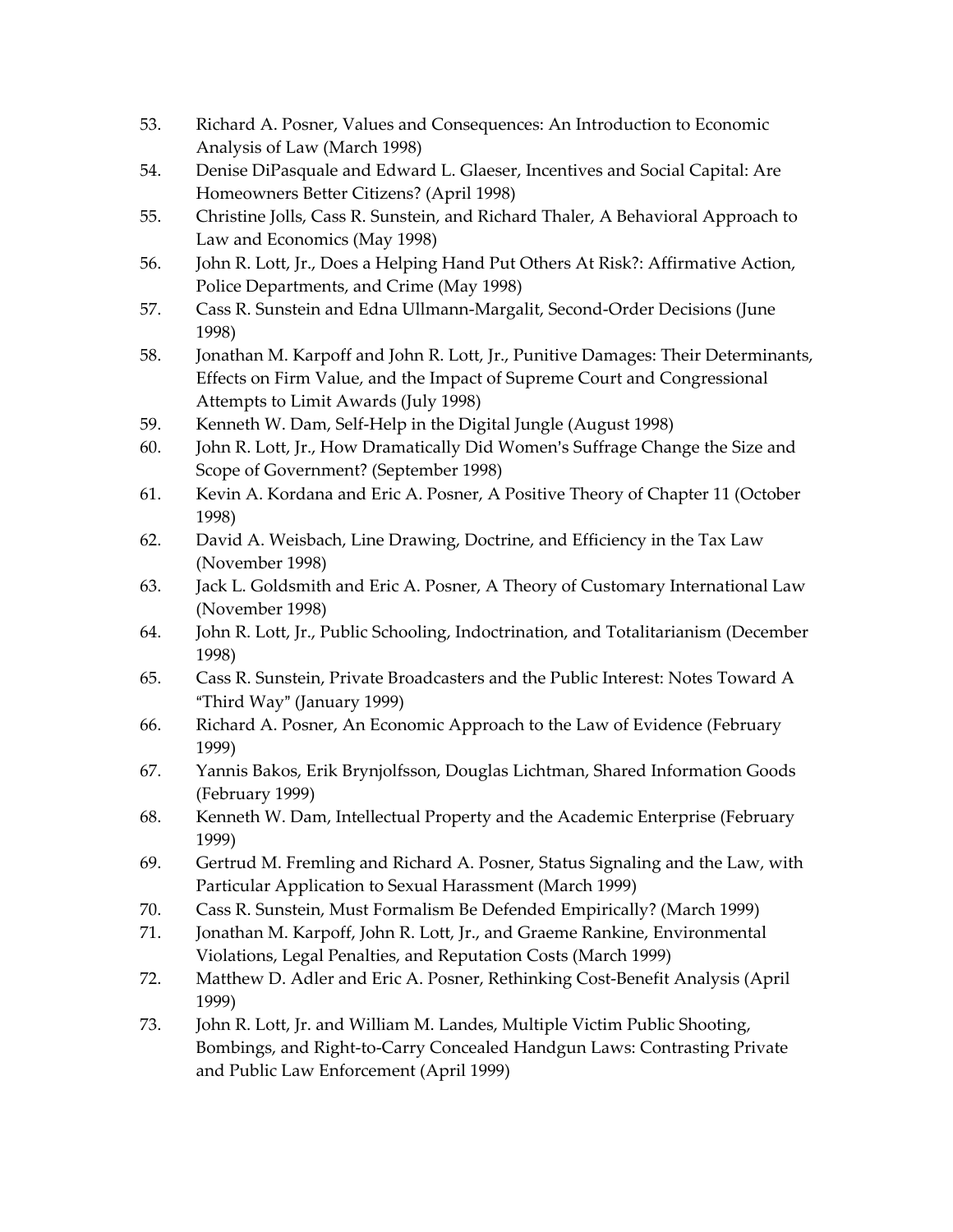- 74. Lisa Bernstein, The Questionable Empirical Basis of Article 2's Incorporation Strategy: A Preliminary Study (May 1999)
- 75. Richard A. Epstein, Deconstructing Privacy: and Putting It Back Together Again (May 1999)
- 76. William M. Landes, Winning the Art Lottery: The Economic Returns to the Ganz Collection (May 1999)
- 77. Cass R. Sunstein, David Schkade, and Daniel Kahneman, Do People Want Optimal Deterrence? (June 1999)
- 78. Tomas J. Philipson and Richard A. Posner, The Long-Run Growth in Obesity as a Function of Technological Change (June 1999)
- 79. David A. Weisbach, Ironing Out the Flat Tax (August 1999)
- 80. Eric A. Posner, A Theory of Contract Law under Conditions of Radical Judicial Error (August 1999)
- 81. David Schkade, Cass R. Sunstein, and Daniel Kahneman, Are Juries Less Erratic than Individuals? Deliberation, Polarization, and Punitive Damages (September 1999)
- 82. Cass R. Sunstein, Nondelegation Canons (September 1999)
- 83. Richard A. Posner, The Theory and Practice of Citations Analysis, with Special Reference to Law and Economics (September 1999)
- 84. Randal C. Picker, Regulating Network Industries: A Look at *Intel* (October 1999)
- 85. Cass R. Sunstein, Cognition and Cost-Benefit Analysis (October 1999)
- 86. Douglas G. Baird and Edward R. Morrison, Optimal Timing and Legal Decisionmaking: The Case of the Liquidation Decision in Bankruptcy (October 1999)
- 87. Gertrud M. Fremling and Richard A. Posner, Market Signaling of Personal Characteristics (November 1999)
- 88. Matthew D. Adler and Eric A. Posner, Implementing Cost-Benefit Analysis When Preferences Are Distorted (November 1999)
- 89. Richard A. Posner, Orwell versus Huxley: Economics, Technology, Privacy, and Satire (November 1999)
- 90. David A. Weisbach, Should the Tax Law Require Current Accrual of Interest on Derivative Financial Instruments? (December 1999)
- 91. Cass R. Sunstein, The Law of Group Polarization (December 1999)
- 92. Eric A. Posner, Agency Models in Law and Economics (January 2000)
- 93. Karen Eggleston, Eric A. Posner, and Richard Zeckhauser, Simplicity and Complexity in Contracts (January 2000)
- 94. Douglas G. Baird and Robert K. Rasmussen, Boyd's Legacy and Blackstone's Ghost (February 2000)
- 95. David Schkade, Cass R. Sunstein, Daniel Kahneman, Deliberating about Dollars: The Severity Shift (February 2000)
- 96. Richard A. Posner and Eric B. Rasmusen, Creating and Enforcing Norms, with Special Reference to Sanctions (March 2000)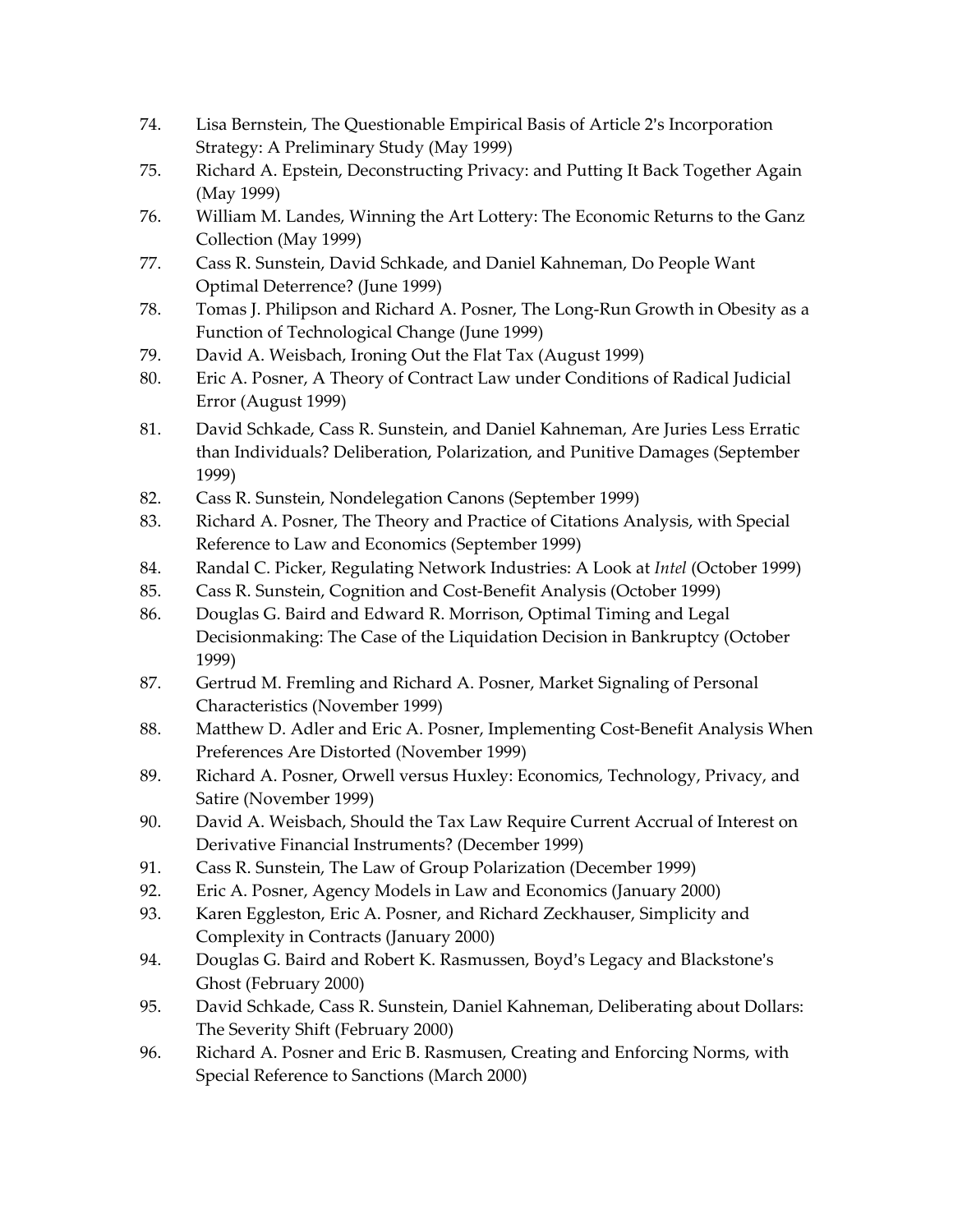- 97. Douglas Lichtman, Property Rights in Emerging Platform Technologies (April 2000)
- 98. Cass R. Sunstein and Edna Ullmann-Margalit, Solidarity in Consumption (May 2000)
- 99. David A. Weisbach, An Economic Analysis of Anti-Tax Avoidance Laws (May 2000, revised May 2002)
- 100. Cass R. Sunstein, Human Behavior and the Law of Work (June 2000)
- 101. William M. Landes and Richard A. Posner, Harmless Error (June 2000)
- 102. Robert H. Frank and Cass R. Sunstein, Cost-Benefit Analysis and Relative Position (August 2000)
- 103. Eric A. Posner, Law and the Emotions (September 2000)
- 104. Cass R. Sunstein, Cost-Benefit Default Principles (October 2000)
- 105. Jack Goldsmith and Alan Sykes, The Dormant Commerce Clause and the Internet (November 2000)
- 106. Richard A. Posner, Antitrust in the New Economy (November 2000)
- 107. Douglas Lichtman, Scott Baker, and Kate Kraus, Strategic Disclosure in the Patent System (November 2000)
- 108. Jack L. Goldsmith and Eric A. Posner, Moral and Legal Rhetoric in International Relations: A Rational Choice Perspective (November 2000)
- 109. William Meadow and Cass R. Sunstein, Statistics, Not Experts (December 2000)
- 110. Saul Levmore, Conjunction and Aggregation (December 2000)
- 111. Saul Levmore, Puzzling Stock Options and Compensation Norms (December 2000)
- 112. Richard A. Epstein and Alan O. Sykes, The Assault on Managed Care: Vicarious Liability, Class Actions and the Patient's Bill of Rights (December 2000)
- 113. William M. Landes, Copyright, Borrowed Images and Appropriation Art: An Economic Approach (December 2000)
- 114. Cass R. Sunstein, Switching the Default Rule (January 2001)
- 115. George G. Triantis, Financial Contract Design in the World of Venture Capital (January 2001)
- 116. Jack Goldsmith, Statutory Foreign Affairs Preemption (February 2001)
- 117. Richard Hynes and Eric A. Posner, The Law and Economics of Consumer Finance (February 2001)
- 118. Cass R. Sunstein, Academic Fads and Fashions (with Special Reference to Law) (March 2001)
- 119. Eric A. Posner, Controlling Agencies with Cost-Benefit Analysis: A Positive Political Theory Perspective (April 2001)
- 120. Douglas G. Baird, Does Bogart Still Get Scale? Rights of Publicity in the Digital Age (April 2001)
- 121. Douglas G. Baird and Robert K. Rasmussen, Control Rights, Priority Rights and the Conceptual Foundations of Corporate Reorganization (April 2001)
- 122. David A. Weisbach, Ten Truths about Tax Shelters (May 2001)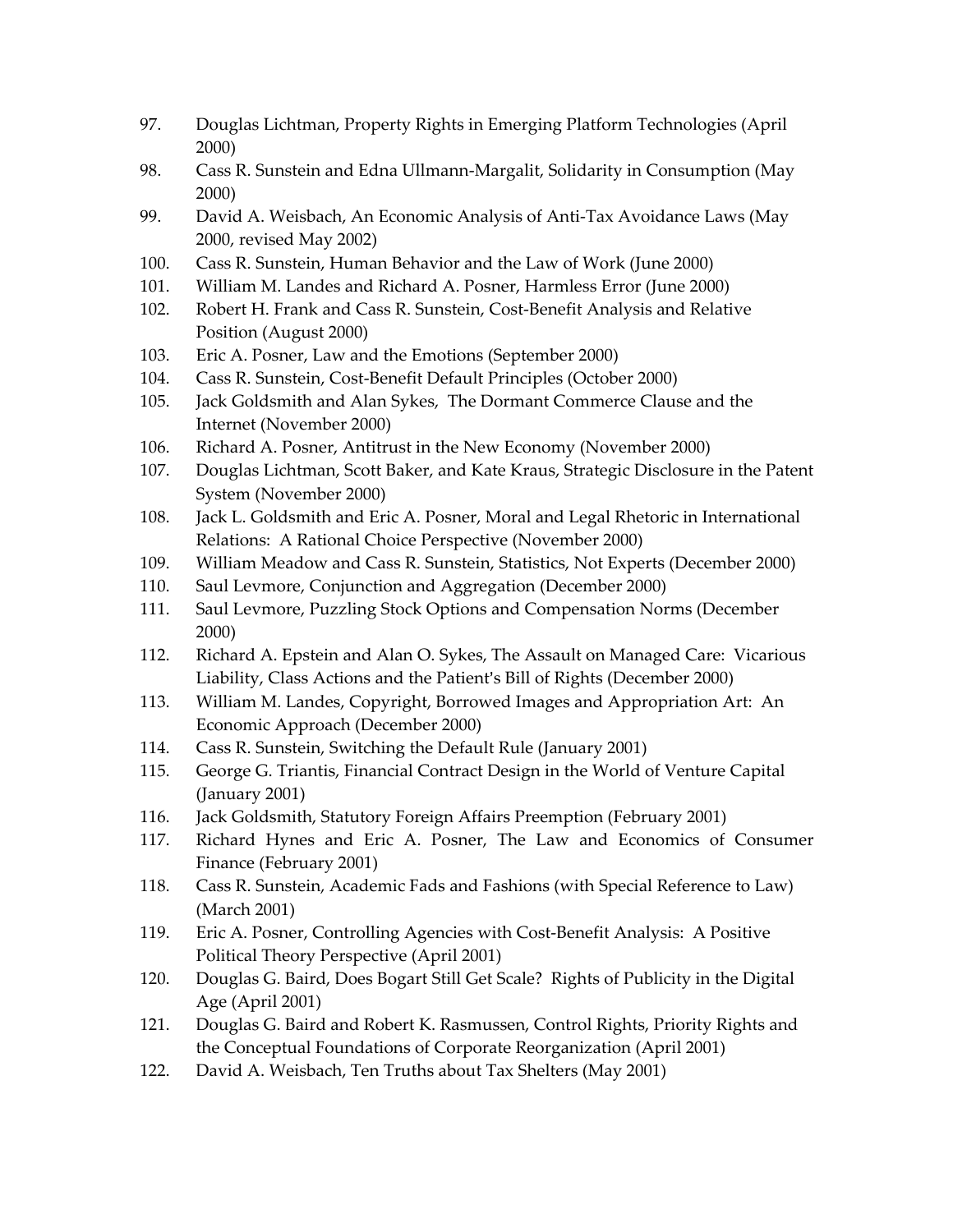- 123. William M. Landes, What Has the Visual Arts Rights Act of 1990 Accomplished? (May 2001)
- 124. Cass R. Sunstein, Social and Economic Rights? Lessons from South Africa (May 2001)
- 125. Christopher Avery, Christine Jolls, Richard A. Posner, and Alvin E. Roth, The Market for Federal Judicial Law Clerks (June 2001)
- 126. Douglas G. Baird and Edward R. Morrison, Bankruptcy Decision Making (June 2001)
- 127. Cass R. Sunstein, Regulating Risks after ATA (June 2001)
- 128. Cass R. Sunstein, The Laws of Fear (June 2001)
- 129. Richard A. Epstein, In and Out of Public Solution: The Hidden Perils of Property Transfer (July 2001)
- 130. Randal C. Picker, Pursuing a Remedy in *Microsoft*: The Declining Need for Centralized Coordination in a Networked World (July 2001)
- 131. Cass R. Sunstein, Daniel Kahneman, David Schkade, and Ilana Ritov, Predictably Incoherent Judgments (July 2001)
- 132. Eric A. Posner, Courts Should Not Enforce Government Contracts (August 2001)
- 133. Lisa Bernstein, Private Commercial Law in the Cotton Industry: Creating Cooperation through Rules, Norms, and Institutions (August 2001)
- 134. Richard A. Epstein, The Allocation of the Commons: Parking and Stopping on the Commons (August 2001)
- 135. Cass R. Sunstein, The Arithmetic of Arsenic (September 2001)
- 136. Eric A. Posner, Richard Hynes, and Anup Malani, The Political Economy of Property Exemption Laws (September 2001)
- 137. Eric A. Posner and George G. Triantis, Covenants Not to Compete from an Incomplete Contracts Perspective (September 2001)
- 138. Cass R. Sunstein, Probability Neglect: Emotions, Worst Cases, and Law (November 2001)
- 139. Randall S. Kroszner and Philip E. Strahan, Throwing Good Money after Bad? Board Connections and Conflicts in Bank Lending (December 2001)
- 140. Alan O. Sykes, TRIPs, Pharmaceuticals, Developing Countries, and the Doha "Solution" (February 2002)
- 141. Edna Ullmann-Margalit and Cass R. Sunstein, Inequality and Indignation (February 2002)
- 142. Daniel N. Shaviro and David A. Weisbach, The Fifth Circuit Gets It Wrong in *Compaq v. Commissioner* (February 2002) (Published in *Tax Notes*, January 28, 2002)
- 143. Warren F. Schwartz and Alan O. Sykes, The Economic Structure of Renegotiation and Dispute Resolution in the WTO/GATT System (March 2002, *Journal of Legal Studies* 2002)
- 144. Richard A. Epstein, HIPAA on Privacy: Its Unintended and Intended Consequences (March 2002, forthcoming *Cato Journal*, summer 2002)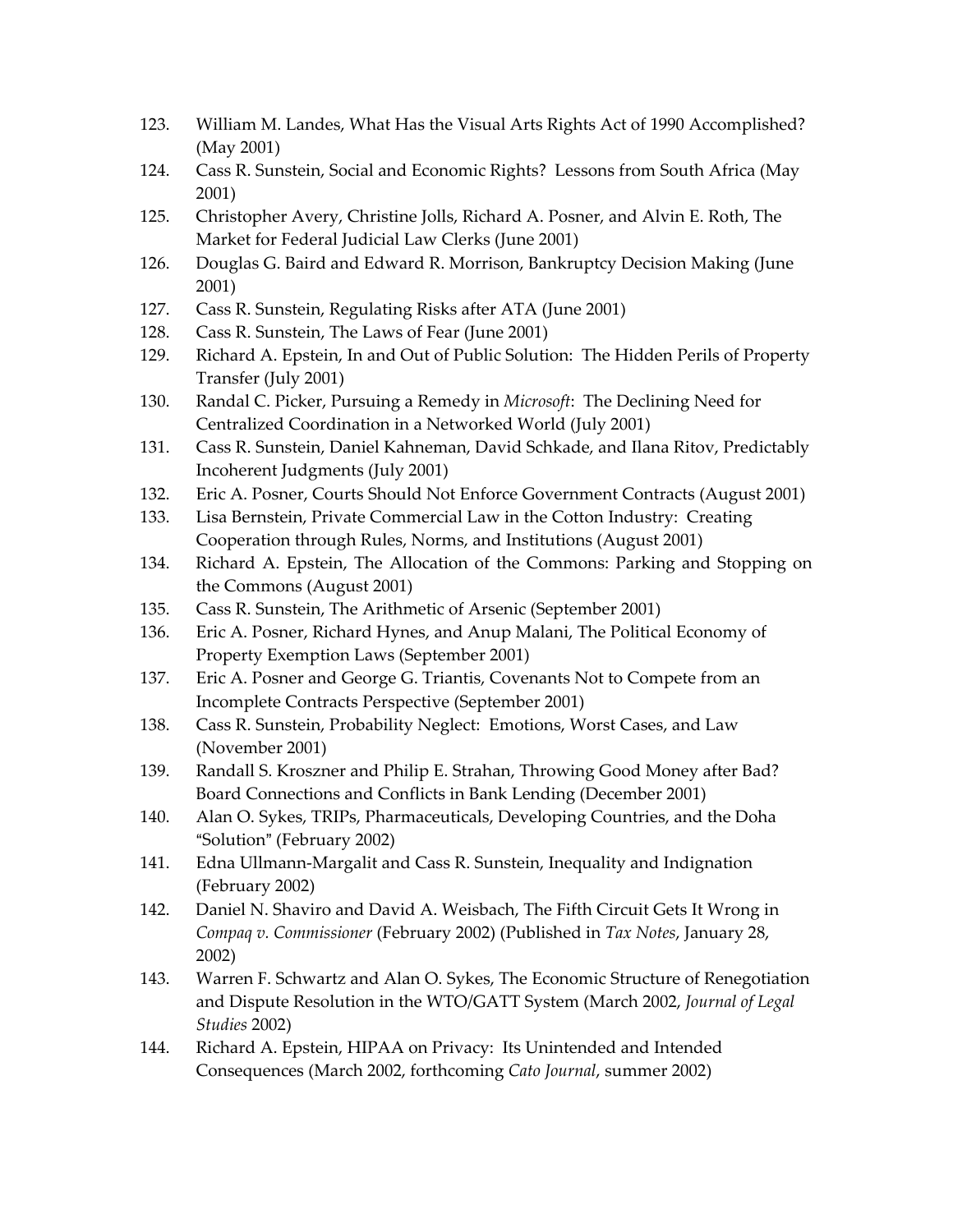- 145. David A. Weisbach, Thinking Outside the Little Boxes (March 2002, *Texas Law Review*)
- 146. Eric A. Posner, Economic Analysis of Contract Law after Three Decades: Success or Failure (March 2002)
- 147. Randal C. Picker, Copyright as Entry Policy: The Case of Digital Distribution (April 2002, The Antitrust Bulletin)
- 148. David A. Weisbach, Taxes and Torts in the Redistribution of Income (April 2002, Coase Lecture February 2002)
- 149. Cass R. Sunstein, Beyond the Precautionary Principle (April 2002)
- 150. Robert W. Hahn and Cass R. Sunstein, A New Executive Order for Improving Federal Regulation? Deeper and Wider Cost-Benefit Analysis (April 2002)
- 151. Douglas Lichtman, Copyright as a Rule of Evidence (May 2002, updated January 2003)
- 152. Richard A. Epstein, Steady the Course: Property Rights in Genetic Material (May 2002; revised March 2003)
- 153. Jack Goldsmith and Cass R. Sunstein, Military Tribunals and Legal Culture: What a Difference Sixty Years Makes (June 2002)
- 154. William M. Landes and Richard A. Posner, Indefinitely Renewable Copyright (July 2002)
- 155. Anne Gron and Alan O. Sykes, Terrorism and Insurance Markets: A Role for the Government as Insurer? (July 2002)
- 156. Cass R. Sunstein and Adrian Vermeule, Interpretation and Institutions (July 2002)
- 157. Cass R. Sunstein, The Rights of Animals: A Very Short Primer (August 2002)
- 158. Cass R. Sunstein, Avoiding Absurdity? A New Canon in Regulatory Law (with Notes on Interpretive Theory) (August 2002)
- 159. Randal C. Picker, From Edison to the Broadcast Flag: Mechanisms of Consent and Refusal and the Propertization of Copyright (September 2002)
- 160. Eric A. Posner, A Theory of the Laws of War (September 2002)
- 161 Eric A. Posner, Probability Errors: Some Positive and Normative Implications for Tort and Contract Law (September 2002)
- 162. Lior Jacob Strahilevitz, Charismatic Code, Social Norms, and the Emergence of Cooperation on the File-Swapping Networks (September 2002)
- 163. David A. Weisbach, Does the X-Tax Mark the Spot? (September 2002)
- 164. Cass R. Sunstein, Conformity and Dissent (September 2002)
- 165. Cass R. Sunstein, Hazardous Heuristics (October 2002)
- 166. Douglas Lichtman, Uncertainty and the Standard for Preliminary Relief (October 2002)
- 167. Edward T. Swaine, Rational Custom (November 2002)
- 168. Julie Roin, Truth in Government: Beyond the Tax Expenditure Budget (November 2002)
- 169. Avraham D. Tabbach, Criminal Behavior: Sanctions and Income Taxation: An Economic Analysis (November 2002)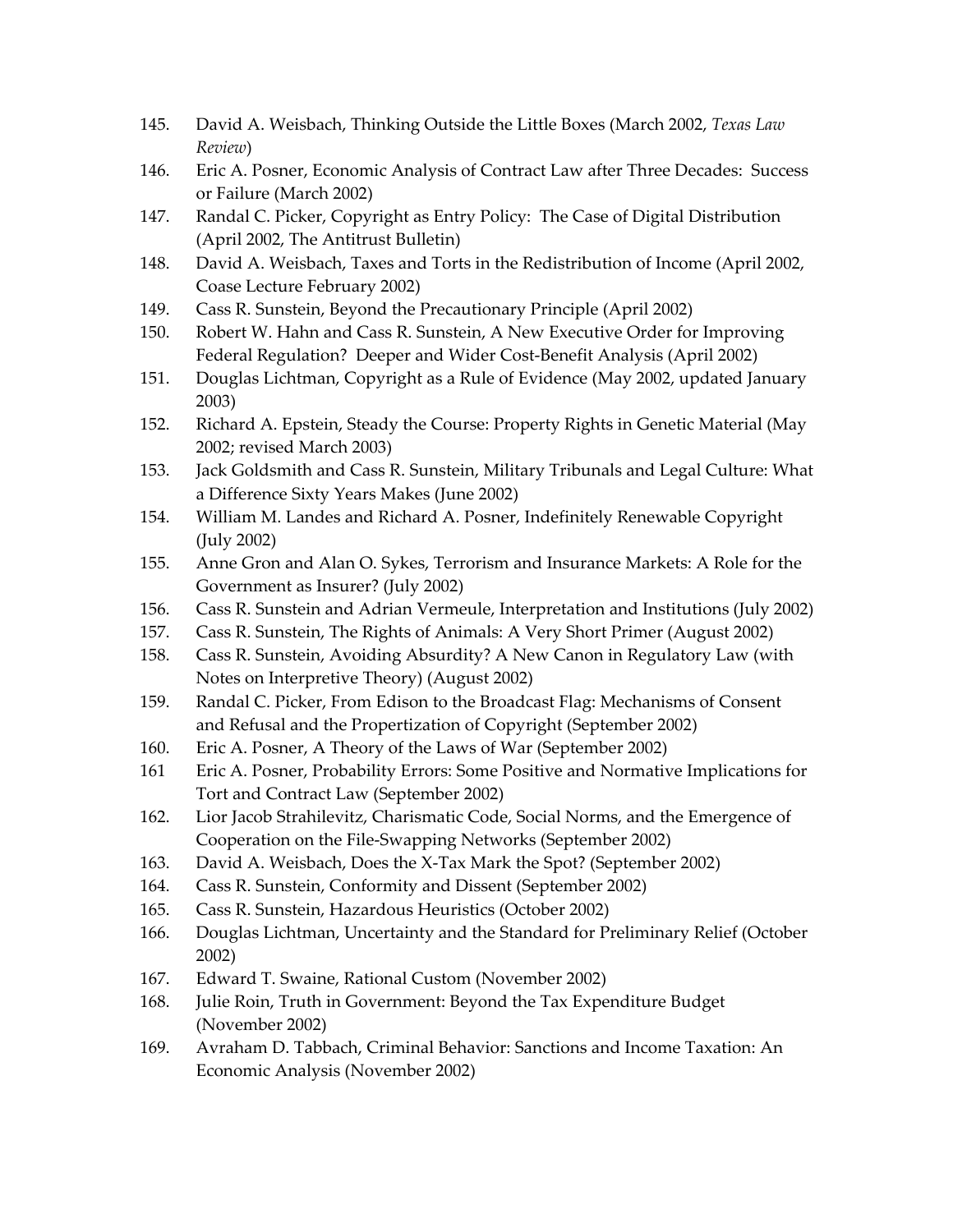- 170. Richard A. Epstein, In Defense of "Old" Public Health: The Legal Framework for the Regulation of Public Health (December 2002)
- 171. Richard A. Epstein, Animals as Objects, or Subjects, of Rights (December 2002)
- 172. David A. Weisbach, Taxation and Risk-Taking with Multiple Tax Rates (December 2002)
- 173. Douglas G. Baird and Robert K. Rasmussen, The End of Bankruptcy (December 2002)
- 174. Richard A. Epstein, Into the Frying Pan: Standing and Privity under the Telecommunications Act of 1996 and Beyond (December 2002)
- 175. Douglas G. Baird, In Coase's Footsteps (January 2003)
- 176. David A. Weisbach, Measurement and Tax Depreciation Policy: The Case of Short-Term Assets (January 2003)
- 177. Randal C. Picker, Understanding Statutory Bundles: Does the Sherman Act Come with the 1996 Telecommunications Act? (January 2003)
- 178. Douglas Lichtman and Randal C. Picker, Entry Policy in Local Telecommunications: *Iowa Utilities* and *Verizon* (January 2003)
- 179. William Landes and Douglas Lichtman, Indirect Liability for Copyright Infringement: An Economic Perspective (February 2003)
- 180. Cass R. Sunstein, Moral Heuristics (March 2003)
- 181. Amitai Aviram, Regulation by Networks (March 2003)
- 182. Richard A. Epstein, Class Actions: Aggregation, Amplification *and* Distortion (April 2003)
- 183. Richard A. Epstein, The "Necessary" History of Property and Liberty (April 2003)
- 184. Eric A. Posner, Transfer Regulations and Cost-Effectiveness Analysis (April 2003)
- 185. Cass R. Sunstein and Richard H. Thaler, Libertarian Paternalizm Is Not an Oxymoron (May 2003)
- 186. Alan O. Sykes, The Economics of WTO Rules on Subsidies and Countervailing Measures (May 2003)
- 187. Alan O. Sykes, The Safeguards Mess: A Critique of WTO Jurisprudence (May 2003)
- 188. Alan O. Sykes, International Trade and Human Rights: An Economic Perspective (May 2003)
- 189. Saul Levmore and Kyle Logue, Insuring against Terrorism—and Crime (June 2003)
- 190. Richard A. Epstein, Trade Secrets as Private Property: Their Constitutional Protection (June 2003)
- 191. Cass R. Sunstein, Lives, Life-Years, and Willingness to Pay (June 2003)
- 192. Amitai Aviram, The Paradox of Spontaneous Formation of Private Legal Systems (July 2003)
- 193. Robert Cooter and Ariel Porat, Decreasing Liability Contracts (July 2003)
- 194. David A. Weisbach and Jacob Nussim, The Integration of Tax and Spending Programs (September 2003)